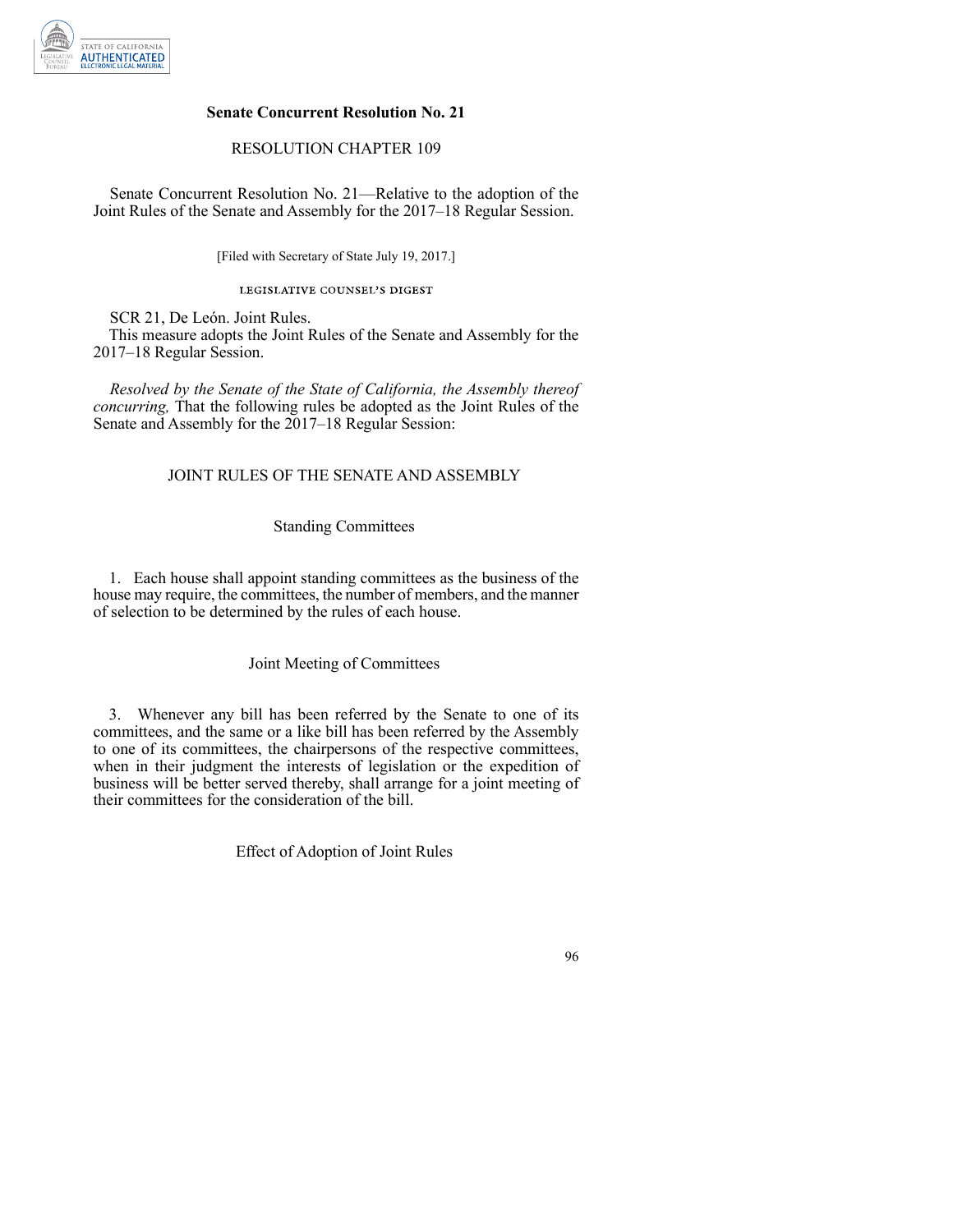3.5. The adoption of the Joint Rules for any extraordinary session may not be construed as modifying or rescinding the Joint Rules of the Senate **Res. Ch. 109**  $-2-$ <br>3.5. The adoption of the Joint Rules for any extraordinary session may<br>not be construed as modifying or rescinding the Joint Rules of the Senate<br>and Assembly for any previous session, nor as affecting status or powers of the committees created by those rules. the Joint Rules for any extraordinary session may<br>iffying or rescinding the Joint Rules of the Senate<br>revious session, nor as affecting in any way the<br>ommittees created by those rules.<br>Definition of Word "Bill"<br>ord "bill" **Res. Ch. 109**  $-2-$ <br>3.5. The adoption of the Joint Rules for any extraordinary session may<br>not be construed as modifying or rescinding the Joint Rules of the Senate<br>and Assembly for any previous session, nor as affecting

# Definition of Word "Bill"

4. Whenever the word "bill" is used in these rules, it includes any resolution ratifying a proposed amendment to the United States Constitution and any resolution calling for a constitutional convention.

### Concurrent and Joint Resolutions

5. Concurrent resolutions relate to matters to be treated by both houses of the Legislature.

Joint resolutions relate to matters connected with the federal government.

6. Concurrent and joint resolutions, other than resolutions ratifying proposed amendments to the United States Constitution and resolutions calling for constitutional conventions, shall be treated in all respects as bills except as follows: Internal resolutions relate to matters to be treated by both houses<br>lature.<br>Mutions relate to matters connected with the federal government.<br>Resolutions Treated as Bills<br>werrent and joint resolutions, other than resolution

(a) They shall be given only one formal reading in each house.

(b) They may not be deemed bills within the meaning of subdivisions (a) and (b) of Section 8 of Article IV of the California Constitution.

(c) They may not be deemed bills for the purposes of Rules 10.8, 53, 55, 56, and 61, subdivisions (a) and (c) of Rule 54, and subdivisions (a) and (b) of Rule 62.

(d) They may not, except for those relating to voting procedures on the floor or in committee, be deemed bills for the purposes of subdivision (c) of Rule 62.

Title of Bill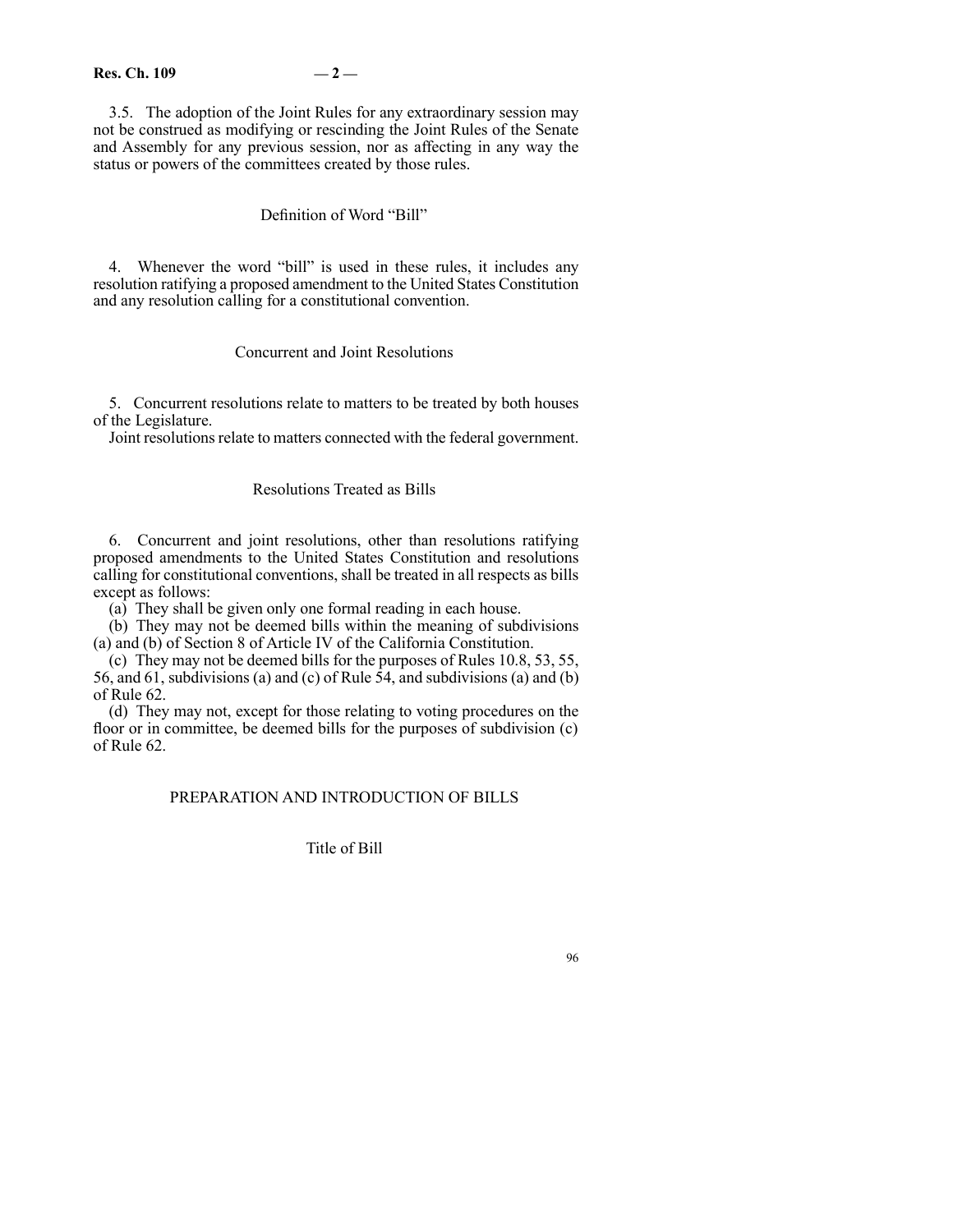7. The title of every bill introduced shall convey an accurate idea of the contents of the bill and shall indicate the scope of the act and the object to be accomplished. In amending a code section, the mere reference to the section by number is not deemed sufficient. -3 - Res. Ch. 109<br>uced shall convey an accurate idea of the<br>ate the scope of the act and the object to<br>code section, the mere reference to the<br>sufficient.

### Division of Bill Into Sections

8. A bill amending more than one section of an existing law shall contain a separate section for each section amended.

Bills that are not amendatory of existing laws shall be divided into short sections, where this can be done without destroying the sense of any particular section, to the end that future amendments may be made without the necessity of setting forth and repeating sections of unnecessary length.

### Digest of Bills Introduced

8.5. A bill may not be introduced unless it is contained in a cover attached by the Legislative Counsel and it is accompanied by a digest, prepared and attached to the bill by the Legislative Counsel, showing the changes in the existing law that are proposed by the bill. A bill may not be printed where the body of the bill or the Legislative Counsel's Digest has been altered, unless the alteration has been approved by the Legislative Counsel. If any bill is presented to the Secretary of the Senate or the Chief Clerk of the Assembly for introduction that does not comply with the foregoing requirements of this rule, the Secretary or the Chief Clerk shall return it to the Member who presented it. The digest shall be printed on the bill as introduced, commencing on the first page thereof.

### Digest of Bills Amended

8.6. Whenever a bill is amended in either house, the Secretary of the Senate or the Chief Clerk of the Assembly, as the case may be, shall request the Legislative Counsel to prepare an amended digest and cause it to be printed on the first page of the bill as amended. The digest shall be amended to show changes in the existing law that are proposed by the bill as amended, with any material changes in the digest indicated by the use of appropriate type.

Errors in Digest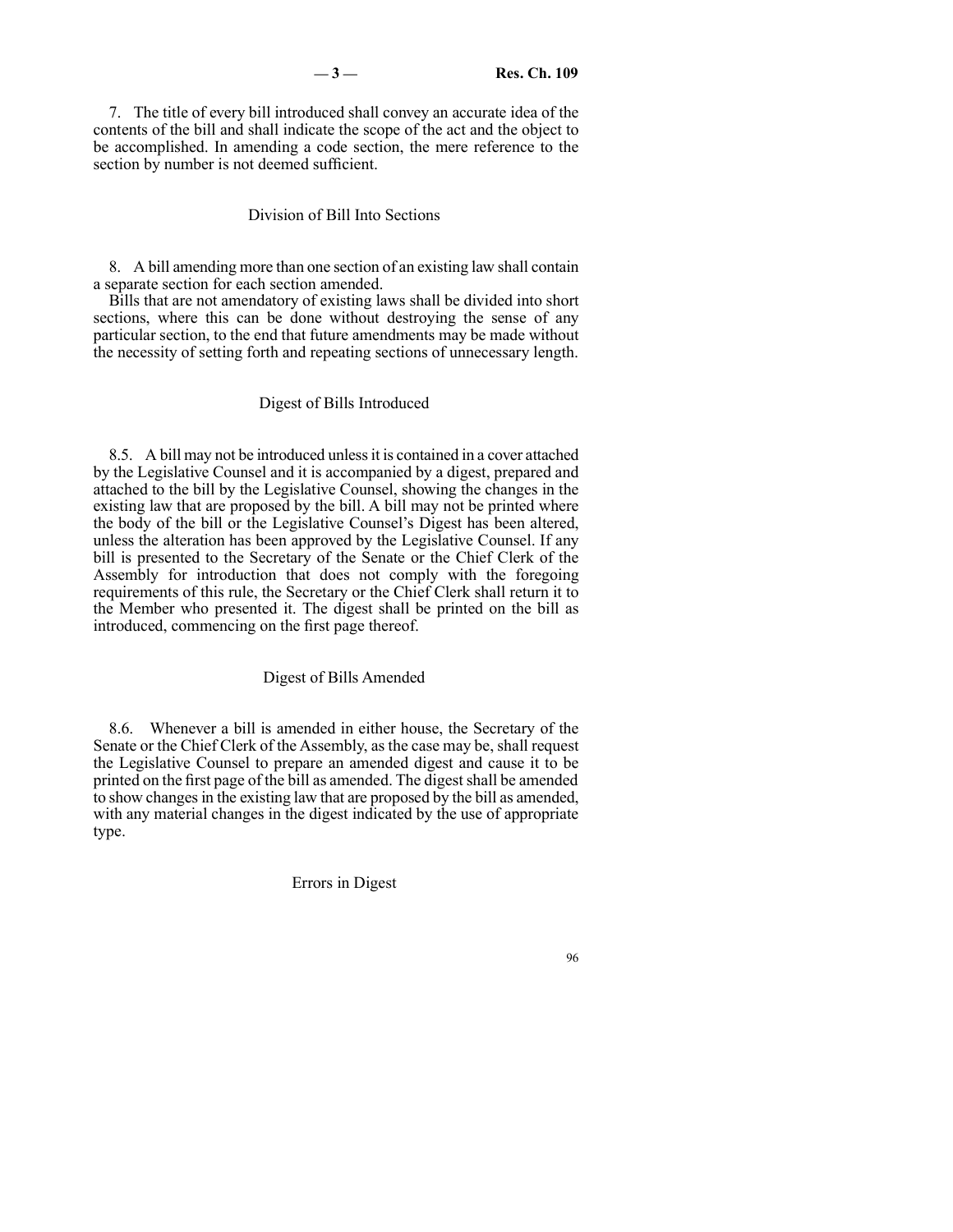8.7. If a material error in a printed digest referred to in Rule 8.5 or 8.6 is brought to the attention of the Legislative Counsel, he or she shall prepare a corrected digest that shows the changes made in the digest as provided in Rule 10 for amendments to bills. He or she shall deliver the corrected digest to the Secretary of the Senate or the Chief Clerk of the Assembly, as the case may be. If the correction so warrants in the opinion of the President **Res. Ch. 109**  $-4-$ <br>
8.7. If a material error in a printed digest referred to in Rule 8.5 or 8.6<br>
is brought to the attention of the Legislative Counsel, he or she shall prepare<br>
a corrected digest that shows the changes of the bill as introduced shall be ordered with the corrected digest printed thereon.  $-4-$ <br>  $-4-$ <br>
ataterial error in a printed digest referred to in Rule 8.5 or 8.6<br>
at eattention of the Legislative Counsel, he or she shall prepare<br>
tend shows the changes made in the digest as provided in<br>
endments to bi multitude the attention of the Legislative Counsel, he or she shall prepare<br>coted digest that shows the changes made in the digest as a provided in<br>10 for amendments to bills. He or she shall deliver the corrected digest<br>s **Res. Ch. 109**  $-4-$ <br>8.7. If a material error in a printed digest referred to in Rule 8.5 or 8.6<br>is brought to the attention of the Legislative Counsel, he or she shall prepare<br>a corrected digest that shows the changes ma

8.8. A Member who is the first-named author of a bill that would amend, add, or repeal any provision of Title 9 (commencing with Section 81000) of the Government Code, upon introduction or amendment of the bill in either house, shall notify the Chief Clerk of the Assembly or the Secretary of the Senate, as the case may be, of the nature of the bill. Thereafter, the Chief Clerk of the Assembly or the Secretary of the Senate shall deliver a copy of the bill as introduced or amended to the Fair Political Practices Commission pursuant to Section 81012 of the Government Code.

8.9. A Member who is the first-named author of a bill that would amend, add, or repeal any statutory provision of the California Stem Cell Research and Cures Act, other than the bond provisions thereof, upon introduction or amendment of the bill in either house, shall notify the Chief Clerk of the Assembly or the Secretary of the Senate, as the case may be, of the nature of the bill. At least 14 days prior to passage in the Assembly or Senate, respectively, the Chief Clerk of the Assembly or the Secretary of the Senate shall make copies of the bill as introduced or amended available in the Bill Room for access by the public and news media. or repeal any provision of Title 9 (commencing with Section 8 10000)<br>or Geomentic Section 8 of the Smaller incluses, shall notify the Chief Clerk of the Assembly or the Secretary<br>r house, shall notify the Chief Clerk of th de, upon inrroduction or amendment of the bill in<br>the Chief Clerk of the Assembly or the Secretary<br>is may be, of the nature of the bill. Thereafter, the<br>memby or the Secretary of the Sense halil deliver a<br>conduced or amend

8.95. A Member who is the first-named author of a bill that would amend, add, or repeal Section 47614 of the Education Code, upon introduction or amendment of the bill in either house, shall notify the Chief Clerk of the Assembly or the Secretary of the Senate, as the case may be, of the nature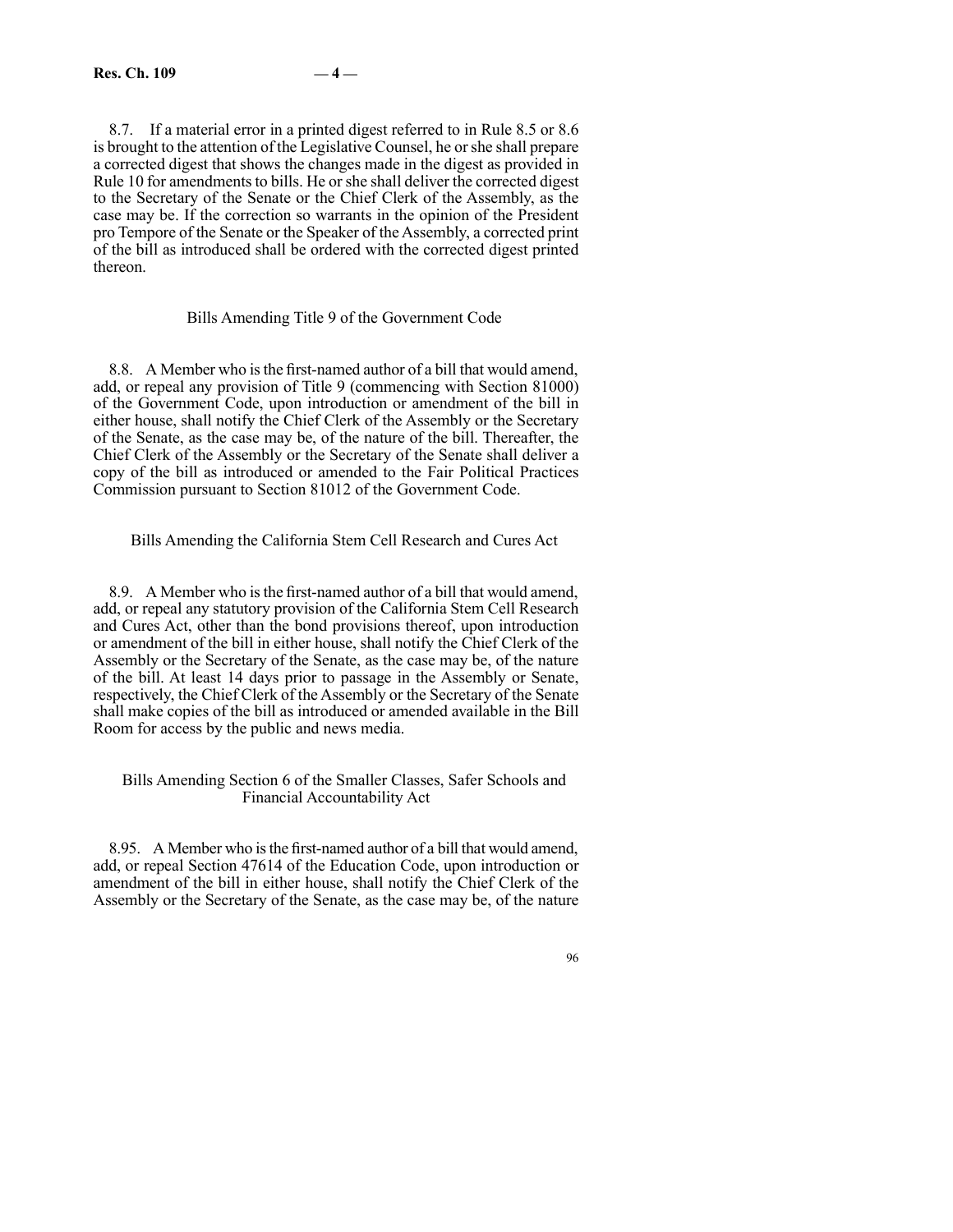of the bill. At least 14 days prior to passage in the Assembly or Senate, respectively, the Chief Clerk of the Assembly or the Secretary of the Senate shall make copies of the bill as introduced or amended available in the Bill Room for access by the public and news media. -5 --<br>
Res. Ch. 109<br>
Assembly or the Assembly or Senate,<br>
Assembly or the Secretary of the Senate<br>
Foduced or amended available in the Bill<br>
A news media.

### Restrictions as to Amendments

9. A substitute or amendment must relate to the same subject as the original bill, constitutional amendment, or resolution under consideration. An amendment is not in order when all that would be done to the bill is the addition of a coauthor or coauthors, unless the Committee on Rules of the house in which the amendment is to be offered grants prior approval.

### Changes in Existing Law to be Marked by Author

10. In a bill amending or repealing a code section or a general law, any new matter shall be underlined, and any matter to be omitted shall be in type bearing a horizontal line through the center and commonly known as "strikeout" type. When printed the new matter shall be printed in italics, and the matter to be omitted shall be printed in "strikeout" type.

In an amendment to a bill that sets out for the first time a section being amended or repealed, any new matter to be added and any matter to be omitted shall be indicated by the author and shall be printed in the same manner as though the section as amended or repealed was a part of the original bill and was being printed for the first time.

When an entire code is repealed as part of a codification or recodification, or when an entire title, part, division, chapter, or article of a code is repealed, the sections comprising the code, title, part, division, chapter, or article shall not be set forth in the bill or amendment in strikeout type.

### Rereferral to Fiscal and Rules Committees

10.5. A bill shall be rereferred to the fiscal committee of each house when it would do any of the following:

- (1) Appropriate money.
- (2) Result in a substantial expenditure of state money.
- (3) Result in a substantial increase or loss of revenue to the state.

(4) Result in substantial reduction of expenditures of state money by reducing, transferring, or eliminating any existing responsibilities of any state agency, program, or function.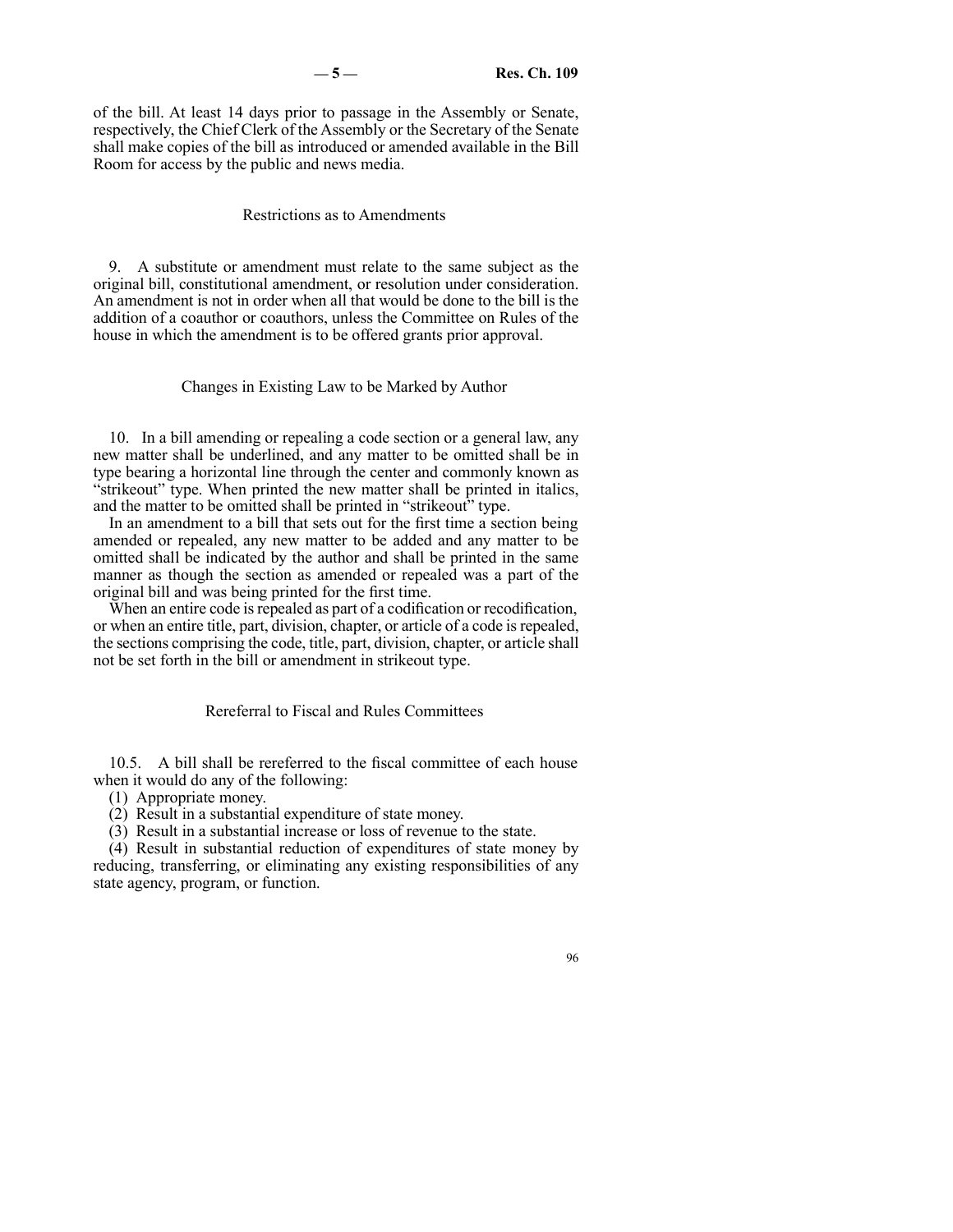Concurrent and joint resolutions shall be rereferred to the fiscal committee of each house when they contemplate any action that would involve any of the following:  $-6$  -<br>shall be rereferred to the fiscal committee<br>plate any action that would involve any of<br>re of state money.<br>enue to the state.<br> $t$  apply to bills or concurrent resolutions<br>or allocation of operating funds.<br>either hou Res. Ch. 109  $-6$  —<br>Concurrent and joint resolutions shall be rereferred to the fiscal committee<br>of each house when they contemplate any action that would involve any of<br>the following:<br>(1) Any substantial expenditure of s

(1) Any substantial expenditure of state money.

(2) Any substantial loss of revenue to the state.

The above requirements do not apply to bills or concurrent resolutions that contemplate the expenditure or allocation of operating funds.

This rule may be suspended in either house as to any particular bill by approval of the Committee on Rules of the house and two-thirds vote of the membership of the house.

10.6. A bill may not add a short title that names a current or former Member of the Legislature.

### Heading of Bills

10.7. A bill or resolution may be authored only by a Member or committee of the house of origin. Members or committees that are not of the house of origin may be "principal coauthors" or "coauthors." A bill may of each house when they contemplate any action that would involve any of<br>
(1) Any substantial coparation of state money.<br>
(2) Any substantial color apply to bills or concurrent resolutions<br>
The above requirements do not a not indicate in its heading or elsewhere that it was introduced at the request of a state agency or officer or any other person. A bill may not contain the words "By request" or words of similar import.

### Consideration of Bills

10.8. The limitation contained in subdivision (a) of Section 8 of Article IV of the Constitution may be dispensed with as follows:

(a) A written request for dispensation entitled "Request to Consider and Act on Bill Within 30 Calendar Days" shall be filed with the Chief Clerk of the Assembly or the Secretary of the Senate, as the case may be, and transmitted to the Committee on Rules of the appropriate house.

(b) The Committee on Rules of the Assembly or Senate, as the case may be, shall determine whether there exists an urgent need for dispensing with the 30-calendar-day waiting period following the bill's introduction.

(c) If the Committee on Rules recommends that the waiting period be dispensed with, the Member may offer a resolution, without further reference thereof to committee, authorizing hearing and action upon the bill before the 30 calendar days have elapsed. The adoption of the resolution requires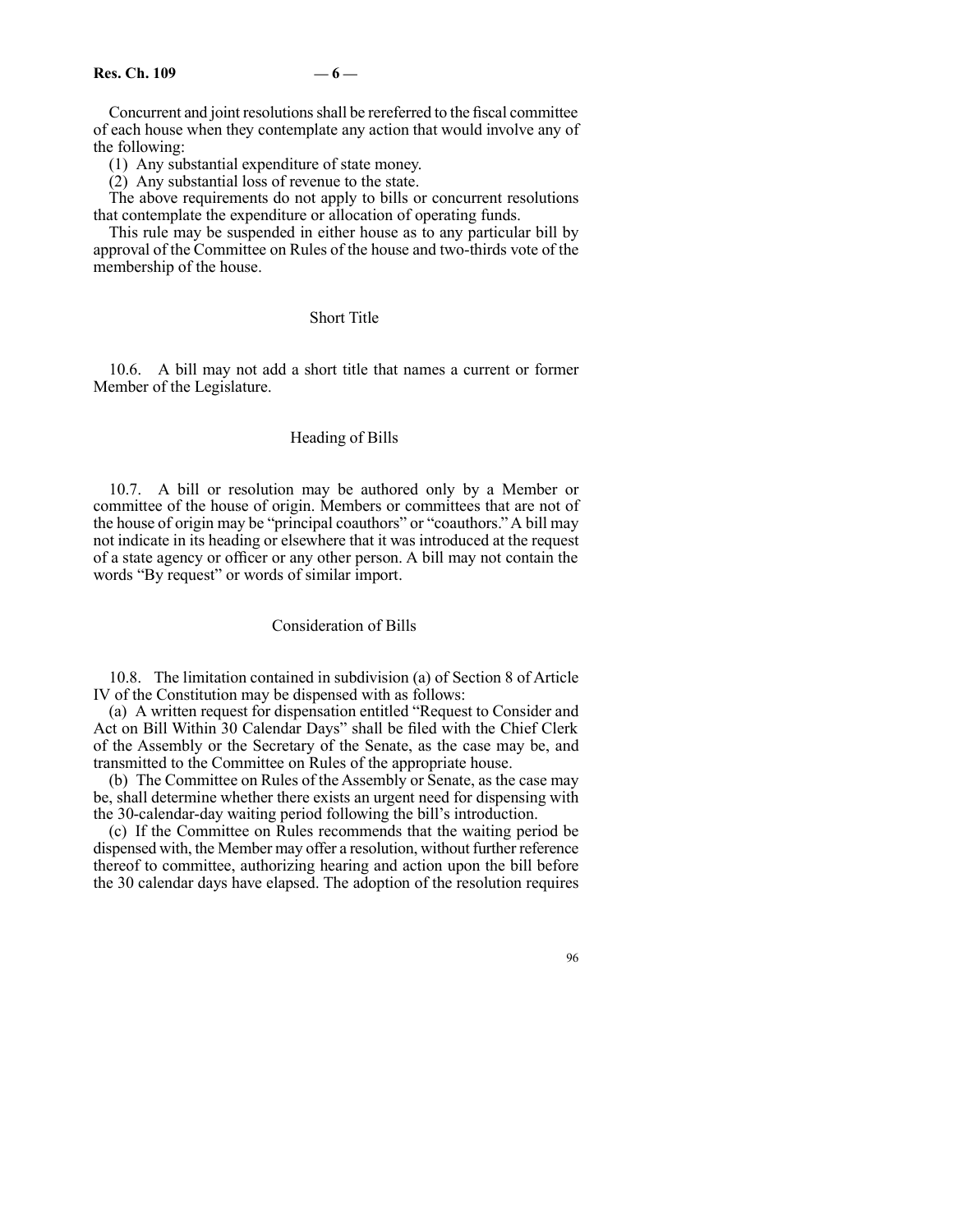an affirmative recorded vote of three-fourths of the elected Members of the house in which the resolution is presented. -7 - Res. Ch. 109<br>ee-fourths of the elected Members of the<br>resented.

### Printing of Amendments

11. (a) Any bill amended by either house shall be immediately reprinted. Except as otherwise provided in subdivision (b), if new matter is added by the amendment, the new matter shall be printed in italics in the printed bill; if matter is omitted, the matter to be omitted shall be printed in strikeout type. When a bill is amended in either house, the first or previous markings shall be omitted.

(b) If amendments to a bill, including the report of a committee on conference, are adopted that omit the entire contents of the bill, the matter omitted need not be reprinted in the amended version of the bill. Instead, the Secretary of the Senate or the Chief Clerk of the Assembly, as the case may be, may select the amended bill and cause to be printed a brief statement to appear after the last line of the amended bill identifying which previously printed version of the bill contains the complete text of the omitted matter.

### Manner of Printing Bills

12. The State Printer shall observe the directions of the Joint Rules Committee in printing all bills, constitutional amendments, and concurrent and joint resolutions.

### Distribution of Legislative Publications

13. The Secretary of the Senate and the Chief Clerk of the Assembly shall order a sufficient number of bills and legislative publications as may be necessary for legislative requirements.

A complete list of bills may not be delivered except upon payment therefor of the amount fixed by the Joint Rules Committee for any regular or extraordinary session. No more than one copy of any bill or other legislative publication, nor more than a total of 100 bills or other legislative publications during a session, may be distributed free to any person, office, or to appear after the last line of the amended bill identifying which previously<br>printed version of the bill contains the complete text of the omitted matter.<br>
Manner of Printing Bills<br>
12. The State Printer shall observe th Members of the Legislature, the Secretary of the Senate, or the Chief Clerk of the Assembly for the proper functioning of their respective houses; the Legislative Counsel Bureau; the Attorney General's office; the Secretary of State's office; the Controller's office; the State Treasurer's office; the Insurance Commissioner's office; the Superintendent of Public Instruction;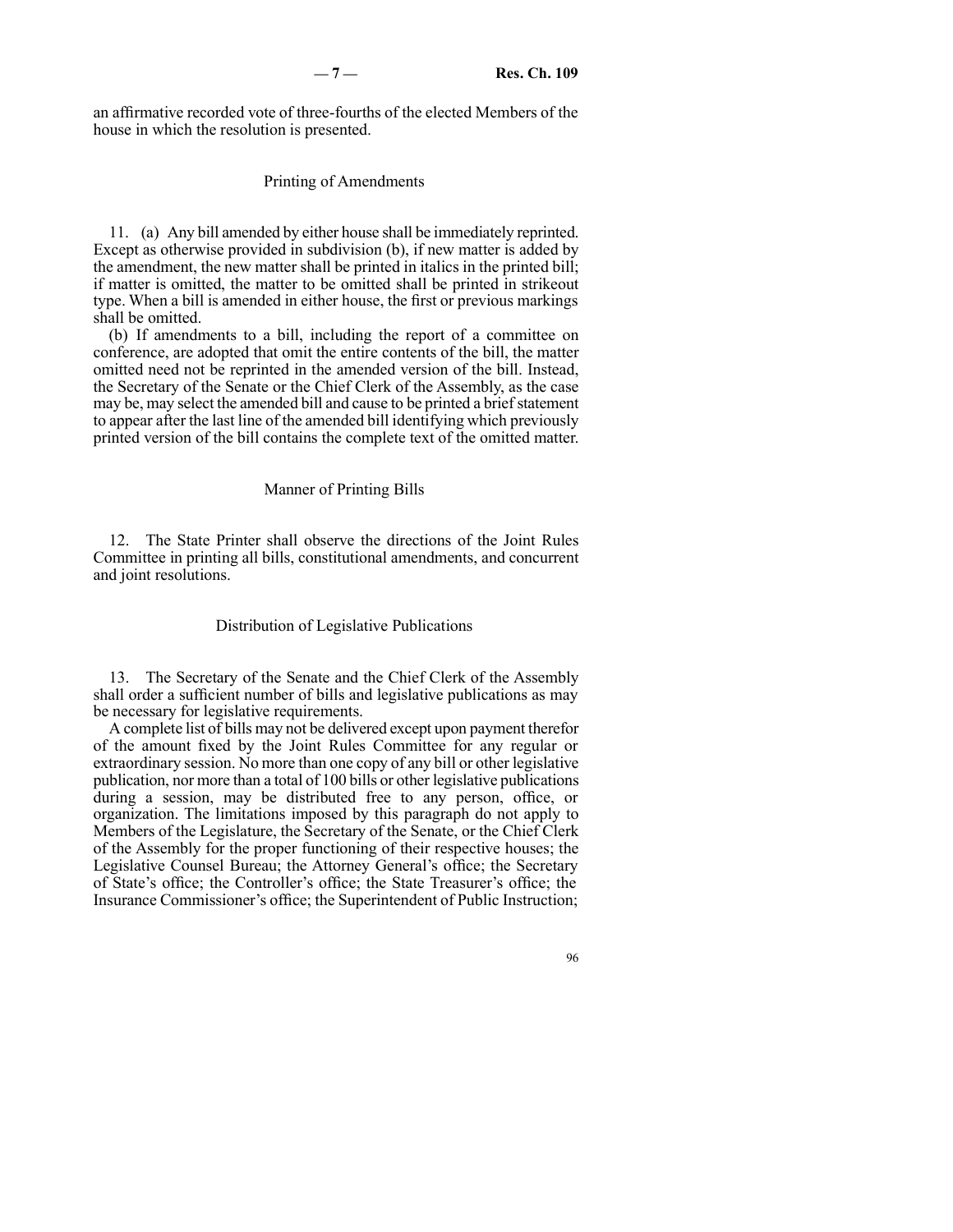the State Board of Equalization; the Governor's office; the Lieutenant Governor's office; the Clerk of the Supreme Court; the clerk of the court of appeal for each district; the Judicial Council; the California Law Revision Commission; the State Library; the Library of Congress; the libraries of the University of California at Berkeley and at Los Angeles; or accredited members of the press. The State Printer shall fix the cost of the bills and publications, including postage, and moneys as may be received by him or her shall, after deducting the cost of handling and mailing, be remitted on the first day of each month, one-half each to the Secretary of the Senate and the Chief Clerk of the Assembly for credit to legislative printing. Legislative publications heretofore distributed through the Bureau of Documents shall be distributed through the Bill Room. Unless otherwise provided for, the total number of each bill to be printed may not exceed 2,500. **Res. Ch. 109**  $-8 -$ <br>
the State Board of Equalization; the Governor's office; the Lietutennt<br>
Governor's office; the Clerk of the Supreme Court; the clerk of the court<br>
of appeal for each district, the Undicial Council; t the State Board of Equalization; the Governor's office; the Lieutenant<br>Governor's office; the Clerk of the Supreme Court, the clerk of the court<br>of appeal for each district; the Judicial Council; the California Law Revisio Res. Ch. 109  $-8-$ <br>the State Board of Equalization; the Governor's office; the Lieutenant<br>Governor's office; the Clerk of the Supreme Court; the clerk of the court<br>of appeal for each district; the Judicial Council; the Ca

# Legislative Index

13.1. The Legislative Counsel shall provide for the periodic publication of a cumulative Legislative Index, which shall include tables of sections Index in the quantities, and at the times, determined by the Secretary of the Senate and the Chief Clerk of the Assembly. The costs of that printing shall be paid from the legislative printing appropriation.

### Summary Digest

13.3. The Legislative Counsel shall compile and prepare for publication a summary digest of legislation passed at each regular and extraordinary session, which digest shall be prepared in a form suitable for inclusion in the publication of statutes. The digest shall be printed as a separate legislative publication on the order of the Joint Rules Committee, and may be made available to the public in the quantities, and at the prices, determined by the Joint Rules Committee.

### Statutory Record

13.5. The Legislative Counsel shall prepare for publication from time to time a cumulative statutory record. The statutory record shall be printed as a legislative publication on the order of the Secretary of the Senate or the Chief Clerk of the Assembly.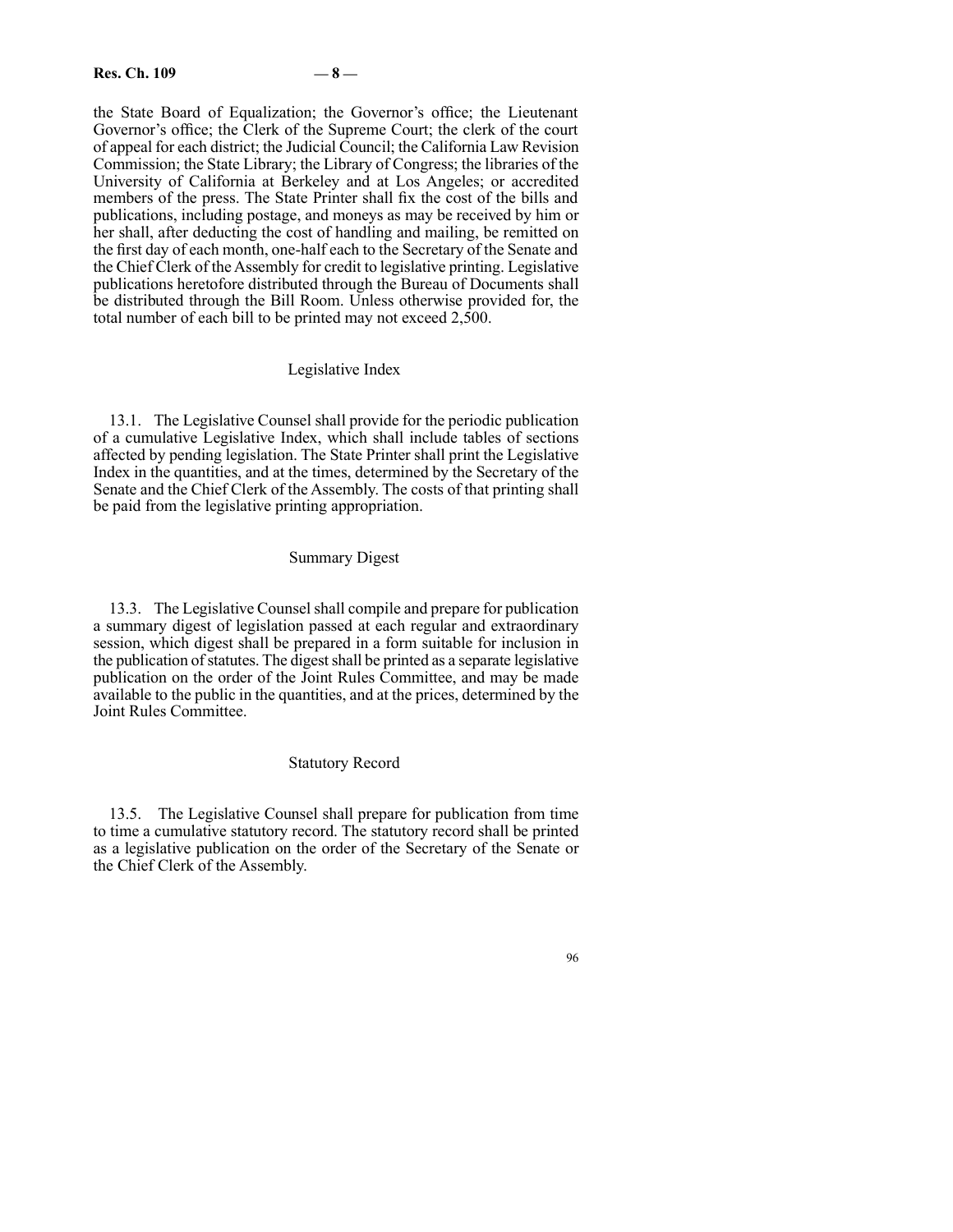# OTHER LEGISLATIVE PRINTING — 9 — Res. Ch. 109<br>
ISLATIVE PRINTING<br>
of the Daily Journal

### Printing of the Daily Journal

14. The State Printer shall print, in the quantities directed by the Secretary of the Senate and the Chief Clerk of the Assembly, copies of the Daily Journal of each day's proceedings of each house. At the end of the session he or she shall also print, as directed by the Secretary of the Senate and the Chief Clerk of the Assembly, a sufficient number of copies properly paged after being corrected and indexed by the Secretary of the Senate and the Chief Clerk of the Assembly, to bind in book form as the Daily Journal of the respective houses of the Legislature.

### What Shall Be Printed in the Daily Journal

15. The following shall be printed in the Daily Journal of each house: (a) Messages from the Governor and messages from the other house, and the titles of all bills, joint and concurrent resolutions, and constitutional amendments when introduced in, offered to, or acted upon by, the house.

(b) Every vote taken in the house, and a statement of the contents of each petition, memorial, or paper presented to the house.

(c) A true and accurate account of the proceedings of the house, when not acting as a Committee of the Whole.

### Printing of the Daily File

16. A Daily File of bills ready for consideration shall be printed each day for each house when the Legislature is not in joint recess, except days when a house does not meet.

## Printing of History

17. Each house shall cause to be printed, once each week, a complete Weekly History of all bills, constitutional amendments, and concurrent, joint, and house resolutions originating in, considered by, or acted upon by, the respective houses and committees thereof. A regular form shall be prescribed by the Secretary of the Senate and the Chief Clerk of the amendments when infraduced in, offered to, or acted upon by, the house.<br>
(b) Fory vote taken in the house, and a statement of the contents of each<br>
(c) A true and accurate account of the proceedings of the house, when<br>
(c) measure up to and including the legislative day preceding its issuance.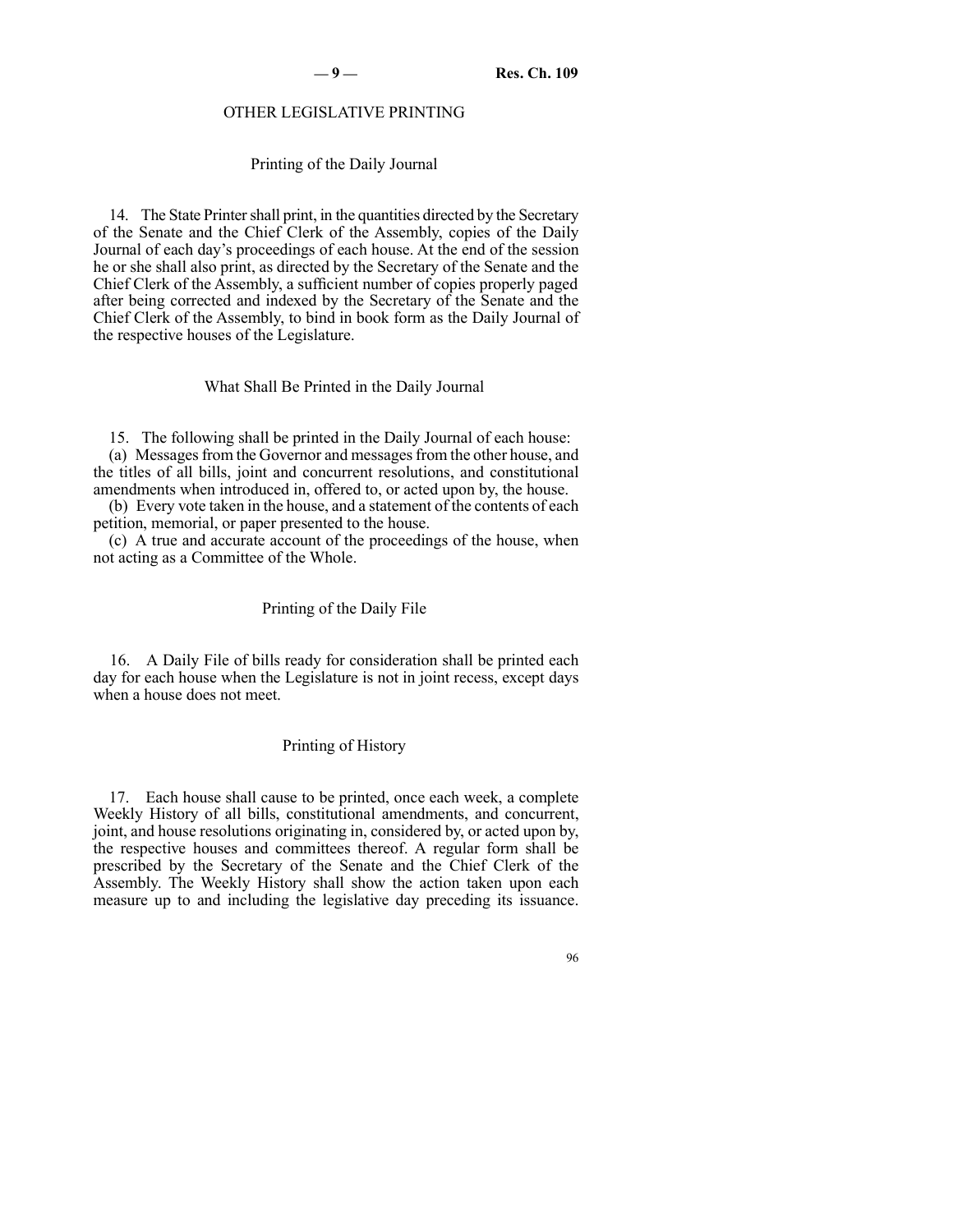Except for periods when the houses are in joint recess, for each day intervening there shall be published a Daily History or summary showing the consideration given to or action taken upon any measure since the issuance of the complete Weekly History. **Res. Ch. 109**  $-10-$ <br>Except for periods when the houses are in joint recess, for each day<br>intervening there shall be published a Daily History or summary showing<br>the consideration given to or action taken upon any measur

### Authority for Printing Orders

18. The State Printer may not print for use of either house, nor charge to legislative printing, any matter other than provided by law or by the rules, except upon a written order signed by the Secretary of the Senate, on behalf of the Senate, or the Chief Clerk of the Assembly or other person authorized by the Assembly, on behalf of the Assembly. Persons authorized to order printing under this rule may, when necessity requires it, order certain matter printed in advance of the regular order, by the issuance of a rush order.

The Secretary of the Senate, on behalf of the Senate, and the Chief Clerk of the Assembly or other person authorized by the Assembly, on behalf of **Res. Ch. 109**  $-10-$ <br>
Except for periods when the houses are in joint recess, for each day<br>
intervening there shall be published a Daily History or summary showing<br>
the consideration given to or action taken upon any mea for the Members stationery and legislative publications for which there is a demand, and, subject to the rules of their respective houses, to approve the bills covering those orders. All bills for printing must be presented by the State Printer within 30 days after the completion of the printing. to legislative printing, any matter other than provided by law or by the rules,<br>except upon a written order signed by the Scenetary of the Senate, on behalf<br>of the Senate, or the Chief Clerk of the Assembly or other person

### RECORD OF BILLS

### Secretary and Chief Clerk to Keep Records

19. The Secretary of the Senate and the Chief Clerk of the Assembly shall keep a complete and accurate record of every action taken by the Senate

## Secretary and Chief Clerk Shall Endorse Bills

20. The Secretary of the Senate and the Chief Clerk of the Assembly shall endorse on every original or engrossed bill a statement of any action taken by the Senate or Assembly concerning the bill. bills covering those orders. All bills for printing must be presented by<br>State Printer within 30 days after the completion of the printing.<br>
RECORD OF BILLS<br>
Secretary and Chief Clerk to Keep Records<br>
9. The Secretary of t

# OTHER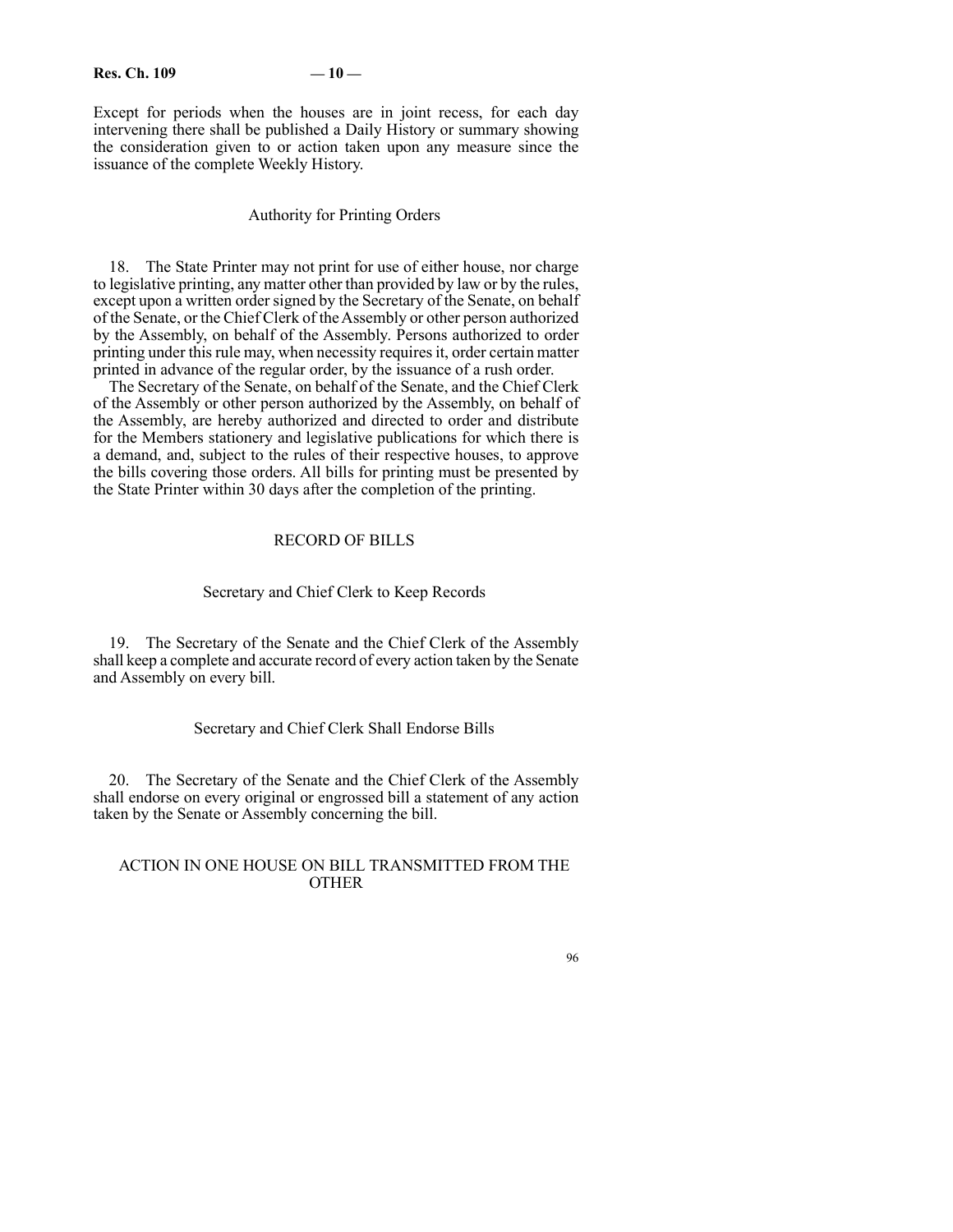### After a Bill Has Been Passed by the Senate or Assembly

21. When a bill has been passed by either house it shall be transmitted promptly to the other, unless a motion to reconsider or a notice of motion to reconsider has been made or it is held pursuant to some rule or order of the house.

The procedure of referring bills to committees shall be determined by the respective houses.

### Messages to Be in Writing Under Proper Signatures

22. Notice of the action of either house to the other shall be in writing and under the signature of the Secretary of the Senate or the Chief Clerk of The Assembly<br>
After a Bill Has Been Passed by the Senate or Assembly<br>
21. When a bill has been passed by either house it shall be transmitted<br>
promptly to the other, unless a motion to reconsider or a notice of motion<br>
to to whom the message is delivered.

# Consent Calendar: Uncontested Bills

22.1. Each standing committee may report an uncontested bill out of committee with the recommendation that it be placed on the Consent 21. When a bill has been passed by either house it shall be transmitted<br>promptly to the other, unless a motion to reconsider or a notice of motion<br>other ans been made or it is held pursuant to some rule or order of<br>the hou shall provide to each committee chairperson appropriate forms for that report. As used in this rule, "uncontested bill" means a bill that (a) receives promptly to the other, unless a motion to reconsider or a notice of motion<br>to reconsider has been made or it is held pursuant to some rule or order of<br>the house.<br>The procedure of referring bills to committees shall be det a do-pass or do-pass-as-amended recommendation from the committee to which it is referred, by unanimous vote of the members present provided a quorum is present, (b) has no opposition expressed by any person present at the committee meeting with respect to the final version of the bill as approved by the committee, and (c) prior to final action by the committee, has been requested by the author to be placed on the Consent Calendar. Consent Calendar: Uncontested Bills<br>
22.1. Fach standing committee may report an uncontested bill out of<br>
consentinte with the recommendation that it he placed on the Consent<br>
Calendar. The Secretary of the Senate and the 22.1. Each standing committee may report an uncontested bill out of committee with the recommendation that it be placed on the Consent Calendar. The Secretary of the Senate and the Chief Clerk of the Assembly shall provide

## Consent Calendar

22.2. Following its second reading and the adoption of any committee amendments thereto, any bill certified by the committee chairperson as an uncontested bill shall be placed by the Secretary of the Senate or the Chief Clerk of the Assembly on the Consent Calendar, and shall be known as a the floor shall cease to be a Consent Calendar bill and shall be returned to the Third Reading File. Upon objection of any Member to the placement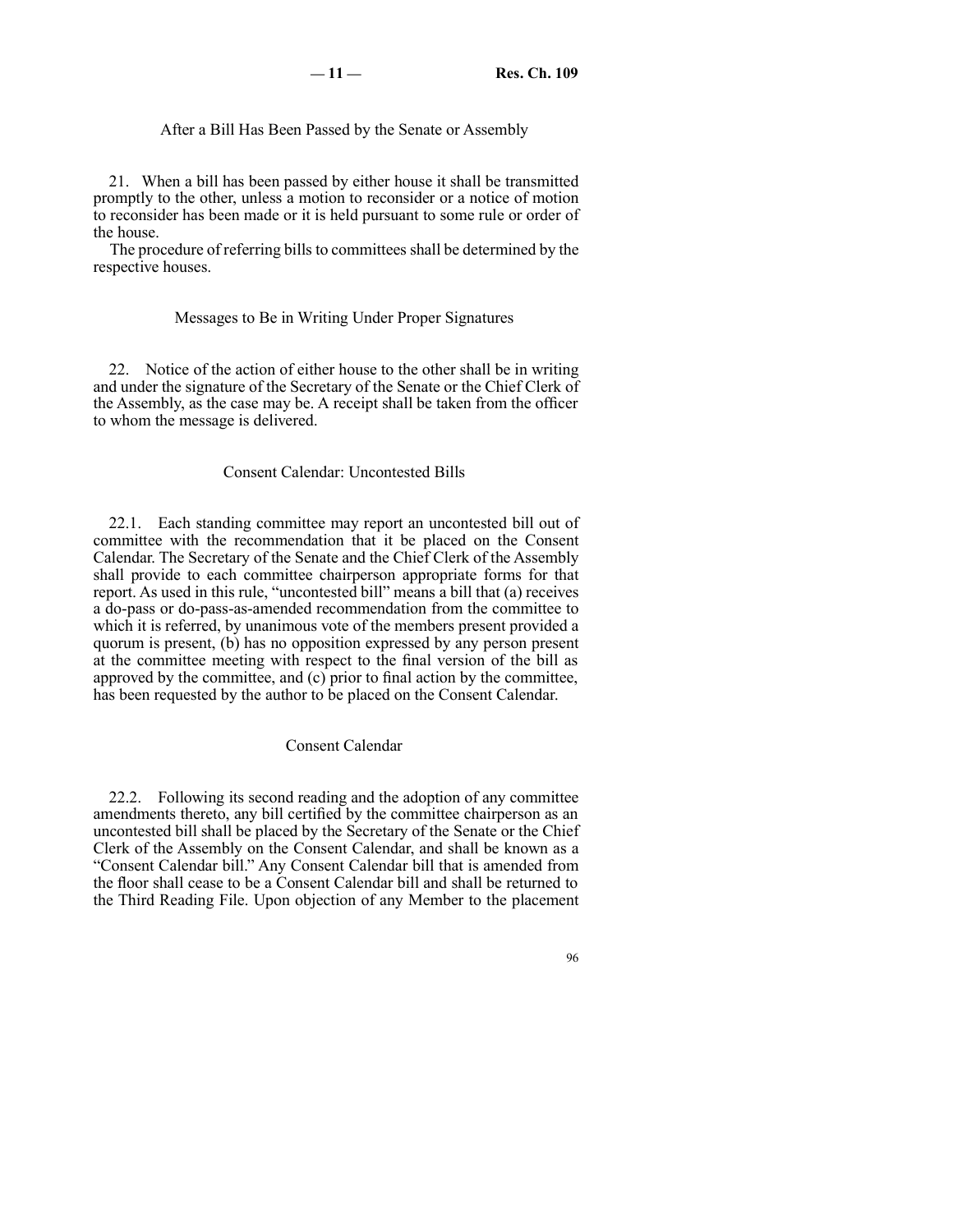or retention of any bill on the Consent Calendar, the bill shall cease to be a Consent Calendar bill and shall be returned to the Third Reading File. No Consent Calendar bill may be considered for adoption until the second legislative day following the day of its placement on the Consent Calendar, and until the requirements of paragraph (2) of subdivision (b) of Section 8 of Article IV of the California Constitution have been satisfied. **Res. Ch. 109**  $-12-$ <br>or retention of any bill on the Consent Calendar, the bill shall cease to be a<br>Consent Calendar bill and shall be returned to the Third Reading File. No<br>Consent Calendar bill may be considered for ad Res. Ch. 109 — 12 —<br>
or retention of any bill on the Consent Calendar, the bill shall cease to be a<br>
Consent Calendar bill and shall be returned to the Third Reading File. No<br>
Consent Calendar bill may be considered for ad

### Consideration of Bills on Consent Calendar

22.3. A bill on the Consent Calendar is not debatable, except that the President pro Tempore of the Senate or the Speaker of the Assembly shall allow a reasonable time for questions from the floor and shall permit a proponent of the bill to answer the questions. Immediately prior to voting on the first bill on the Consent Calendar, the President pro Tempore of the Senate or the Speaker of the Assembly shall call to the attention of the Members the fact that the next rollcall will be the rollcall on the first bill on the Consent Calendar. bill on the Consent Calendar, the bill shall cease to be a<br>bill and shall be returned to the Third Reading File. No<br>bill and shall be returned to the Third Reading File. No<br>lowing the day of its placement on the Consent Ca

The Consent Calendar shall be considered as the last order of business on the Daily File.

### Procedure on Defeat of More Than Majority Bill

23.5. Whenever a bill containing a section or sections requiring for passage an affirmative recorded vote of more than 21 votes in the Senate and more than 41 votes in the Assembly is being considered for passage, and the urgency clause, if the bill is an urgency bill, or the bill, in any case, fails to receive the necessary votes to make all sections effective, further action may not be taken on the bill, except that an amendment to remove all sections requiring the higher vote for passage from the bill shall be in order prior to consideration of further business. If the amendment is adopted, the bill shall be reprinted to reflect the amendment and shall comply with paragraph (2) of subdivision (b) of Section 8 of Article IV of the California Senate or the Speaker of the Assembly shall call to the attention of the Members the fact that the next rolleall will be the rolleall on the first bill<br>on the Consent Calendar.<br>The Consent Calendar shall be considered as place on the file that it occupied when it failed to receive the necessary votes.

Enrollment of Bill After Passage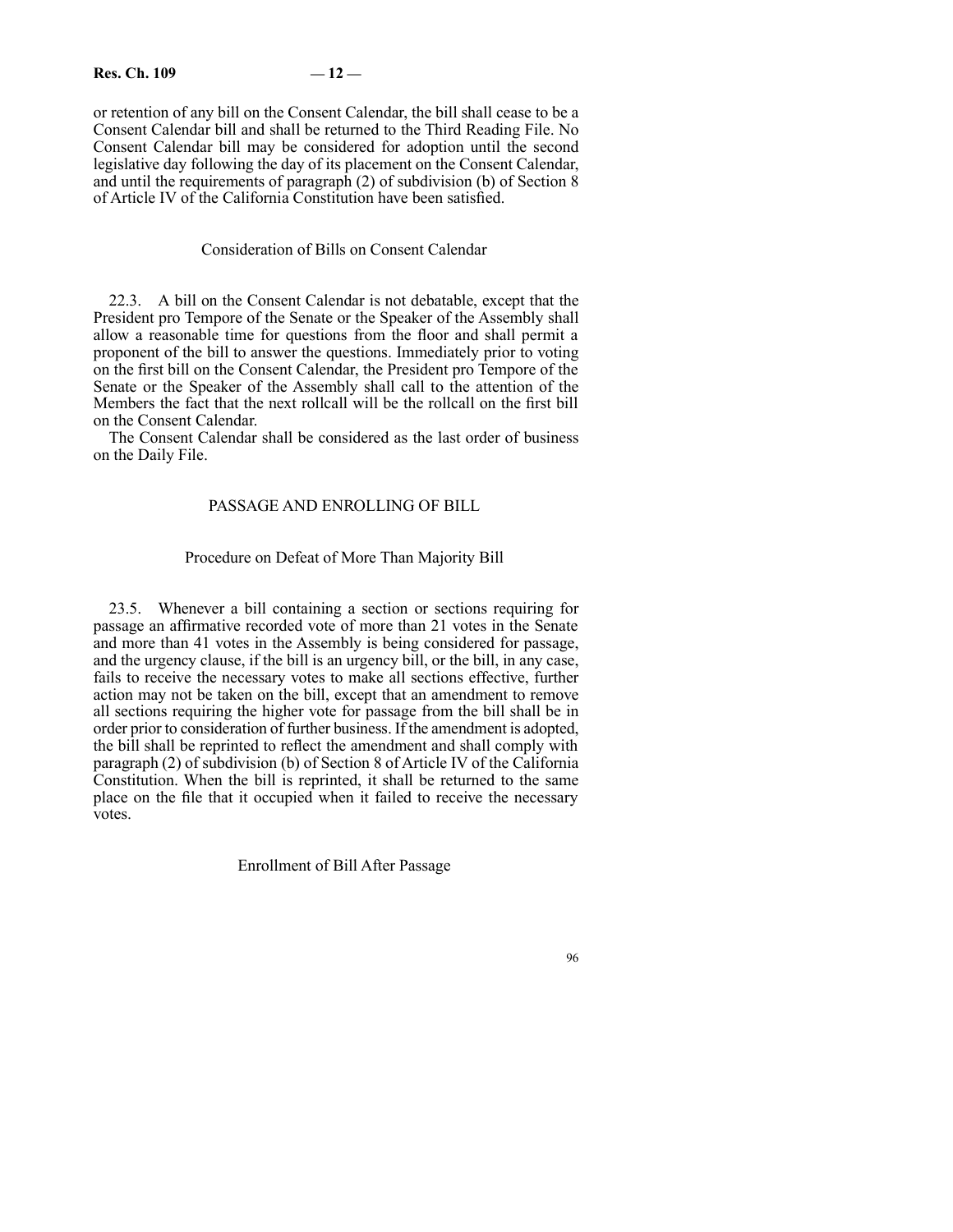24. After a bill has passed both houses it shall be printed in enrolled form, omitting symbols indicating amendments, and shall be compared by the Engrossing and Enrolling Clerk and the proper committee of the house where it originated to determine that it is in the form approved by the houses. The enrolled bill shall thereupon be signed by the Secretary of the Senate and Chief Clerk of the Assembly and, except as otherwise provided by these  $-13 -$ <br> **Pack** After a bill has passed both houses it shall be printed in enrolled<br>
form, omitting symbols indicating amendments, and shall be compared by<br>
the Engrossing and Enrolling Clerk and the proper committee of th the time of presentation of the bill to the Governor to the house and the record shall be entered in the Daily Journal. After enrollment and signature by the officers of the Legislature, constitutional amendments, and concurrent and joint resolutions, shall be filed without delay in the office of the Secretary of State and the time of filing shall be reported to the house and the record entered in the Daily Journal. **Example 13** – **Res. Ch. 109**<br>**Res. Ch. 109**<br>**Res. Ch. 109**<br>**Res. Ch. 109**<br>**Rese. 2016**<br>**Rese. And the proper connuities of the bouse did notel<br>Finally Clerk and the proper connuities of the bouses.<br>Shall thereupon is sign** -13 - Res. Ch. 109<br>
oth houses it shall be printed in enrolled<br>
g amendments, and shall be compared by<br>
rk and the proper committee of the house<br>
at it is in the form approved by the houses.

### Amendments to Amended Bills Must Be Attached

25. Whenever a bill or resolution that has been passed in one house is amended in the other, it shall immediately be reprinted as amended by the house making the amendment or amendments. One copy of the amendment or amendments shall be attached to the bill or resolution so amended, and endorsed "adopted"; the amendment or amendments, if concurred in by the house in which the bill or resolution originated, shall be endorsed "concurred in"; and the endorsement shall be signed by the Secretary or Assistant Secretary of the Senate, or the Chief Clerk or Assistant Clerk of the Assembly, as the case may be. However, an amendment to the title of a bill adopted after the passage of the bill does not necessitate reprinting, but the amendment must be concurred in by the house in which the bill originated.

### Amendments to Concurrent and Joint Resolutions

25.5. When a concurrent or joint resolution is amended, and the only effect of the amendments is to add coauthors, the joint or concurrent resolution may not be reprinted unless specifically requested by one of the added coauthors, but a list of the coauthors shall appear in the Daily Journal and History.

To Concur or Refuse to Concur in Amendments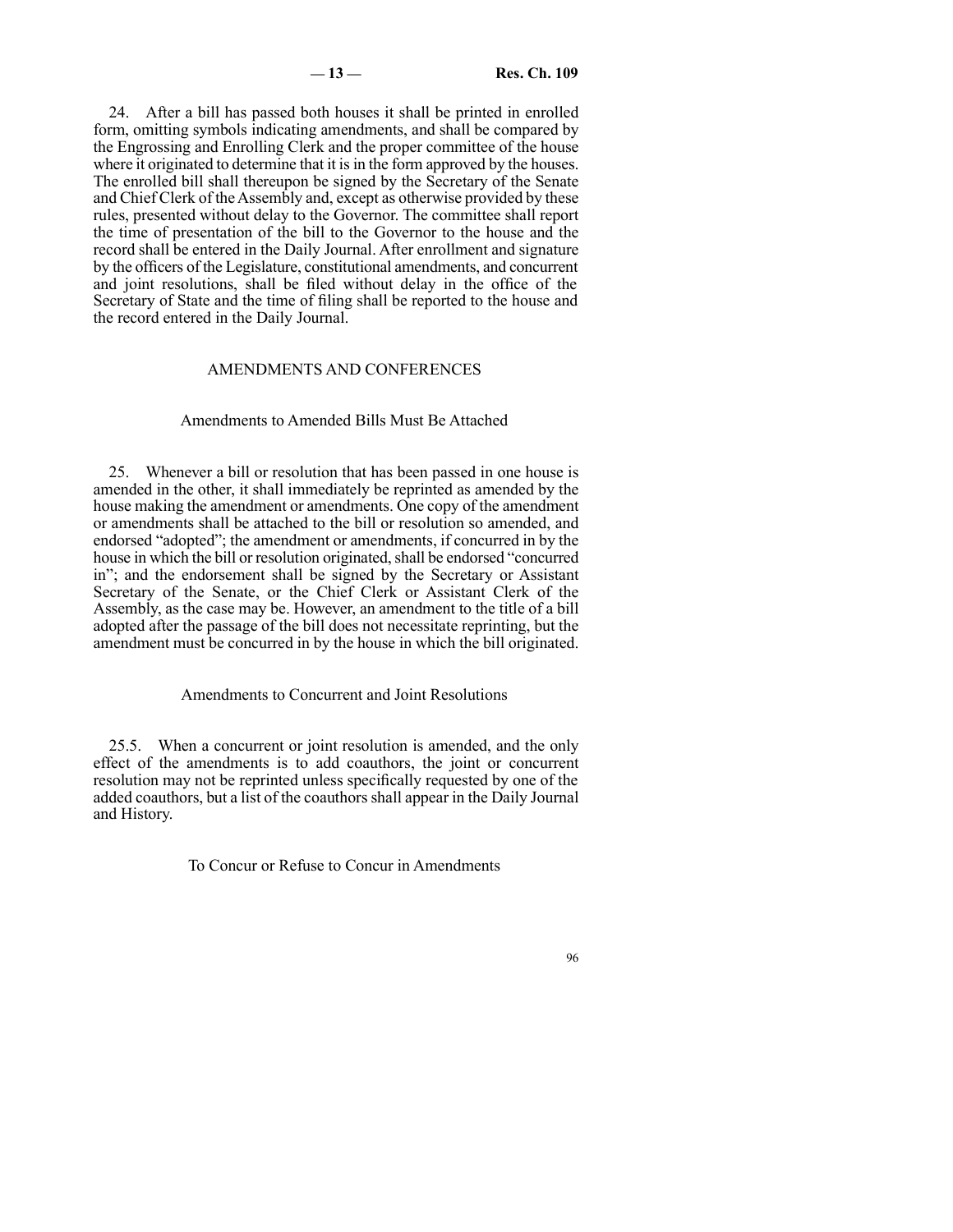26. If the Senate amends and passes an Assembly bill, or the Assembly amends and passes a Senate bill, the Senate (if it is a Senate bill) or the Assembly (if it is an Assembly bill) must either "concur" or "refuse to concur" in the amendments. If the Senate concurs (if it is a Senate bill), or the Assembly concurs (if it is an Assembly bill), the Secretary of the Senate **Res. Ch. 109**  $-14-$ <br>26. If the Senate amends and passes an Assembly bill, or the Assembly<br>amends and passes a Senate bill, the Senate (if it is a Senate bill) or the<br>Assembly (if it is an Assembly bill) must either "con or Chief Clerk of the Assembly shall so notify the house making the amendments, and the bill shall be ordered to enrollment. **Example 14** —<br> **Res. Ch. 109** — 14 —<br>
26. If the Senate amends and passes an Assembly bill, or the Assembly<br>
amends and passes a Senate bill, the Senate (if it is a Senate bill) or the<br>
Assembly (if it is an Assembly bill

### Reference to Committee

26.5. Pursuant to Rule 26, whenever a bill is returned to its house of origin for a vote on concurrence in an amendment made in the other house, the Legislative Counsel shall promptly prepare and transmit to the Chief Clerk of the Assembly and the Speaker of the Assembly in the case of an Assembly bill, or to the Secretary of the Senate and Chairperson of the Senate Committee on Rules in the case of a Senate bill, a brief digest summarizing the effect of the amendment made in the other house. The Secretary or Chief Clerk shall, upon receipt from the Legislative Counsel, cause the digest to be printed in the Daily File immediately following any reference to the bill covered by the digest. A motion to concur or refuse to concur in the amendment is not in order until the Legislative Counsel's Digest has appeared in the Daily File or an analysis of the bill has been prepared and distributed pursuant to Senate Rule 29.8 or Assembly Rule 77.

If the digest discloses that the amendment of the other house has made a substantial substantive change in the bill as first passed by the house of origin, the bill, if it is a Senate bill, shall, on motion of the Chairperson of the Senate Committee on Rules, be referred to the Senate Committee on Rules for reference to an appropriate standing committee. If the bill is an Assembly bill, it may be referred by the Speaker to the appropriate committee.

Upon receipt of the bill, the committee may, by a vote of a majority of its membership, recommend concurrence or nonconcurrence in the amendment or hold the bill in committee. The committee shall be subject to all the requirements for procedure provided under Rule 62 for committees, other than committees of first referral, and shall be subject to other requirements for normal committee procedure as the Assembly or Senate may separately provide in the standing rules of their respective houses. a memodment is intin order until the Legislative Counsel's<br>engraced in the Daily File or an analysis of the bill has been<br>distributed pursuant to Senate Rule 29.8 or Assembly Rule<br>st discloses that the amendment of the oth

Any of the provisions of this rule may be dispensed with regard to a particular bill in its house of origin upon an affirmative vote of a majority of the Members of that house.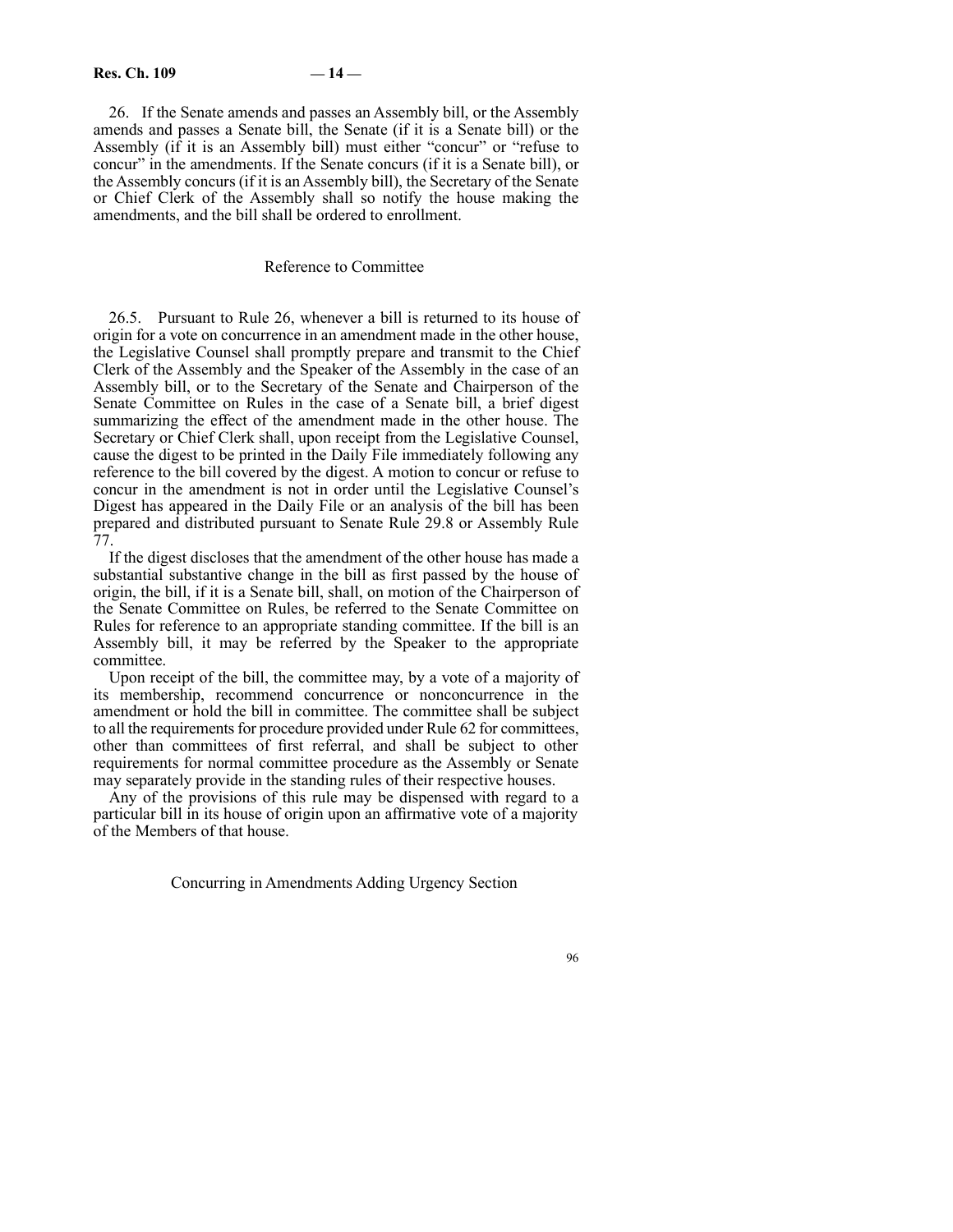27. When a bill that has been passed in one house is amended in the other by the addition of a section providing that the act shall take effect immediately as an urgency statute, and is returned to the house in which it originated for concurrence in the amendment or amendments thereto, the procedure and vote thereon shall be as follows: -15 - Res. Ch. 109<br>
n passed in one house is amended in the<br>
n providing that the act shall take effect<br>
e, and is returned to the house in which it

The presiding officer shall first direct that the urgency section be read and put to a vote. If two-thirds of the membership of the house vote in the affirmative, the presiding officer shall then direct that the question of whether the house shall concur in the amendment or amendments shall be put to a vote. If two-thirds of the membership of the house vote in the affirmative, concurrence in the amendments shall be effective.

If the affirmative vote on either of the questions is less than two-thirds of the membership of the house, the effect is a refusal to concur in the amendment or amendments, and the procedure thereupon shall be as provided in Rule 28.

### When Senate or Assembly Refuses to Concur

28. If the Senate (if it is a Senate bill) or the Assembly (if it is an Assembly bill) refuses to concur in amendments to the bill made by the other house, and the other house has been notified of the refusal to concur, a conference committee shall be appointed for each house in the manner prescribed by these rules. The Senate Committee on Rules, on behalf of the Senate, and the Speaker of the Assembly, on behalf of the Assembly, shall each appoint a committee of three on conference, and the Secretary of the Senate or the Chief Clerk of the Assembly shall immediately notify the other house of the action taken.

### Committee on Conference

28.1. (a) The Senate Committee on Rules and the Speaker of the Assembly, in appointing a committee on conference, shall each select two members from those voting with the majority on the point about which the difference has arisen, and the other member from the minority, in the event there is a minority vote.

Whether a member has voted with the majority or minority on the point about which the difference has arisen is determined by his or her vote on the appropriate rollcall, as follows:

(1) In the Assembly—

(A) The rollcall on the question of final passage of a Senate bill amended in the Assembly when the Senate has refused to concur with the Assembly amendments.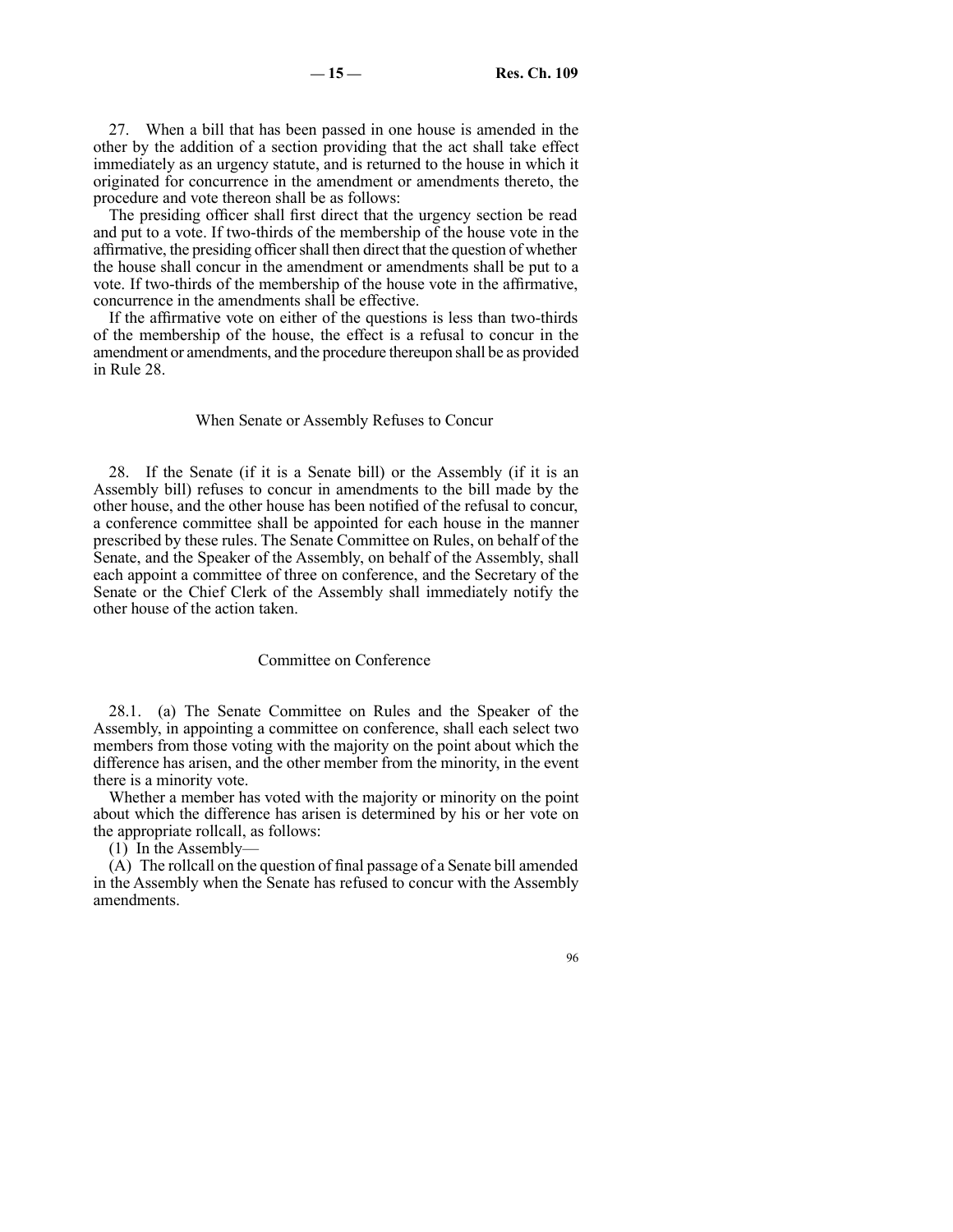(B) The rollcall on the question of concurrence with Senate amendments to an Assembly bill. **Res. Ch. 109**  $-16$  —<br>
(B) The rollcall on the question of concurrence with Senate amendments<br>
to an Assembly bill.<br>
(2) In the Senate—<br>
(A) The rollcall on the question of final passage of an Assembly bill

(2) In the Senate—

(A) The rollcall on the question of final passage of an Assembly bill amended in the Senate when the Assembly has refused to concur with the Senate amendments.

(B) The rollcall on the question of concurrence with Assembly amendments to a Senate bill.

(b) Either house may suspend this rule by a two-thirds vote of the membership of the house.

### Meetings and Reports of Committees on Conference

29. The first Senator named on the conference committee shall act as chairperson of the committee from the Senate, and the first Member of the Assembly named on the committee shall act as chairperson of the committee **From the Assembly.** The rollcall on the question of concurrence with Scnate amendments<br>
to an Assembly bill.<br>
(2) In the Scnate—<br>
(3) In the Scnate—<br>
(2) In the Scnate when the question of final passage of an Assembly bi the house of origin of the bill shall arrange the time and place of meeting of the conference committee, and shall prepare or direct the preparation of reports. It shall require an affirmative vote of not less than two of the Assembly Members and two of the Senate Members constituting the committee on conference to agree upon a report, and the report shall be submitted to both the Senate and the Assembly. The committee on to an Assembly bill<br>
(2) In the Senate<br>
(2) The rolleal on the question of final passage of an Assembly bill<br>
(2) The rolleal on the question of concurrence with Assembly<br>
Scatte amendments to a Senate bill.<br>
(1) The rolle (2) In the Senate<br>
incomented in the Senate both the Assembly bas refused to concur with the Senate annealments<br>
small can the question of concurrence with Assembly<br>
Senate annealments to a Senate bill.<br>
(b) littler to bo not subject to amendment. If either house refuses to adopt the report, the conferees shall be discharged and other conferees appointed, except that no more than three different conference committees may be appointed on any one bill. A Member who has served on a committee on conference may not be appointed a member of another committee on conference on the same bill. It shall require the same affirmative recorded vote to adopt any conference report as required by the California Constitution upon the final passage of the bill affected by the report. It shall require an affirmative recorded vote of two-thirds of the entire elected membership of each house to adopt any conference report affecting any bill that contains an item or items of appropriation that are subject to subdivision (d) of Section 12 of Article IV of the California Constitution. The report of a conference committee shall be in writing, and shall have affixed thereto the signatures of each Senator and each Member of the Assembly consenting to the report. Space shall also be provided where a member of a conference committee may indicate his or her dissent in the committee's findings. Any dissenting member may have attached to a conference committee report a dissenting report which shall not exceed, in length, the majority committee report. A copy of any amendments proposed in the majority report shall be placed on the desk of each Member of the house before it is acted upon by the house.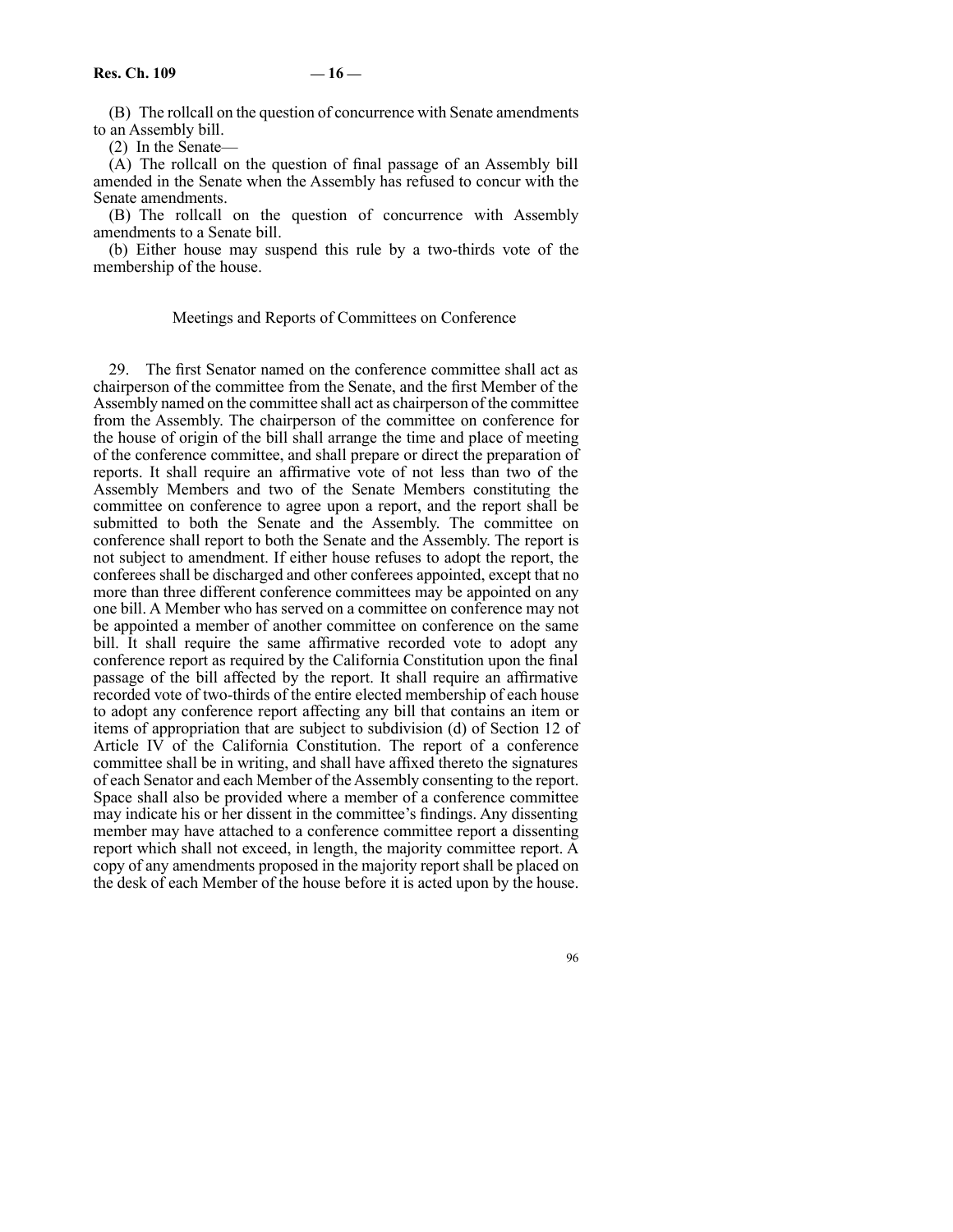The vote on concurrence or upon the adoption of the conference report shall be deemed the vote upon final passage of the bill. -17 - Res. Ch. 109<br>
oon the adoption of the conference report<br>
al passage of the bill.

### Conference Committees

29.5. (a) All meetings of any conference committee on the Budget Bill shall be open and readily accessible to the public.

A conference committee on any bill may not meet, consider, or act on the subject matter of the bill except in a meeting that is open and readily accessible to the public, unless the action is on a report determined by the  $-17$ — Res. Ch. 109<br>The vote on concurrence or upon the adoption of the conference report<br>shall be decmed the vote upon final passage of the bill.<br>Conference Committees<br>29.5. (a) All meetings of any conference committee o examine each proposed report and shall note upon the face of the report that the amendments proposed are "substantive" or "nonsubstantive" as the case may be.

The chairperson of the conference committee of each house shall give notice to the File Clerk of his or her respective house of the time and place of the meeting. Notice of each public meeting shall be published in the Daily File of each house one calendar day prior to the meeting, except that the notice is not required for a meeting of a conference committee on the Budget  $-17$ — Res. Ch. 109<br>The vote on concurrence or upon the adoption of the conference report<br>shall be decread the vote upon final passage of the bill.<br>Conference Committee on the Budget Bill<br>Ashall be open and readily access conference committee, or when there is a meeting of a conference committee on the Budget Bill, every effort shall be made to inform the public that a meeting has been called. When this subdivision has been waived with respect to the meeting of any public conference committee, the chairperson of the conference committee of each house shall immediately notify the chairperson of the policy committee of his or her respective house that considered the bill in question of the waiver, and of the time and place of the meeting. examine each proposed report and shall note upon the face of the report that<br>the amadematics proposed are "substantive" or "nonsubstantive" as the case<br>may be.<br>The charge more committee of the conference committee of each

(b) The first committee on conference of the Budget Bill, if a committee is appointed, shall submit its report to each house no later than 15 days after the Budget Bill has been passed by both houses. If the report is not submitted by that date, the conference committee shall be deemed to have reached no agreement and shall so inform each house pursuant to Rule 30.7.

(c) A committee on conference of the Budget Bill may consider only differences between the Assembly version of the Budget Bill as passed by Senate, and may not approve any item of expenditure or control that exceeds that contained in one of the two versions before the conference committee.

(d) A conference committee on any bill, other than the Budget Bill, may not approve any substantial financial provision in any bill if the financial provision has not been heard by the fiscal committee of each house, nor may any conference committee approve substantial policy changes that have not been heard by the policy committee of each house.

(e) A waiver of the one-calendar-day Daily File notice requirement of subdivision (a) is not effective for longer than three calendar days.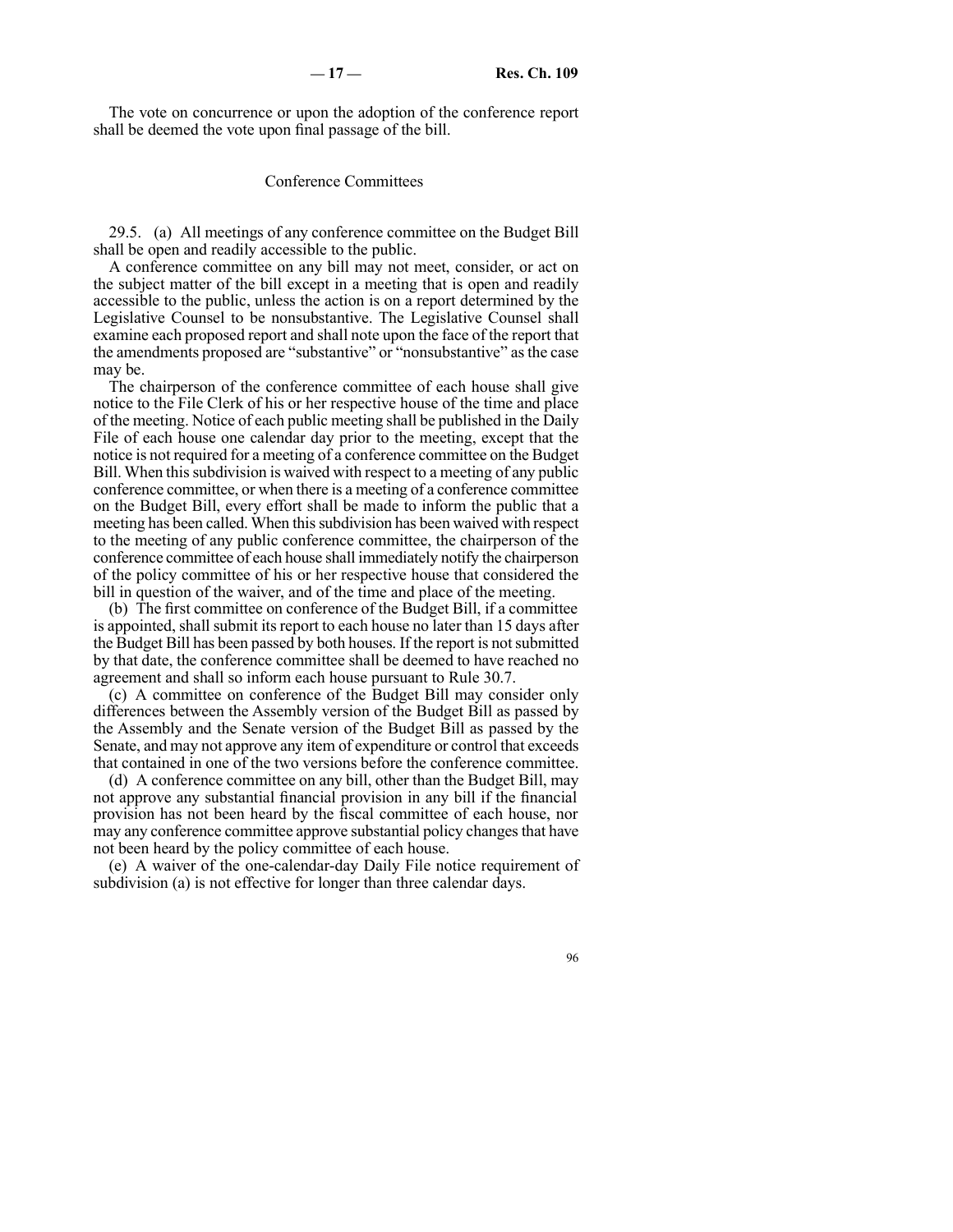# Conference Committee Reports Res. Ch. 109  $-18-$ <br>Conference Committee Reports

30. Upon submission of any report of a committee on conference recommending that the bill be further amended, the bill shall be reprinted incorporating the amendments recommended by the conference committee. The consideration of the report of a committee on conference is not in order until the bill, in the form recommended by the report of the committee on conference, has been noticed in the Daily File, available on the Internet for 72 hours pursuant to paragraph (2) of subdivision (b) of Section 8 of Article IV of the California Constitution, and printed.

If the conference committee's report recommends only that the amendments of the Senate or the Assembly "be concurred in," consideration of the report shall be in order at any time, and reprinting of the bill is not required, but notice shall appear in the Daily File for not less than one legislative day.

A conference committee report is not in order unless it has been received by the Secretary of the Senate and the Chief Clerk of the Assembly at least three calendar days preceding the scheduled commencement of the summer, interim, or final recess of the Legislature.

### Conference Committee Reports on Urgency Statutes

30.5. When the report of a committee on conference recommends the amendment of a bill by the addition of a section providing that the act shall take effect immediately as an urgency statute, the procedure and the vote thereon shall be as follows:

The presiding officer shall first direct that the urgency section be read and put to a vote. If two-thirds of the Members elected to the house vote in the affirmative, the presiding officer shall then direct that the question of whether the house shall adopt the report of the committee on conference shall be put to a vote. If two-thirds of the Members elected to the house vote in the affirmative, the adoption of the report and the amendments proposed thereby shall be effective.

If the affirmative vote on either of the questions is less than two-thirds of the Members elected to the house, the effect is a refusal to adopt the report of the committee on conference.

### Failure to Agree on Report

30.7. A conference committee may find and determine that it is unable to submit a report to the respective houses, upon the affirmative vote to that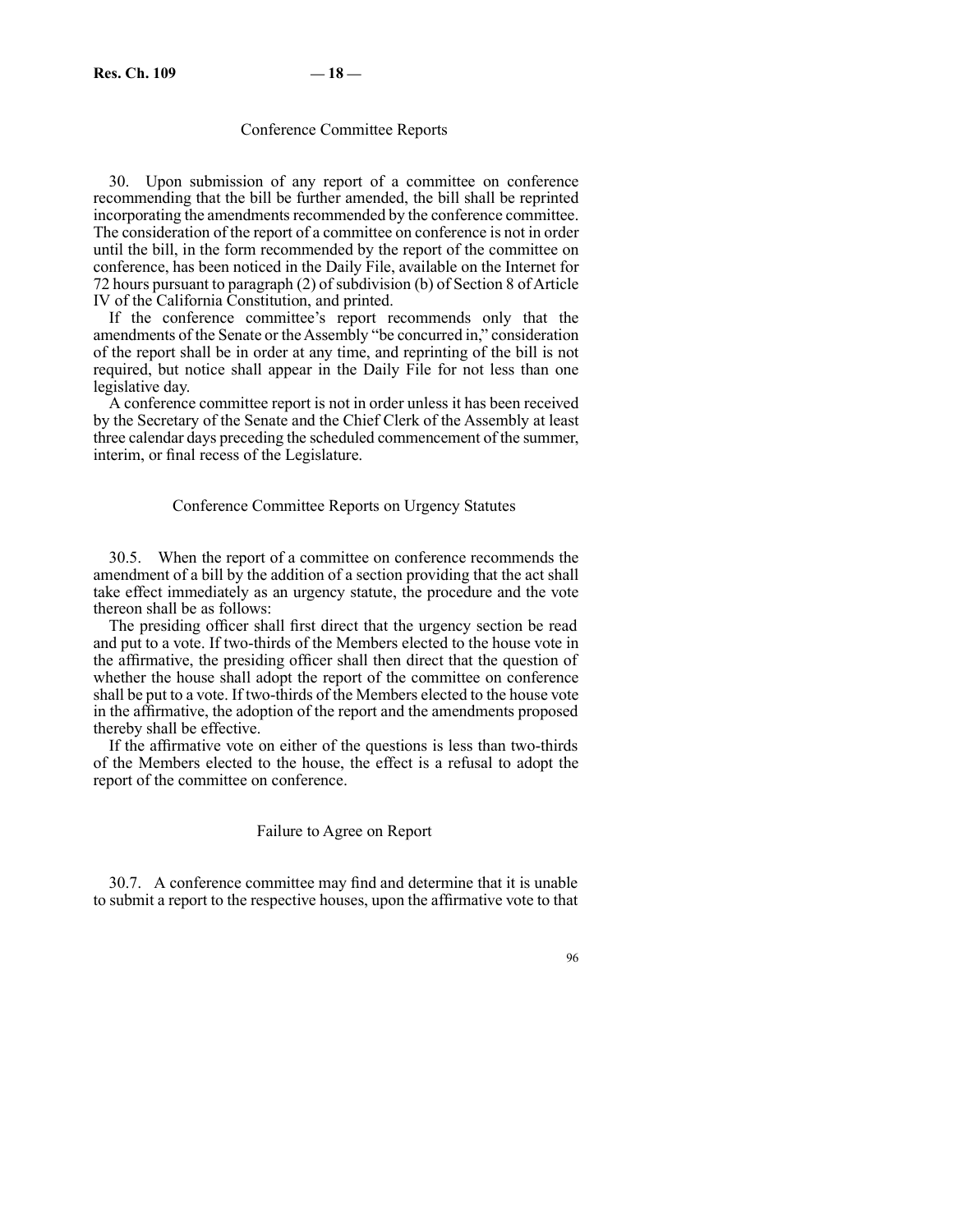effect of not less than two of the Assembly Members and not less than two of the Senate Members constituting the committee. That finding may be submitted to the Chief Clerk of the Assembly and the Secretary of the Senate in the form of a letter from the chairperson of the committee on conference for the house of origin of the bill, containing the signatures of the members of the committee consenting to the finding and determination that the committee is unable to submit a report. The Chief Clerk of the Assembly and the Secretary of the Senate, upon being notified that a conference committee is unable to submit a report, shall so inform each house, whereupon the conferees shall be discharged and other conferees appointed, in accordance with Rule 29.  $-19 -$ <br> **Res. Ch. 109**<br> **Res. Ch. 109**<br> **Res. Ch. 109**<br> **Res.** constituting the committee. That finding may be<br>
deficicle of the Assembly and the Secretary of the Senate<br>
er from the chainespear of the committee on confer -19 - Res. Ch. 109<br>Assembly Members and not less than two<br>ing the committee. That finding may be<br>Assembly and the Secretary of the Senate<br>airperson of the committee on conference

# MISCELLANEOUS PROVISIONS

31. All relations between the houses that are not covered by these rules shall be governed by the latest edition of Mason's Manual.

# Press Rules

32. (a) Any person desiring privileges of an accredited press representative shall make application to the Joint Rules Committee. The application shall constitute compliance with any provisions of the rules of committee is unable to submin a report. The Chief Clerk of the Assembly<br>and the Secretary of the Senate, upon being notified that a conference<br>committee is unable to submit a report, shall so inform each house,<br>whereupon t and the Sceretary of the Senate, upon being notified that a conference<br>committee is unable to submit a report, shall so inform each house,<br>whereupon the conferees shall be diseharged and other conferees appointed,<br>in accor or electronic periodic news publication, news association, or radio or television station that employs the press representative, and any other in accordance with Rule 29.<br>
MISCELLANEOUS PROVISIONS<br>
Authority When Rules Do Not Govern<br>
21. All relations between the houses that are not covered by these rules<br>
shall be governed by the latest clition of Mason's Manua shall further declare in the application that he or she is not employed, directly or indirectly, to assist in the prosecution of the legislative business of any person, corporation, or association, and will not become so employed while retaining the privilege of an accredited press representative.

(b) The application required by subdivision (a) of this rule shall be authenticated in a manner that is satisfactory to the Standing Committee of the Capitol Correspondents Association, which shall see that occupation of seats and desks in the Senate and the Assembly Chambers is confined to bona fide correspondents of reputable standing in their business, who represent news media identified in subdivision (a). It is the duty of the standing committee, at its discretion, to report any violation of accredited press privileges to the Speaker of the Assembly or the Senate Committee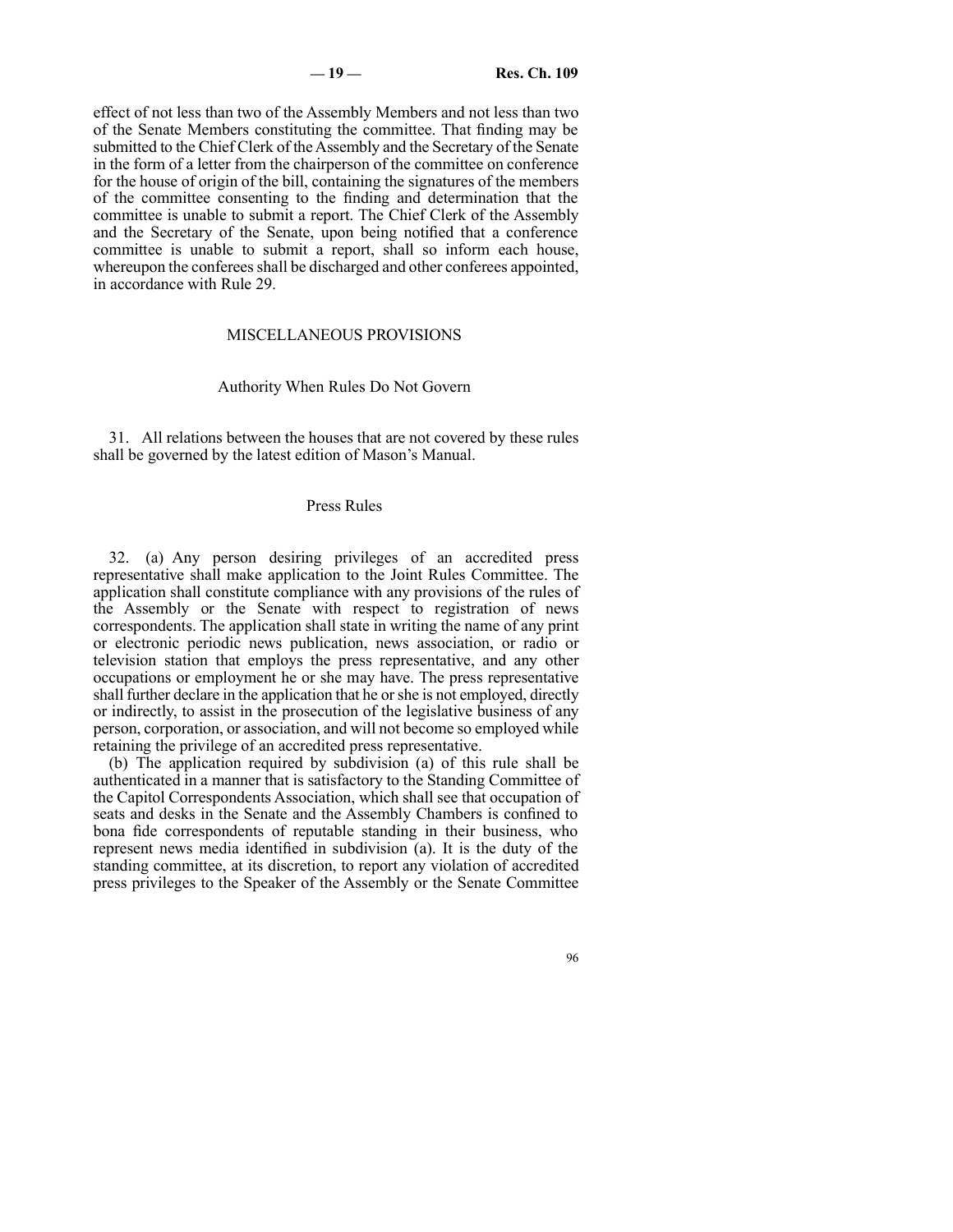on Rules and, pending action thereon, the offending correspondent may be suspended by the standing committee.

(c) Except as otherwise provided in this subdivision, persons engaged in other occupations whose chief attention is not given to newspaper correspondence or to news associations requiring telegraphic, radio, television, or electronic service are not entitled to the privileges accorded **Res. Ch. 109**  $-20 -$ <br>on Rules and, pending action thereon, the offending correspondent may be suspended by the standing committee.<br>(c) Except as otherwise provided in this subdivision, persons engaged<br>in other occupation California Legislature and the Senate and Assembly Histories shall be a list of only those persons authenticated by the Standing Committee of the Capitol **Res. Ch. 109**  $-20-$ <br>
on Rules and, pending action thereon, the offending correspondent may be<br>
suspended by the standing committee.<br>
(c) Except as otherwise provided in this subdivision, persons engaged<br>
in other occupa correspondent of reputable standing employed by a periodic publication of general circulation if the applicant is employed on a regular basis in the Capitol area preparing articles dealing with state government and politics and the publication is not an organ or organization involved in legislative advocacy. **Res. Ch. 109**  $-20 -$ <br> **Proprimerior**  $-20 -$ <br> **Suspended** by the standing commission: the offerding correspondent may be<br>
suspended by the standing committed:<br>
(c) Except as otherwise provided in this subdivision, persons Res. Ch. 109  $-20-$ <br>on Rules and, pending action thereon, the offending correspondent may be<br>suspended by the standing committee.<br>(c) Except as otherwise provided in this subdivision, persons engaged<br>in other occupations

(d) The press seats and desks in the Senate and Assembly Chambers shall be under the control of the standing committee of correspondents, subject to the approval and supervision of the Speaker of the Assembly and the Senate Committee on Rules. Press cards shall be issued by the President correspondents properly accredited in accordance with this rule.

(e) An accredited member of the Capitol Correspondents Association may not, for compensation, perform any service for state constitutional officers or members of their staffs, for state agencies, for the Legislature, for candidates for state office, for a state officeholder, or for any person registered or performing as a legislative advocate.

(f) An accredited member of the association who violates subdivision (a) or (e) of this rule shall be subject to the following penalties:

(1) For the first offense, the Standing Committee of the Capitol Correspondents Association shall send a letter of admonition to the offending member, his or her employer, and the Joint Rules Committee. The letter shall state the nature of the member's rule violation and shall warn of an additional penalty for a second offense.

(2) For a second offense, the Standing Committee of the Capitol goneral ricrudinon if the applicant is employed on a regular basis in the Capitol accaly correspondents and the problem samely with static government and politics data the bounder of the standing committee of correspondent that the member's accreditation be suspended or revoked and that he or she lose all rights and privileges attached thereto. The Standing Committee of the Capitol Correspondents Association shall also dismiss the member from the association. correspondents properly accredited in accordance with this rule.<br>
(c) An accredited member of the Capitol Correspondents Association<br>
may not, for compensation, perform any service for state aconstitutional<br>
officers or m

Any member of the Standing Committee of the Capitol Correspondents Association may propose that the committee make an inquiry to determine if an association member has violated subdivision (a) or (e) of this rule. Upon a majority vote of the Standing Committee of the Capitol Correspondents Association, an inquiry shall be made.

Upon receipt of a signed, written notice from any association member of his or her belief that another association member may have violated subdivision (a) or (e) of this rule, the Standing Committee of the Capitol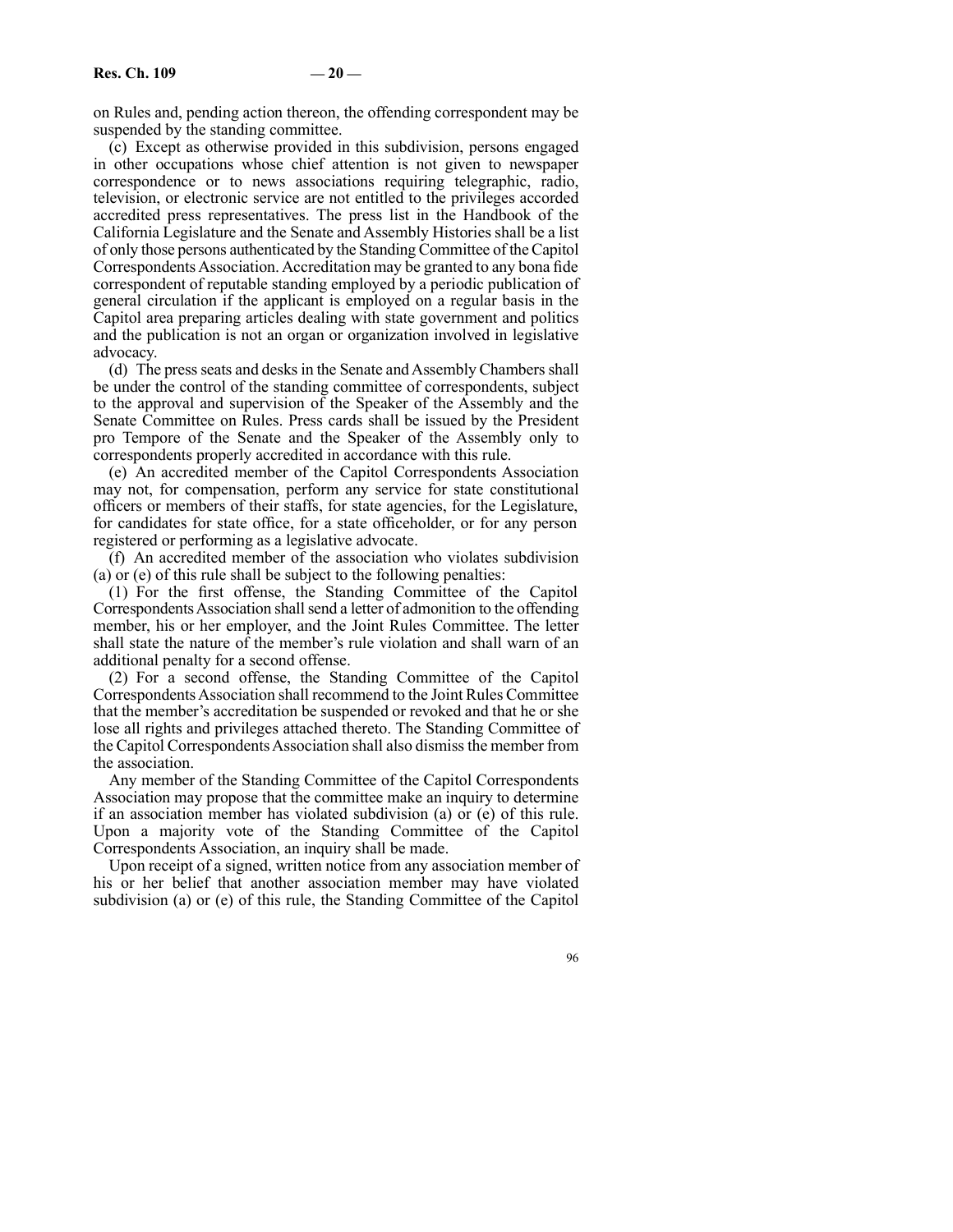violation.

 $-21 -$ <br>
Res. Ch. 109<br>
Correspondents Association shall commence an inquiry into the possible<br>
violation.<br>
If the Standing Committee of the Capitol Correspondents Association<br>
determines by majority vote that an associatio If the Standing Committee of the Capitol Correspondents Association determines by majority vote that an association member has violated an association rule, it shall inform the member of its finding. Within two weeks of notification, the member may request a meeting of the membership. If the member makes that request, the Standing Committee of the Capitol  $-21 -$ <br>
Res. Ch. 109<br>
Correspondents Association shall commence an inquiry into the possible<br>
violation.<br>
If the Standing Committee of the Capitol Correspondents Association<br>
determines by majority vote that an associatio possible time. After hearing the member and the committee review the circumstances of the alleged violation, the membership may, by majority vote, nullify the finding of the Standing Committee of the Capitol Correspondents Association. If nullification does not occur, the Standing Committee of the Capitol Correspondents Association immediately shall impose the appropriate penalty. -21 - Res. Ch. 109<br>
l commence an inquiry into the possible<br>
the Capitol Correspondents Association<br>
an association member has violated an

### Dispensing with Joint Rules

33. A joint rule may not be dispensed with except by a vote of two-thirds of each house or as otherwise provided in these rules. If either house violates a joint rule, a question of order may be raised in the other house and decided in the same manner as in the case of the violation of the rules of the house. If it is decided that the joint rules have been violated, the bill involving the violation shall be returned to the house in which it originated, and the disputed matter shall be considered in like manner as in conference committee.

### Dispensing with Joint Rules: Unanimous Consent

33.1. Notwithstanding any other rule, a joint rule that may be dispensed with by one house may be done so by unanimous consent if the rules committee of that house has approved.

### Opinions of Legislative Counsel

34. Whenever the Legislative Counsel issues a written opinion to any person other than the first-named author analyzing the constitutionality, operation, or effect of a bill or other legislative measure that is then pending before the Legislature or of any amendment made or proposed to be made to the bill or measure, he or she is authorized and instructed to deliver two copies of the opinion to the first-named author as promptly as feasible after the delivery of the original opinion and also to deliver a copy to any other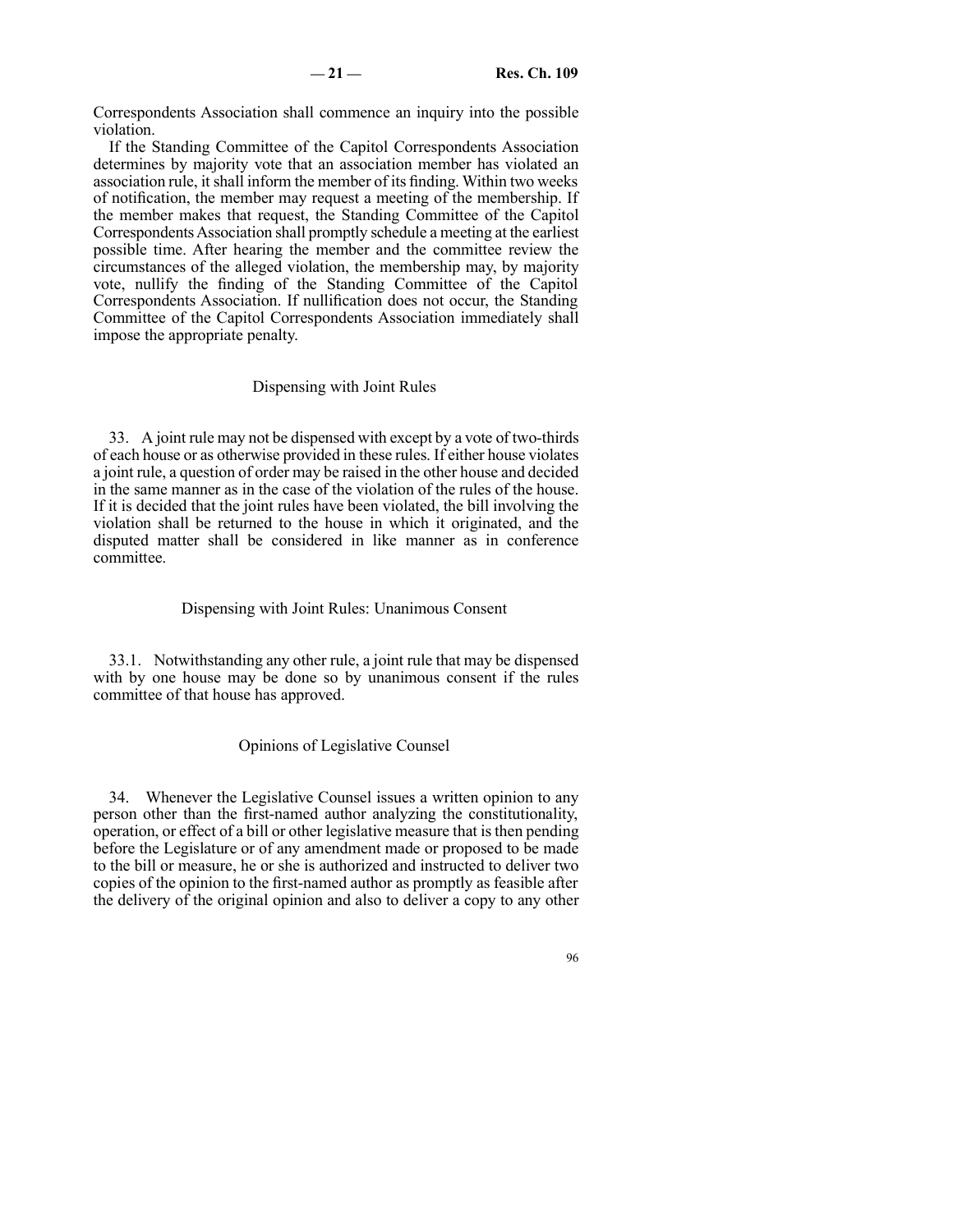author of the bill or measure who so requests. A copy of any letter prepared by the Legislative Counsel for the sole purpose of advising a Member of a conflict between two or more bills as to the sections of law being amended, repealed, or added shall be submitted to the chairperson of the committee to which each bill has been referred. Res. Ch. 109  $-22$  —<br>author of the bill or measure who so requests. A copy of any letter prepared<br>by the Legislative Counsel for the sole purpose of advising a Member of a<br>conflict between two or more bills as to the sect

## Resolutions Prepared by Legislative Counsel

34.1. Whenever the Legislative Counsel has been requested to draft a resolution commemorating or taking note of any event, or a resolution congratulating or expressing sympathy toward any person, and subsequently receives a similar request from another Member of the Legislature, he or she shall inform that requester and each subsequent requester that a resolution is being, or has been, prepared, and shall inform them of the name of the Member for whom the resolution was, or is being, prepared.

## Resolutions

34.2. A concurrent resolution, Senate resolution, or House resolution may be introduced to memorialize the death of a present or former state or federal elected official or a member of his or her immediate family. In all other instances, a resolution other than a concurrent resolution, as specified by the Committee on Rules of each house, or as provided by the Joint Rules Committee in those cases requiring that the resolution should emanate from both houses, shall be used for the purpose of commendation, congratulation, sympathy, or regret with respect to any person, group, or organization.

A concurrent resolution requesting the Governor to issue a proclamation may not be introduced without the prior approval of the Committee on Rules of the house in which the resolution is to be introduced.

### Identical Drafting Requests

34.5. Whenever it comes to the attention of the Legislative Counsel that a Member has requested the drafting of a bill that will be substantially identical to one already introduced, the Legislative Counsel shall inform the Member of that fact.

Expense of Members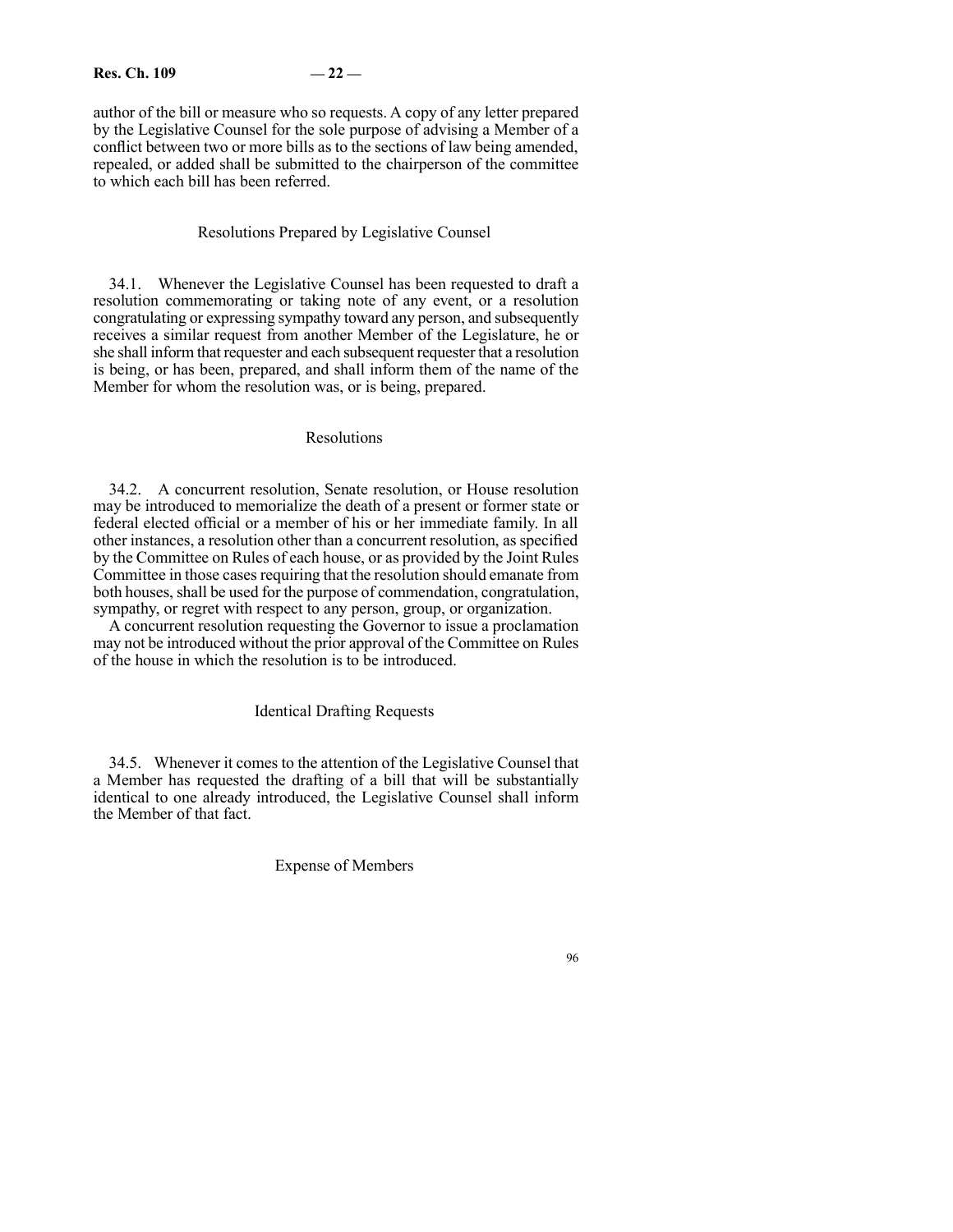35. As provided in Section 8902 of the Government Code, each Member of the Legislature is entitled to reimbursement for living expenses while required to be in Sacramento to attend a session of the Legislature, while traveling to and from or in attendance at a committee meeting, or while attending to any legislative function or responsibility as authorized or directed by legislative rules or the Committee on Rules of the house of which he or she is a Member, at the same rate as may be established by the  $-23$   $-$  Res. Ch. 109<br>
35. As provided in Section 8902 of the Government Code, each Member<br>
of the Legislature is entitled to reimbursement for lying expenses while<br>
required to be in Sacramento to attend a session of th Member shall be reimbursed for travel expenses incurred in traveling to and from a session of the Legislature, when traveling to and from a meeting of a committee of which he or she is a member, or when traveling pursuant to any other legislative function or responsibility as authorized or directed by legislative rules or the Committee on Rules of the house of which he or she is a Member, at the rate prescribed by Section 8903 of the Government Code. -23 - Res. Ch. 109<br>
20 of the Government Code, each Member<br>
eimbursement for living expenses while<br>
attend a session of the Legislature, while<br>
dance at a committee meeting, or while

Expense allowances for Members of the Senate and Assembly shall be approved and certified to the Controller by the Secretary of the Senate, on behalf of the Senate, and the Chief Clerk of the Assembly or other person authorized by the Assembly Committee on Rules, on behalf of the Assembly, weekly or as otherwise directed by either house, and upon certification the Controller shall draw his or her warrants in payment of the allowances to the respective Members.

### Issuance of Subpoenas

35.5. A subpoena requiring the attendance of a witness or the production of documents may be issued by the Senate Committee on Rules, the Speaker of the Assembly, or the chairperson of a committee conducting an investigation only if permission has been secured from the rules committee of the respective house, or from the Joint Rules Committee if the subpoena is issued by the chairperson of a joint committee.

### Investigating Committees

36. In order to expedite the work of the Legislature, either house, or both houses jointly, may by resolution or statute provide for the appointment of committees to ascertain facts and to make recommendations as to any subject within the scope of legislative regulation or control.

The resolution providing for the appointment of a committee pursuant to this rule shall state the purpose of the committee and the scope of the subject concerning which it is to act, and may authorize it to act either during sessions of the Legislature or, when authorization may lawfully be made, after final adjournment.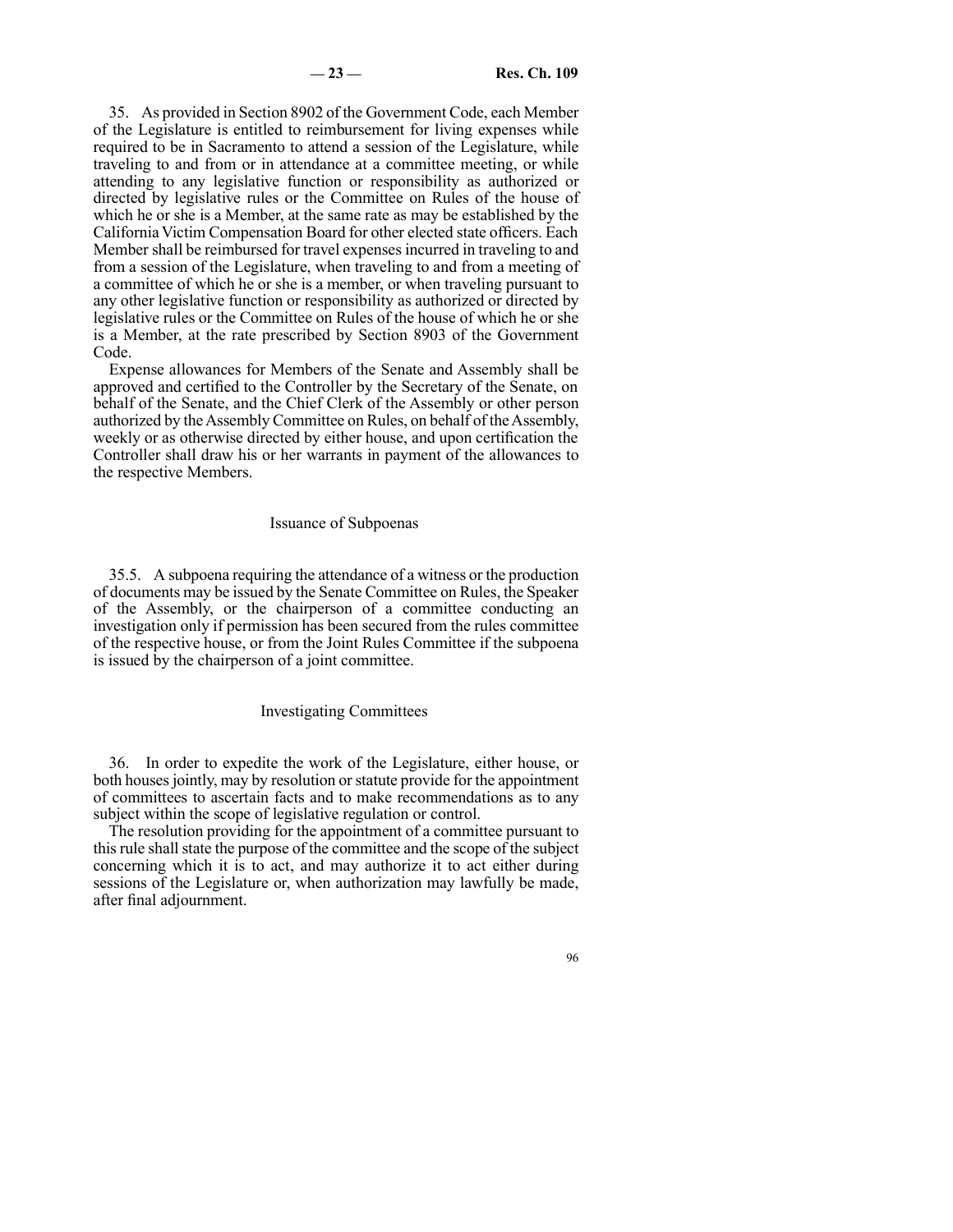In the exercise of the power granted by this rule, each committee may employ clerical, legal, and technical assistants as may be authorized by: (a) the Joint Rules Committee in the case of a joint committee, (b) the Senate Committee on Rules in the case of a Senate committee, or (c) the Assembly Committee on Rules in the case of an Assembly committee. Res. Ch. 109  $-24-$ <br>In the exercise of the power granted by this rule, each committee may<br>employ clerical, legal, and technical assistants as may be authorized by: (a)<br>the Joint Rules Committee in the case of a joint comm

Except as otherwise provided herein for joint committees or by the rules of the Senate or the Assembly for single house committees, each committee may adopt and amend rules governing its procedure as may appear necessary and proper to carry out the powers granted and duties imposed under this **Res. Ch. 109**  $-24-$ <br>
In the exercise of the power granted by this rule, each committee may<br>
employelerical, legal, and technical assistants as may be authorized by: (a)<br>
the Joint Rules Committee in the case of a Sonte **Example 10**<br> **And the exercise of the power granted by this rule, each committee may**<br>
employ clerical, legal, and technical assistants as may be authorized by: (a)<br>
the bountine on Rules in the case of a Serate committe to all joint committees, a majority of the membership from each house constitutes a quorum, and an affirmative vote of a majority of the membership from each house is necessary for the committee to take action. **Res. Ch. 109**<br>
In the exercise of the power granted by this rule, each committee may<br>
emphyor lerical, legal, and technical assistants as may be autobrach by: (a)<br>
the Jomi Ruls Committee in the case of a sonita committe

Each committee is authorized and empowered to summon and subpoena witnesses, to require the production of papers, books, accounts, reports, documents, records, and papers of every kind and description, to issue subpoenas, and to take all necessary means to compel the attendance of issuance of a subpoena shall comply with Rule 35.5.

Each member of the committees is authorized and empowered to administer oaths, and all of the provisions of Chapter 4 (commencing with Section 9400) of Part 1 of Division 2 of Title 2 of the Government Code, relating to the attendance and examination of witnesses before the Legislature and the committees thereof, apply to the committees. A committee may grant a witness immunity from criminal prosecution, pursuant to subdivision (a) of Section 9410 of the Government Code, only after securing permission from the rules committee of the respective house, or from the Joint Rules Committee in the case of a joint committee.

The Sergeant at Arms of the Senate or Assembly, or other person as may be designated by the chairperson of the committee, shall serve any and all subpoenas, orders, and other process that may be issued by the committee, when directed to do so by the chairperson, or by a majority of the membership of the committee.

Every department, commission, board, agency, officer, and employee of the state government, including the Legislative Counsel and the Attorney General and their subordinates, and of every political subdivision, county, city, or public district of or in this state, shall give and furnish to these committees and to their subcommittees upon request information, records, and documents as the committees deem necessary or proper for the achievement of the purposes for which each committee was created.

Each committee or subcommittee of either house, in accordance with the rules of that respective house, and each joint committee or subcommittee thereof, may meet at any time during the period in which it is authorized to act, either at the State Capitol or at any other place in the State of California, in public or executive session, and do any and all things necessary or convenient to enable it to exercise the powers and perform the duties herein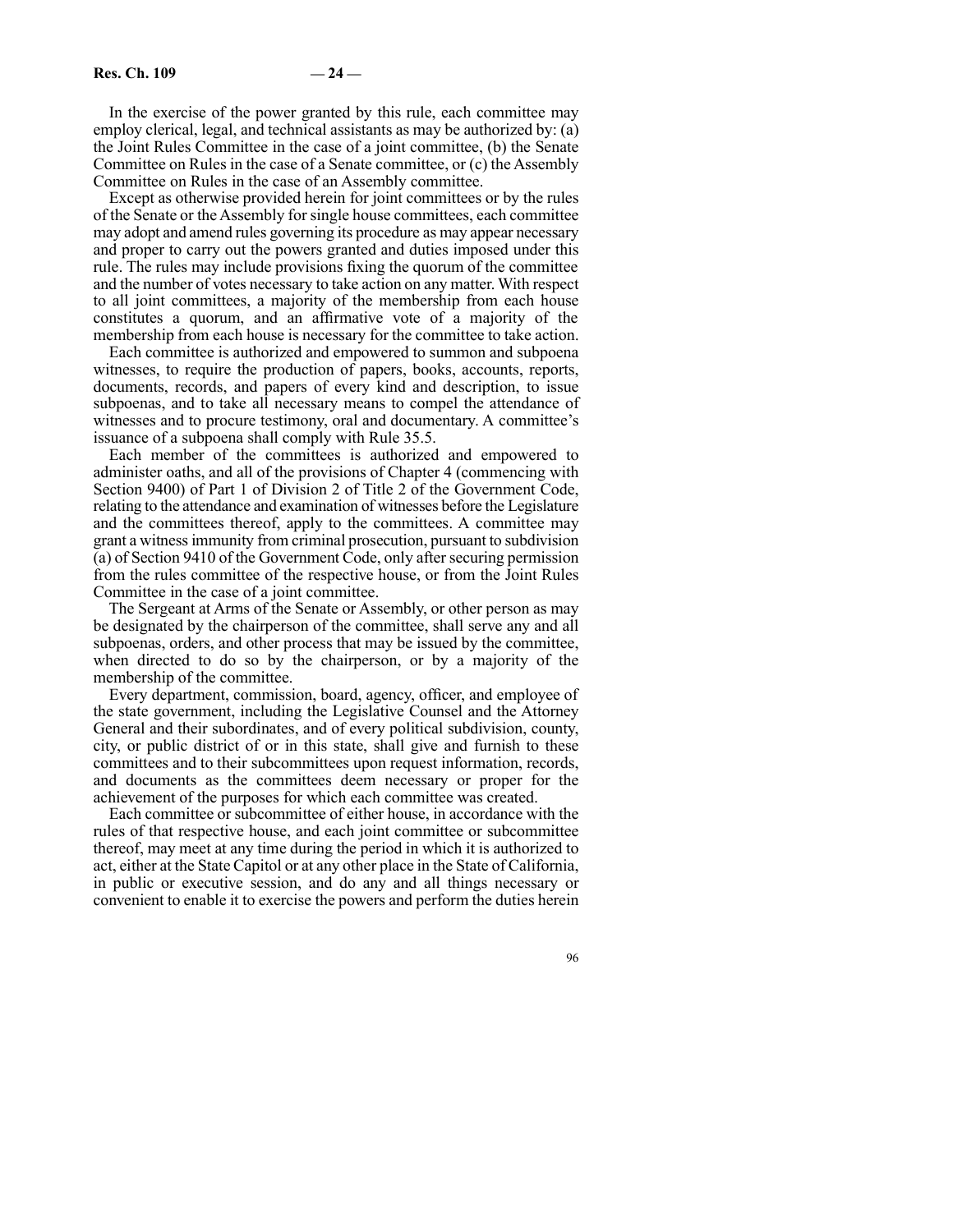granted to it or accomplish the objects and purposes of the resolution creating it, subject to the following exceptions: -25 - Res. Ch. 109<br>ects and purposes of the resolution creating<br>ions:<br>session:<br>ttee of either house may not meet outside

(a) When the Legislature is in session:

(1) A committee or subcommittee of either house may not meet outside the State Capitol without the prior approval of the Senate Committee on Rules with respect to Senate committees and subcommittees, or the Speaker of the Assembly with respect to Assembly committees and subcommittees.

(2) A committee or subcommittee of either house, other than a standing committee or subcommittee thereof, may not meet unless notice of the meeting has been printed in the Daily File for four days prior thereto. This requirement may be waived by a majority vote of either house with respect to a particular bill.  $-25$  Hess. Ch. 109<br>
granted to it or accomplish the objects and purposes of the resolution creating<br>
i, subject to the following exceptions:<br>
(a) When the Legislature is in session:<br>
(b) A committee or subcommittee of ei  $-25 -$ <br>
Res. Ch. 109<br>
granted to it or accomplish the objects and purposes of the resolution creating<br>
(a) When the Legislature is niession:<br>
(1) A committee or subcommittee of either house may not meet outside<br>
(b) A com **EXECTS** 26 **EXECTS** 26 **EXECTS** 26 **EXECTS** 26 **EXECTS** 26 **EXECTS** 26 **EXECTS** 26 **EXECTS** 26 **EXECTS** 26 **EXECTS** 26 **EXECTS** 26 **EXECTS** 26 **EXECTS** 26 **EXECTS** 26 **EXECTS** 27 **EXECTS** 27 **EXECTS** 27 **EXECTS** 27 **EXEC** 

(3) A joint committee or subcommittee thereof, other than the Joint meet outside the State Capitol without the prior approval of the Joint Rules Committee.

(4) A joint committee or subcommittee thereof, other than the Joint meet unless notice of the meeting has been printed in the Daily File for four days prior thereto.

(b) When the Legislature is in joint recess, each joint committee or Legislative Budget, and Rules, shall notify the Joint Rules Committee at least two weeks prior to a meeting.

(c) The requirements placed upon joint committees by subdivisions (a) and (b) of this rule may be waived as deemed necessary by the Joint Rules Committee.

Each committee may expend such money as is made available to it for its purpose, but a committee may not incur any indebtedness unless money has been first made available therefor.

Living expenses may not be allowed in connection with legislative business for a day on which the Member receives reimbursement for expenses while required to be in Sacramento to attend a session of the requirement may be waived by a majority vote of either house with respect conspirative hold committee or subcommittee thereof, other than the Joint Committee or Legislative Audit, Legislative Hudget, and Rules, may not com expense claims of the members of the committee, including claims for mileage in connection with attendance on committee business, or in connection with specific assignments by the committee chairperson, but excluding other types of mileage, and shall certify the amount approved to Committee.<br>
Committee or subcommittee thereof, other than the Joint<br>
Committees on Legislative Audit, Legislative Budget, and Rules, may not<br>
meter unhess notice of the metering has been printees to ach joint for the Contr certification of the chairperson.

Subject to the rules of each house for the respective committees of each house, or the joint rules for any joint committee, with the permission of the appointing authority of the respective house, or the permission of the appointing authorities of the two houses in the case of a joint committee, the chairperson of any committee may appoint subcommittees and chairpersons thereof for the purpose of more expeditiously handling and considering matters referred to it, and the subcommittees and the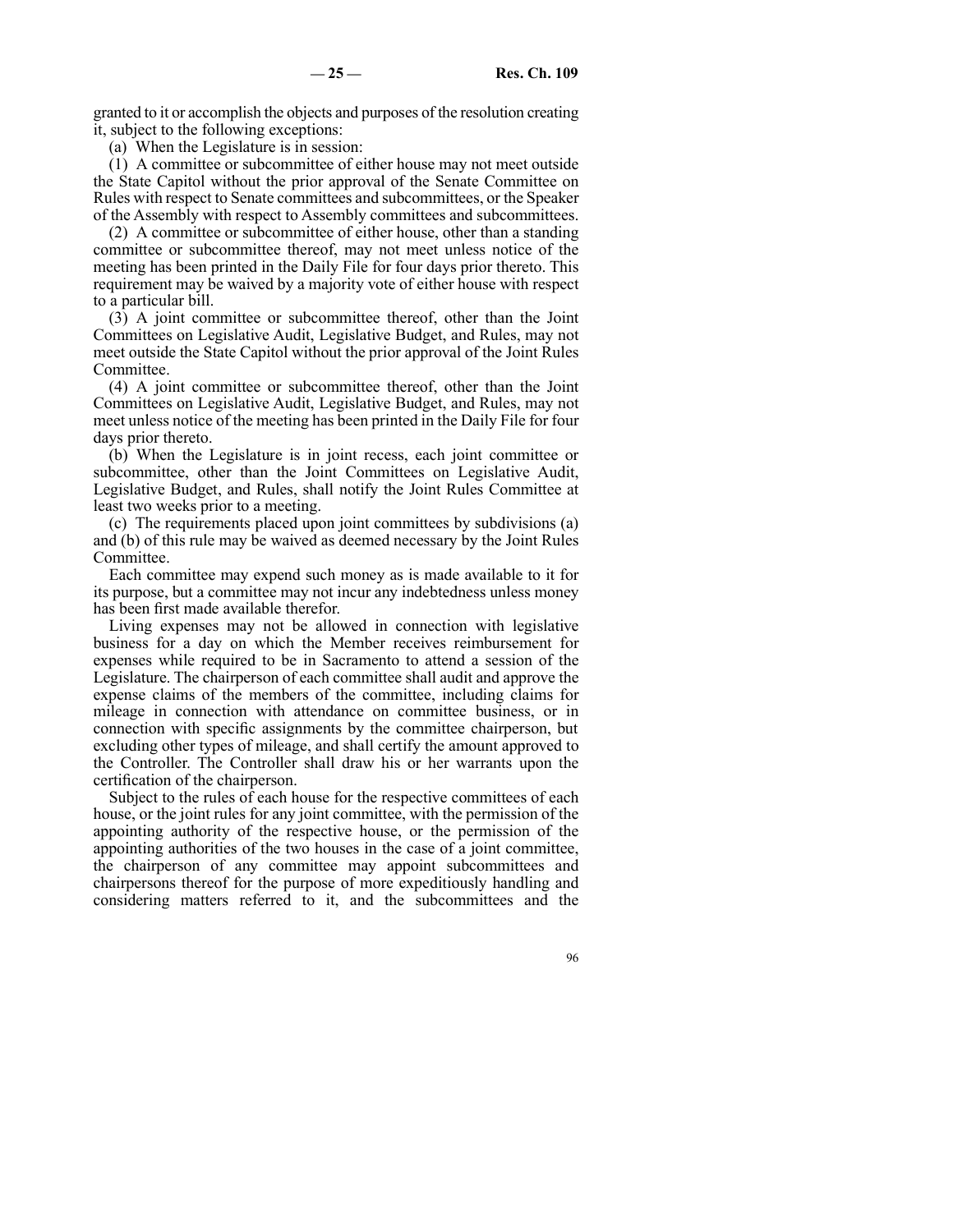chairpersons thereof shall have all the powers and authority herein conferred upon the committee and its chairperson. The chairperson of a subcommittee shall audit the expense claims of the members of the subcommittee, and other claims and the expenses incurred by it, and shall certify the amount thereof to the chairperson of the committee, who shall, if he or she approves the same, certify the amount thereof to the Controller; the Controller shall draw his or her warrant therefor upon that certification, and the Treasurer shall pay the same. Any committee or subcommittee thereof that is authorized to leave the State of California in the performance of its duties shall, while out of the state, have the same authority as if it were acting and functioning within the state, and the members thereof shall be reimbursed for expenses. **Res. Ch. 109**  $-26 -$ <br>chainpresons thereof shall have all the powers and authority herein conferred<br>upon the committee, and is chaingresson. The chaingresson of a subcommittee, and<br>chare claims and the expenses circured b **Res. Ch. 109**<br> **Chargenoons thereof shall have all the powers and authority herein conferred**<br> **Equivariation** the experime claims of the members of the subcommittee, and<br>
shall audit the experime claims of the members o Res. Ch. 109  $-26$  —<br>chairpersons thereof shall have all the powers and authority herein conferred<br>upon the committee and its chairperson. The chairperson of a subcommittee<br>shall audit the expense claims of the members of

Notwithstanding any other provision of this rule, if the standing rules of either house require that expense claims of committees for goods or services, pursuant to contracts, or for expenses of employees or members of committees be audited or approved, after approval of the committee chairperson, by another agency of either house, the Controller shall draw expense claims approved by the chairperson of any joint committee, other Committee, shall be approved by the Joint Rules Committee, and the Controller shall draw his or her warrants only upon the certification of the Joint Rules Committee. either house require that expense claims of committees for goods or services,<br>pursuant to contractes, or for expenses of employees or members of<br>committees be audited or approved, after approval of the committee<br>chalifores

Except salary claims of employees clearly subject to federal withholding taxes and the requirement as to loyalty oaths, claims presented for services or pursuant to contract shall refer to the agreement, the terms of which shall be made available to the Controller.

### Expenses of Committee Employees

36.1. Unless otherwise provided by respective house or committee rule or resolution, employees of legislative committees, when entitled to traveling expenses, are entitled to allowances in lieu of actual expenses for hotel accommodations, breakfast, lunch, and dinner, at the rates fixed by the reimbursement of expenses of state employees generally. However, if an allowance for hotel accommodations, breakfast, lunch, and dinner is made by a committee at a rate in excess of the rate fixed by the California Victim Compensation Board, the chairperson of the committee shall notify the Controller of that fact in writing.

Appointment of Committees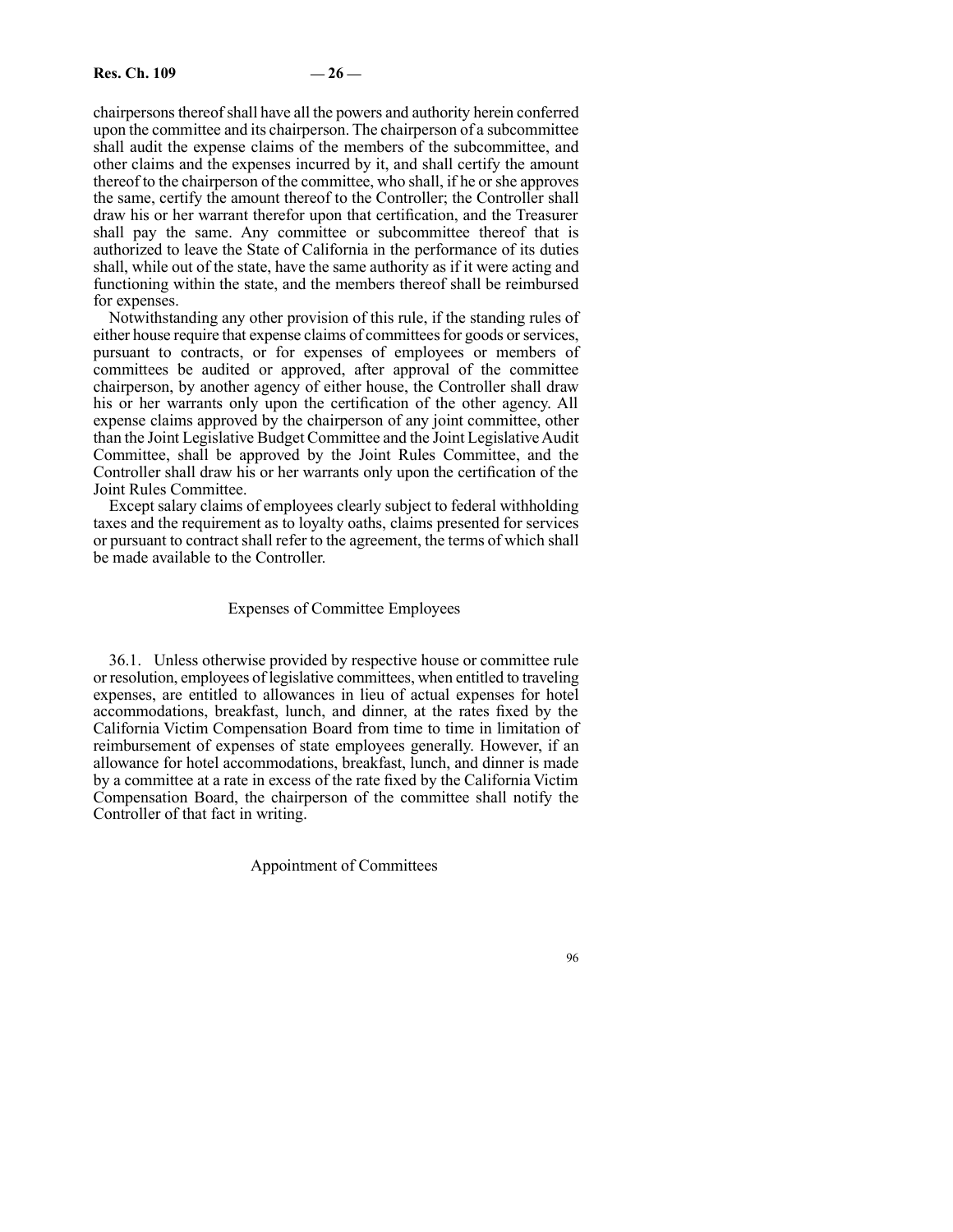36.5. This rule applies whenever a joint committee is created by a statute or resolution that either provides that appointments be made and vacancies be filled in the manner provided for in the Joint Rules, or makes no provision for the appointment of members or the filling of vacancies. -27 - Res. Ch. 109<br>
rer a joint committee is created by a statute<br>
that appointments be made and vacancies<br>
r in the Joint Rules, or makes no provision<br>
or the filling of vacancies.

The Senate members of the committee shall be appointed by the Senate Committee on Rules; the Assembly members of the committee shall be appointed by the Speaker of the Assembly; and vacancies occurring in the membership of the committee shall be filled by the respective appointing  $-27 -$ <br> **Res. Ch. 109**<br>
36.5. This rule applies whenever a joint committee is created by a statute<br>
or resolution that either provides that appointments be made and vacancies<br>
be filled in the manner provided for in the J regularly selected.  $-27 -$ <br>
Res. Ch. 109<br>
36.5. This rule applies whenever a joint committee is created by a statute<br>
or resolution that ether provided for in the Joint Rules, or makes and vacancies<br>
for the appointent of members or the fill

### Appointment of Joint Committee Chairpersons

36.7. The chairperson of each joint committee heretofore or hereafter created, except the Joint Legislative Budget Committee and the Joint Committee from a Member or Members recommended by the Senate Committee on Rules and the Speaker of the Assembly.

### Joint Committee Funds

36.8. Each joint committee heretofore or hereafter created, except the For the appointment of members or the filling of was<br>more committees and the appointed by the Senate Committee conducts and the specifical deposited by the Senate Committee and the specifical deposited of the Assembly; and Committee, shall expend the funds heretofore or hereafter made available to it in compliance with the policies set forth by the Joint Rules Committee with respect to personnel, salaries, purchasing, office space assignment, contractual services, rental or lease agreements, travel, and any and all other matters relating to the management and administration of committee affairs.

# Joint Legislative Budget Committee

37. In addition to any other committee provided for by these rules, there is a joint committee to be known as the Joint Legislative Budget Committee, which is hereby declared to be a continuing body.

It is the duty of the committee to ascertain facts and make recommendations to the Legislature and to the houses thereof concerning the State Budget, the revenues and expenditures of the state, and the organization and functions of the state and its departments, subdivisions, and agencies, with a view to reducing the cost of the state government and securing greater efficiency and economy.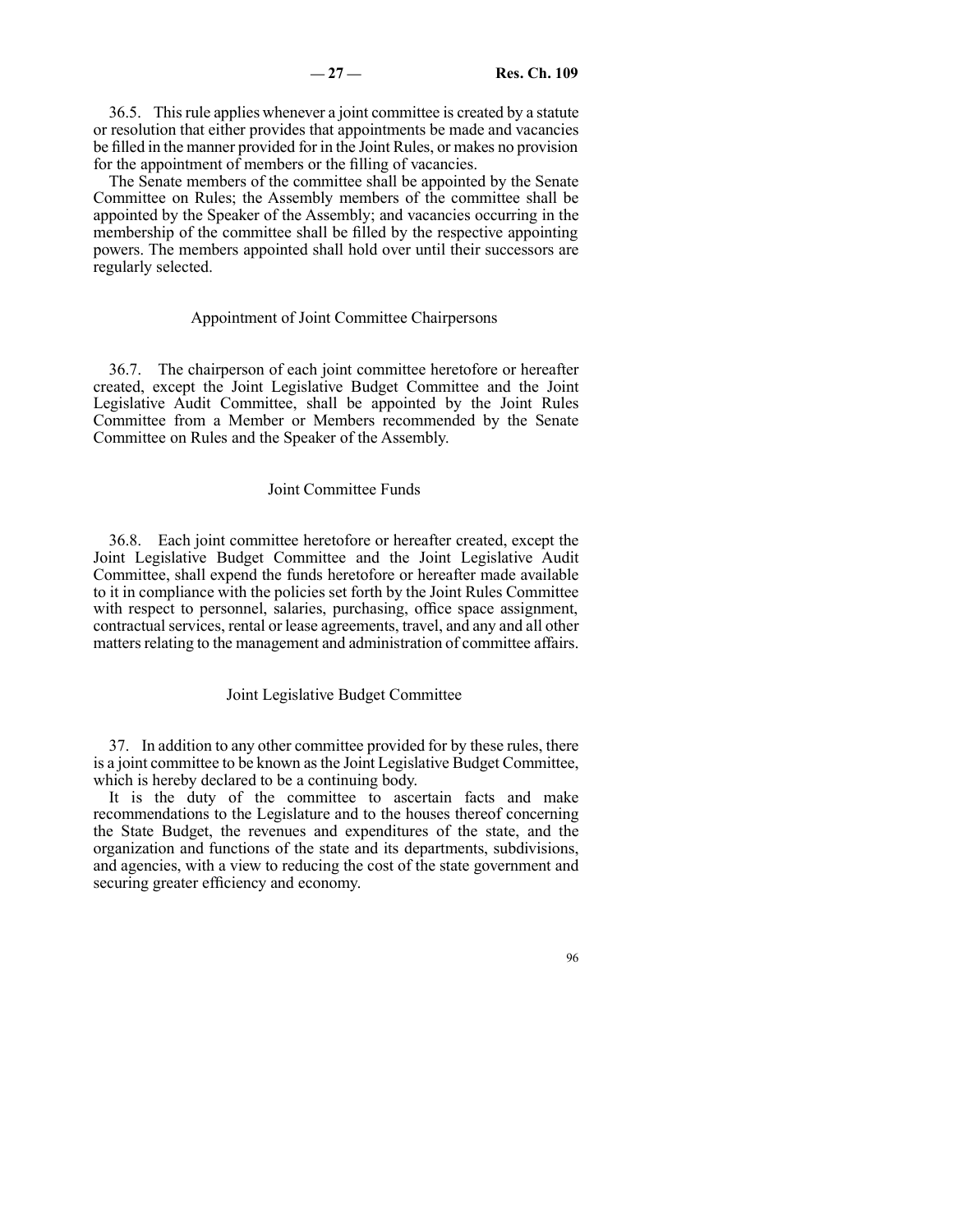The committee consists of eight Members of the Senate and eight **Res. Ch. 109**  $-28-$ <br>The committee consists of eight Members of the Senate and eight<br>Members of the Assembly. The Senate members of the committee shall be<br>appointed by the Senate Committee on Rules. The Assembly members **Res. Ch. 109**  $-28 -$ <br>The committee consists of eight Members of the Senate and eight<br>Members of the Assembly. The Senate members of the committee shall be<br>appointed by the Senate Committee on Rules. The Assembly members **Res. Ch. 109**  $-28 -$ <br>The committee consists of eight Members of the Senate and eight<br>Members of the Assembly. The Senate members of the committee shall be<br>appointed by the Speaker of the Assembly. The<br>the committee shall committee shall select its own chairperson. Res. Ch. 109 — 28 —<br>The committee consists of eight Members of the Senate and eight<br>Members of the Assembly. The Senate members of the committee shall be<br>appointed by the Senate Committee on Rules. The Assembly members of<br>

Any vacancy occurring at any time in the Senate membership of the Joint Legislative Budget Committee shall be filled by the Senate Committee on Rules, and the Senators appointed shall hold over until their successors are regularly selected. For the purposes of this rule, a vacancy shall be deemed to exist as to a Senator whose term is expiring whenever he or she is not reelected at the general election.

Any vacancy occurring at any time in the Assembly membership of the Joint Legislative Budget Committee shall be filled by appointment by the Speaker of the Assembly, and the Members of the Assembly appointed shall hold over between regular sessions until their successors are regularly selected. For the purposes of this rule, a vacancy shall be deemed to exist as to a Member of the Assembly whose term is expiring whenever he or she is not reelected at the general election.

The committee may adopt rules to govern its own proceedings and its **EXECT THE CONSULTE CONSULTE CONSULTER** (For Search Assembly A Members of the Senate and eight Members of the Assembly members of the committee shall be appointed by the Senate committee on Rules. The Assembly members of of the two houses, may also create subcommittees from its membership, assigning to its subcommittees any study, inquiry, investigation, or hearing that the committee itself has authority to undertake or hold. A subcommittee for the purpose of this assignment has and may exercise all the powers conferred upon the committee, limited only by the express terms of any rule or resolution of the committee defining the powers and duties of the the committee shall be appointed by the Speaker of the Assembly. The committee shall solect its own chairperson. Any vacancy occurring at any time in the Senate membership of the Joint Legislative Budget Committee shall be by the committee.

The Joint Legislative Budget Committee may render services to any investigating committee of the Legislature pursuant to contract between the Joint Legislative Budget Committee and the committee for which the services are to be performed. The contract may provide for payment to the Joint Legislative Budget Committee of the cost of the services from the funds appropriated to the contracting investigating committee. All legislative investigating committees are authorized to enter into those contracts with the Joint Legislative Budget Committee. Money received by the Joint Legislative Budget Committee pursuant to any agreement shall be in augmentation of the current appropriation for the support of the Joint Legislative Budget Committee. assigning to its subcommittees any study, inquiry, investigation, or hearing for the purpose of this assignment has not may excretes all the powers conferred upon the conomittee. Initial conty they express terms for any co that the committee itself has authority to undertake or hold. A subcommittee conferred upon the assuggement has and may exercise all the powers conferred upon the committee defining the powers conferred upon the committee

The provisions of Rule 36 shall apply to the Joint Legislative Budget Committee, which has all the authority provided in that rule or pursuant to Section 11 of Article IV of the California Constitution.

The committee has authority to appoint a Legislative Analyst, to fix his or her compensation, to prescribe his or her duties, and to appoint any other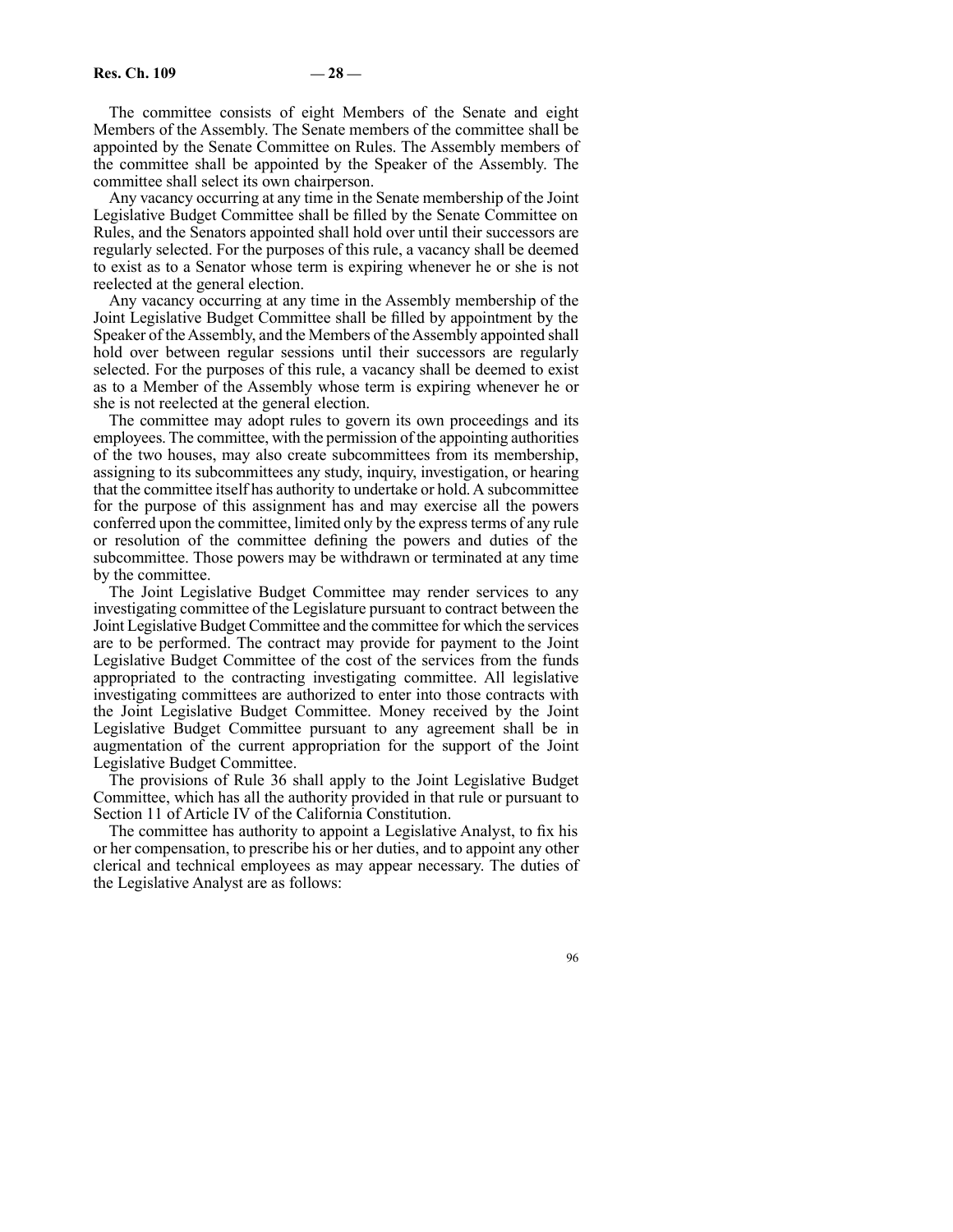(1) To ascertain the facts and make recommendations to the Joint Legislative Budget Committee and, under its direction, to the committees of the Legislature concerning:  $-29 -$  Res. Ch. 109<br>d make recommendations to the Joint<br>d, under its direction, to the committees

(a) The State Budget.

(b) The revenues and expenditures of the state.

(c) The organization and functions of the state and its departments, subdivisions, and agencies.

(2) To assist the Senate Committee on Appropriations, the Senate Budget and Fiscal Review Committee, and the Assembly Committees on Appropriations and Budget in consideration of the Budget, all bills carrying express or implied appropriations, and all legislation affecting state departments and their efficiency; to appear before any other legislative committee; and to assist any other legislative committee upon instruction by the Joint Legislative Budget Committee.  $-29$  Hes. Ch. 109<br>
(1) To ascertain the facts and make recommendations to the Journalities<br>
(a) The Slugaleuture concerning:<br>
(a) The Slugaleute concerning:<br>
(a) The Stute Budget.<br>
(c) The orygenization and functions of

(3) To provide all legislative committees and Members of the Legislature with information obtained under the direction of the Joint Legislative Budget Committee.

under the direction of the Joint Legislative Budget Committee, and to keep and make available all documents, data, and reports submitted to him or her by any Senate, Assembly, or joint committee. The committee may meet either during sessions of the Legislature, any recess thereof, or after final adjournment, and may meet or conduct business at any place within the State of California.

The chairperson of the committee or, in the event of that person's inability to act, the vice chairperson, shall audit and approve the expenses of members of the committee or salaries of the employees, and all other expenses incurred in connection with the performance of its duties by the committee. The chairperson shall certify to the Controller the expense amount approved, the Controller shall draw his or her warrants upon the certification of the chairperson, and the Treasurer shall pay the same to the chairperson of the committee, to be disbursed by the chairperson. th information obtained under the direction of the Joint Legislative Budget<br>
dth Tomaintain a record of all work performed by the Legislative Analyst<br>
(4) To maintain a record of all work registative Budget Committee, and Committee. (a) the commission and the committee than a standing committee, and to keep under the direction of the Joint Legislative Budget Committee, and to keep with a standing committee and the standing committee and the

On and after the commencement of a succeeding regular session, those members of the committee who continue to be Members of the Senate and Assembly, respectively, continue as members of the committee until their successors are appointed, and the committee continues with all its powers, duties, authority, records, papers, personnel, and staff, and all funds theretofore made available for its use.

for use and custody all documents, data, reports, and other materials that have come into the possession of the committee and that are not included within the final report of the committee to the Assembly, Senate, or the Legislature, as the case may be. The documents, data, reports, and other materials shall be available, upon request, to Members of the Legislature, the Senate Office of Research, and the Assembly Office of Research.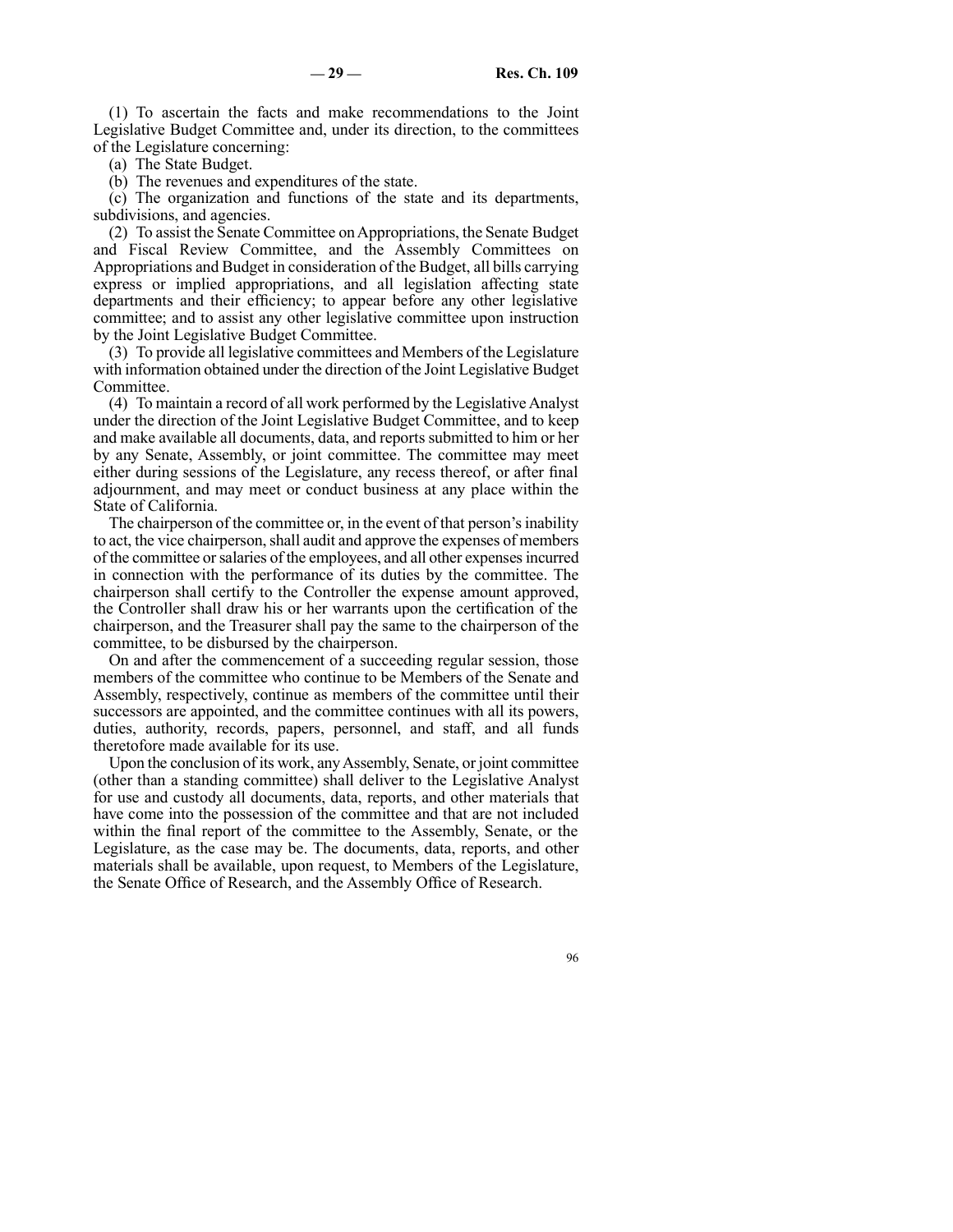$-30 -$ <br>The Legislative Analyst, with the consent of the committee, shall make<br>ailable to any Member or committee of the Legislature any other reports,<br>cords, documents, or other data under his or her control, except that available to any Member or committee of the Legislature any other reports, records, documents, or other data under his or her control, except that reports **Res. Ch. 109**  $-30 -$ <br>The Legislative Analyst, with the consent of the committee, shall make<br>available to any Member or committee of the Legislature any other reports,<br>records, documents, or other data under his or her co or committee of the Legislature may be made available only with the written permission of the Member or committee who made the request. **Example 10** The Legislative Analyst, with the consent of the committee, shall make ailable to any Member or committee of the Legislature any other reports, or<br>spared by the Legislative Analyst in response to a request fr  $-30 -$ <br>The Legislative Analyst, with the consent of the committee, shall make<br>tailable to any Member or committee of the Legislature any other reports,<br>conside, documents, or other data under his or her control, except th The Legislative Analyst, with the consent of the committee, shall make<br>available to any Member or committee of the Legislature any other reports,<br>records, documents, or obter dat under his or the rotownloc, except that tr **Res. Ch. 109**  $-30 -$ <br>The Legislative Analyst, with the consent of the committee, shall make<br>available to any Member or committee of the Legislature any other reports,<br>records, documents, or other data under his or her co

or Member of the Legislature to conduct a study or provide information that falls within the scope of his or her responsibilities and that concerns the administration of the government of the State of California, shall at once advise the Joint Legislative Budget Committee of the nature of the request without disclosing the name of the Member or committee making the request.<br>The Legislative Analyst shall immediately undertake to provide the

requesting committee or legislator with the service or information requested, and shall inform the committee or legislator of the approximate date when this information will be available. Should there be any material delay, he or she shall subsequently communicate this fact to the requester.

Neither the Committee on Rules of either house nor the Joint Rules Committee may assign any matter for study to the Joint Legislative Budget Committee or the Legislative Analyst without first obtaining from the Joint Legislative Budget Committee an estimate of the amount required to be expended by it to make the study.

Any concurrent, joint, Senate, or House resolution assigning a study to be referred to the respective rules committees. Before the committees may act upon or assign the resolution, they shall obtain an estimate from the Joint Legislative Budget Committee of the amount required to be expended to make the study. without disclosing the ranne of the Member or committee making the requesting committee or legislator with the service or information requested, requesting committee or legislator with the service or information requested

### Citizen Cost Impact Report

37.1. Any Member or committee of the Legislature may recommend that the Legislative Analyst prepare a citizen cost impact analysis on proposed legislation. However, the recommendation shall first be reviewed by the Committee on Rules of the house where the recommendation originated, and this committee shall make the final determination as to which bills shall be assigned for preparation of an impact analysis.

she shall tanksquaredly communicate this fact to the equator.<br>Neither the Committee on Rules of either house nor the Joint Rules<br>immittee are assign any matter for study to the Doint Legislative Budget<br>significative Budge preparation of citizen cost impact analyses, the Committee on Rules shall Committee may assign any matter for study to the Joint Legislative Budget<br>Committee or the Legislative Analyst without first obtaining from the Joint<br>Legislative Budget Committee an estimate of the amount required to be<br>e prospective costs for preparing the analyses. Only those bills that have a potential significant cost impact shall be assigned. Where necessary, the Committee on Rules shall provide funds to offset added costs incurred by Any concurrent, joint, Scnatc, or House resolution assigning a study to<br>the hour Legislative Budget Committee or to the Legislative Analyst shall<br>the referred to the respective rules committees. Before the committees may<br>c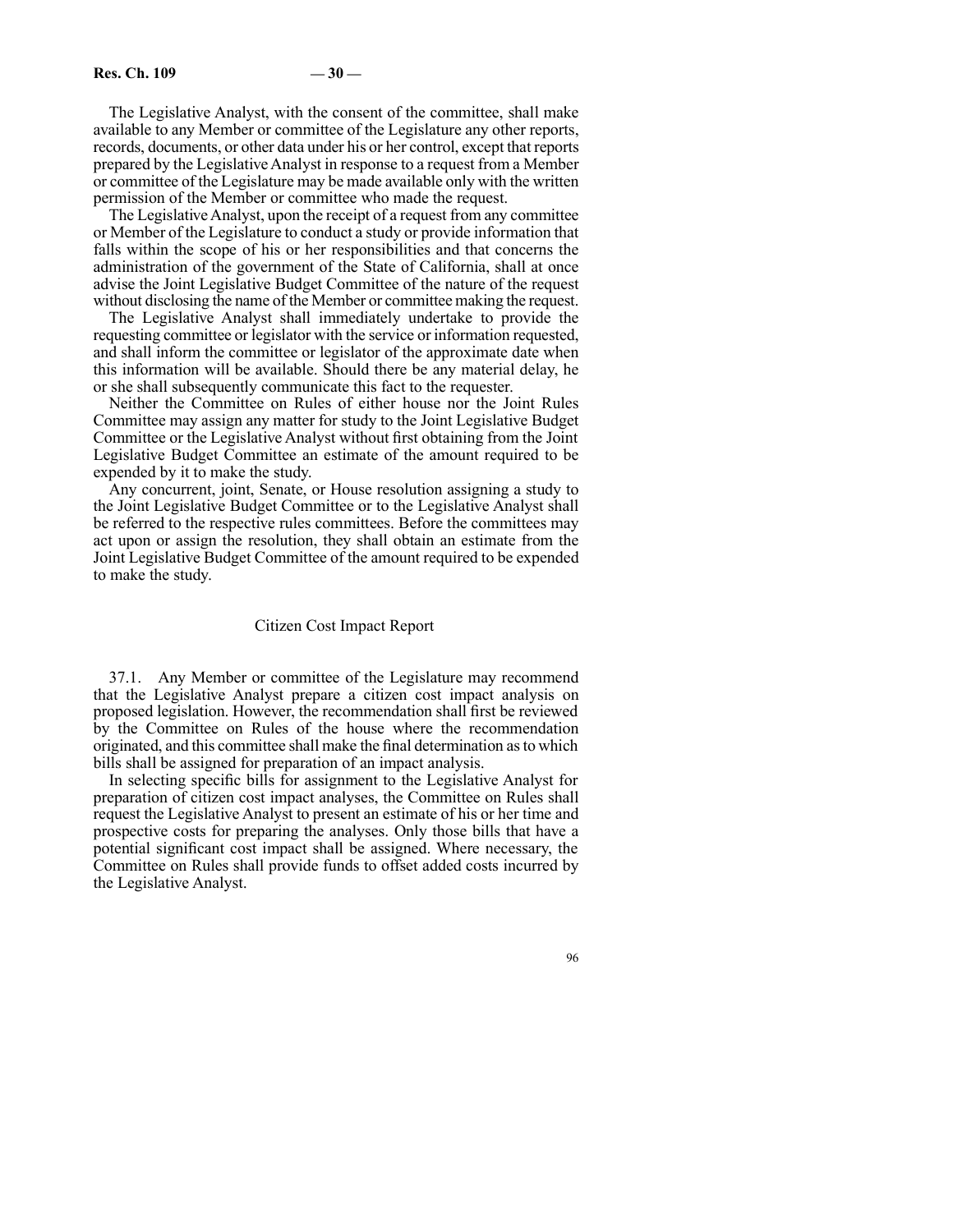The citizen cost impact analyses shall include those economic effects that the Legislative Analyst deems significant and that he or she believes will result directly from the proposed legislation. Insofar as feasible, the economic effects considered by the LegislativeAnalyst shall include, but not be limited to, the following:  $-31 -$ <br>
Res. Ch. 109<br>
The critizen cost impact analyses shall include those conomic effects that<br>
Legislative Analyst deems significant and that he or she believes will<br>
sult directly from the proposed legislation. Insofa  $-31$  — Res. Ch. 109<br>The citizen cost impact analyses shall include those economic effects that<br>Legislative Analyst deems significant and that he or she believes will<br>subtractly from the proposed legislation. Insofar as f  $-31 -$ <br> **Res. Ch. 109**<br>
pact analyses shall include those economic effects that<br>
st deems significant and that he or she believes will<br>
enoposed legislation. Insofar as feasible, the economic<br>
effect on the public general -31 - Res. Ch. 109<br>Second Section Res. Ch. 109<br>Second Section Res. Ch. 109<br>Section and that he or she believes will<br>select and that he or she believes will<br>ve Analyst shall include, but not be limited

(a) The economic effect on the public generally.

(b) Any specific economic effect on persons or businesses in the case of legislation that is regulatory.

the committee or committees when completed, and at the time or times designated by the Committee on Rules.

a year, a report to the Legislature on the trends and directions of the state's economy, and shall list the alternatives and make recommendations as to legislative actions that, in his or her judgment, will ensure a sound and stable state economy.

37.3. The Joint Legislative Audit Committee is created pursuant to the Legislature's rulemaking authority under the California Constitution, and pursuant to Chapter 4 (commencing with Section 10500) of Part 2 of Division 2 of Title 2 of the Government Code. The committee consists of seven Members of the Senate and seven Members of the Assembly, who shall be selected in the manner provided for in these rules. Notwithstanding any other provision of these rules, four Members from each house constitute (a) The comomic effect on the public generally.<br>
(b) Any specific comomic effect on persons or businesses in the case of legislative hast is committee of the properties when committee and the time or times the committee o (b) Any specific economic effect on persons or businesses in the case of<br>The Legislation dust is regulatory. The committee or committees then committee or committees when completed, and at the time or times<br>the committee legislation that is regulatory,<br>The Legislative Analyses hall submit the citizen cost impact analyses to<br>the committee or committees when completed, and at the time or times<br>The Legislative Analyst shall submit from time t the Legislature or committee thereof for a copy of a report prepared or being prepared by the Bureau of State Audits, shall provide the Member or committee with a copy of the report when it is, or has been, submitted by The Legislative Analyst shall submit from time to time, but at least once<br>arger a report to the Legislature on the trends and directions of the state's<br>economy, and shall list the alternatives and make recommendations as Joint Legislative Audit Committee<br>
177.3. The Joint Legislative Audit Committee is created pursuant to the<br>
Legislature's rulemaking authority under the California Constitution, and<br>
pursuant to Chepter 4 (commencing with pursuant to Chapter 4 (commencing with Section 10500) of Part 2 of<br>Division 2 of THe 2 of the Grocemment Code. The committee consists of<br>secture Members of the Scanstein descented for in these rules. Notwithstanding<br>shall

### Study or Audits

37.4. (a) Notwithstanding any other provision of law, the Joint to be done by the Bureau of State Audits.

(b) Any bill requiring action by the Bureau of State Audits shall contain an appropriation for the cost of any study or audit.

(c) Any bill or concurrent, joint, Senate, or House resolution assigning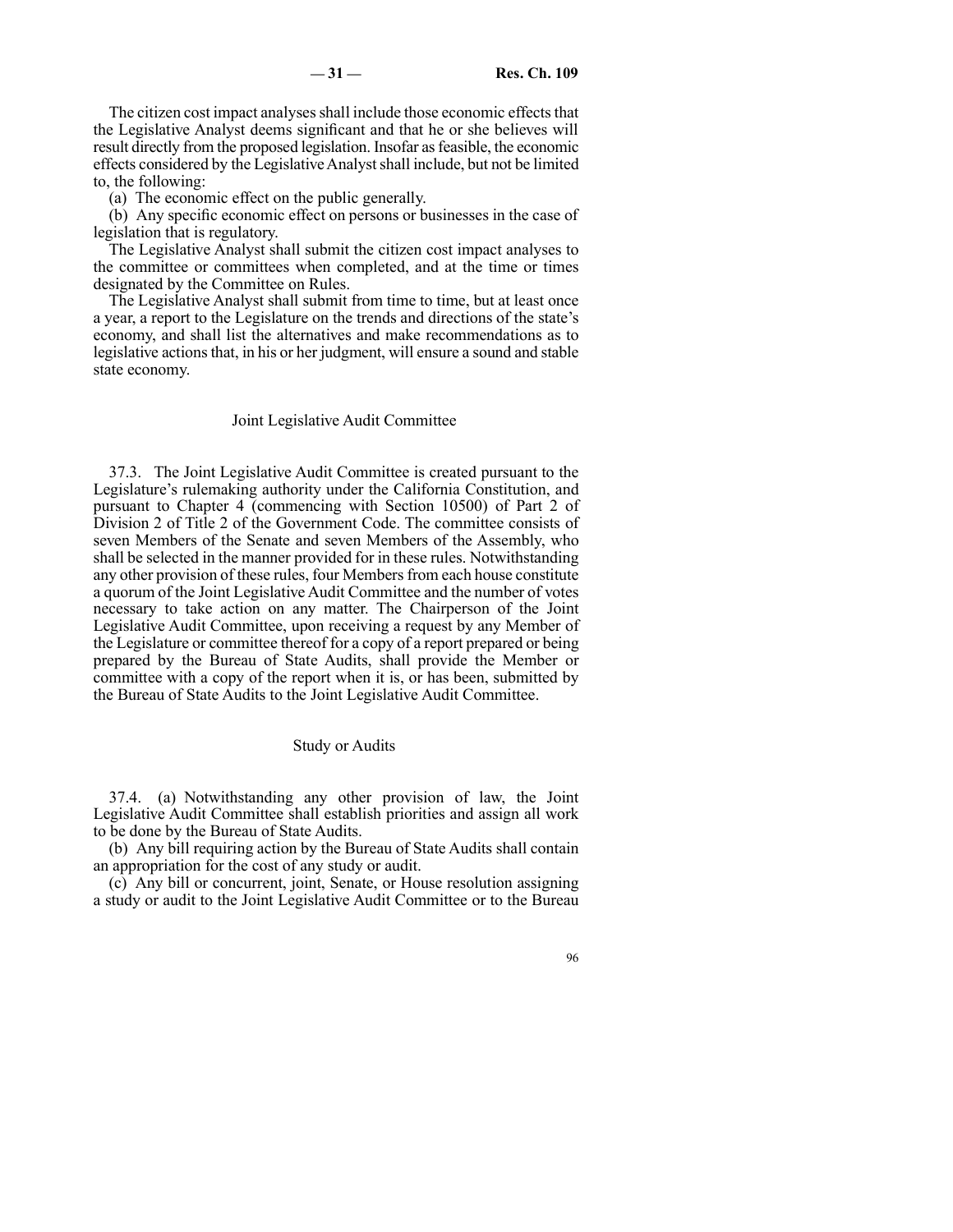of State Audits shall be referred to the respective rules committees. Before the committees may act upon or assign the bill or resolution, they shall **Res. Ch. 109**  $-32-$ <br>of State Audits shall be referred to the respective rules committees. Before<br>the committees may act upon or assign the bill or resolution, they shall<br>obtain an estimate from the Joint Legislative Aud required to be expended to make the study or audit. Res. Ch. 109  $-32-$ <br>of State Audits shall be referred to the respective rules committees. Before<br>the committees may act upon or assign the bill or resolution, they shall<br>obtain an estimate from the Joint Legislative Audit

### Waiver

37.5. Subdivision (b) of Rule 37.4 may be waived by the Joint Legislative Audit Committee. The chairperson of the committee shall notify the Secretary of the Senate, the Chief Clerk of the Assembly, and the Legislative Counsel in writing when subdivision (b) of Rule 37.4 has been waived. If the cost of a study or audit is less than one hundred thousand dollars (\$100,000), the chairperson of the committee may exercise the committee's authority to waive subdivision (b) of Rule 37.4.

## Administrative Regulations

37.7. (a) Any Member of the Senate may request the Senate Committee on Rules, and any Member of the Assembly may request the Speaker of the Assembly, to direct a standing committee or the Office of Research of his or her respective house to study any proposed or existing regulation or group of related regulations. Upon receipt of a request, the Senate Committee on Rules or the Speaker of the Assembly shall, after review, determine whether a study shall be made. In reviewing the request, the Senate Committee on Rules or the Speaker of the Assembly shall determine:

(1) The cost of making the study.

(2) The potential public benefit to be derived from the study.

(3) The scope of the study.

(b) The study may consider, among other relevant issues, whether the proposed or existing regulation:

(1) Exceeds the agency's statutory authority.

(2) Fails to conform to the legislative intent of the enabling statute.

(3) Contradicts or duplicates other regulations adopted by federal, state, or local agencies.

(4) Involves an excessive delegation of regulatory authority to a particular state agency.

(5) Unfairly burdens particular elements of the public.

(6) Imposes social or economic costs that outweigh its intended benefits to the public.

(7) Imposes unreasonable penalties for violation.

The respective reviewing unit shall, in a timely manner, transmit its concerns, if any, to the Senate Committee on Rules or the Speaker of the Assembly, and the promulgating agency.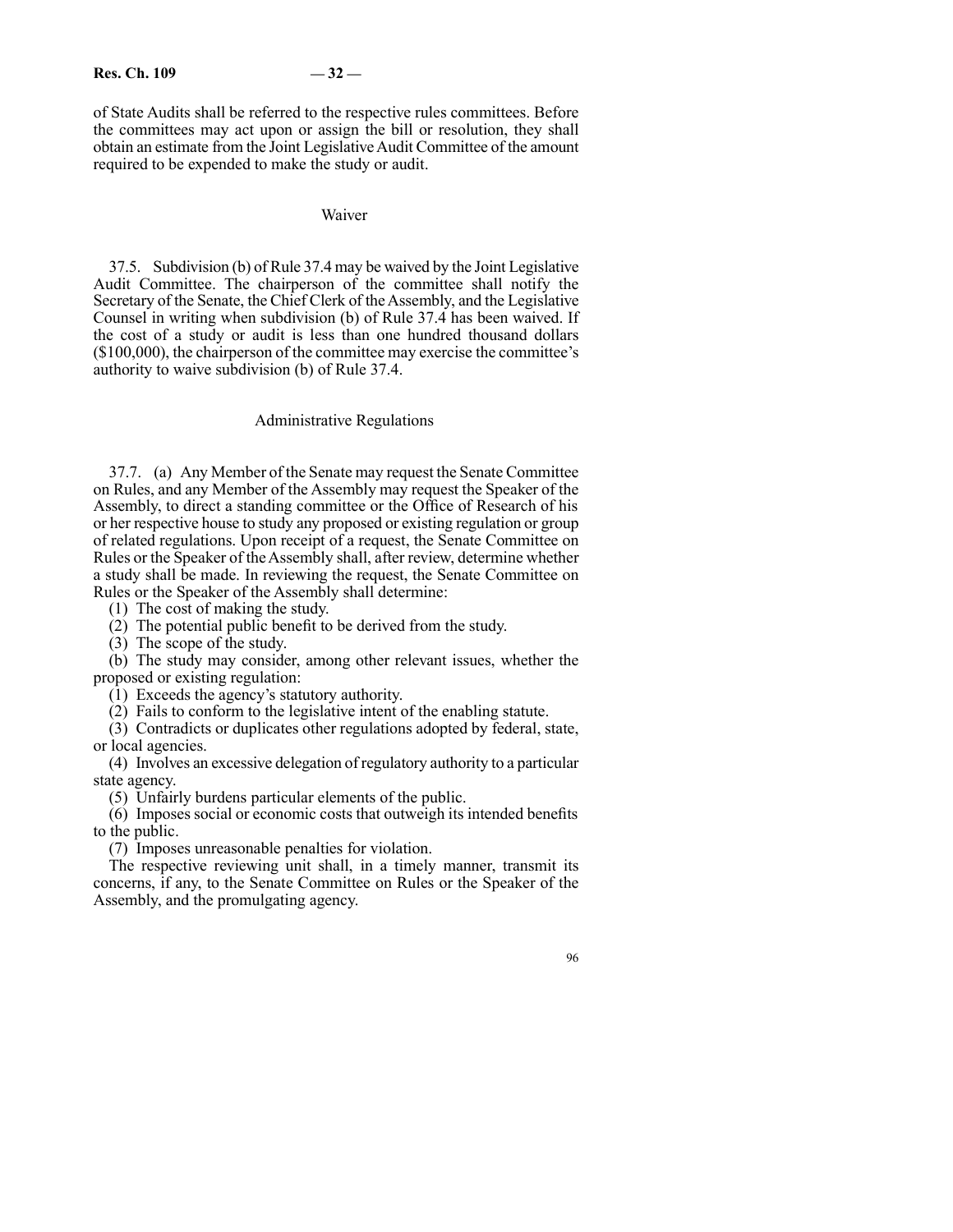In the event that a state agency takes a regulatory action that the reviewing unit finds to be unacceptable, the unit shall file a report for publication in the Daily Journal of its respective house indicating the specific reasons why  $-33 -$ <br>
Res. Ch. 109<br>
In the event that a state agency takes a regulatory action that the reviewing<br>
unit finds to be unacceptable, the unit shall file a report for publication in<br>
the Daily Journal of its respective hous a recommendation that the Legislature adopt a concurrent resolution requesting the state agency to reconsider its action or that the Legislature enact a statute to restrict the regulatory powers of the state agency taking the action. -33 - Res. Ch. 109<br>akes a regulatory action that the reviewing<br>unit shall file a report for publication in<br>house indicating the specific reasons why<br>have been taken. The report may include

### Joint Rules Committee

40. The Joint Rules Committee is hereby created. The committee has a continuing existence and may meet, act, and conduct its business during sessions of the Legislature or any recess thereof.

The committee consists of the members of the Assembly Committee on Rules, the Assembly Majority Floor Leader, the Assembly Minority Floor Leader, the Speaker of the Assembly, four members of the Senate Committee on Rules, and as many Members of the Senate as may be required to maintain equality in the number of Assembly Members and Senators on the committee, to be appointed by the Senate Committee on Rules. Vacancies occurring in the membership shall be filled by the appointing power.

The committee and its members have and may exercise all of the rights, duties, and powers conferred upon investigating committees and their members by the Joint Rules of the Senate and Assembly as they are adopted and amended from time to time, which provisions are incorporated herein and made applicable to this committee and its members.

The committee shall ascertain facts and make recommendations to the Legislature and to the houses thereof concerning:

(a) The relationship between the two houses and procedures calculated to expedite the affairs of the Legislature by improving that relationship.

(b) The legislative branch of the state government and any defects or deficiencies in the law governing that branch.

(c) Methods whereby legislation is proposed, considered, and acted upon.

(d) The operation of the Legislature and the committees thereof, and the means of coordinating the work thereof and avoiding duplication of effort.

(e) Aides to the Legislature.

(f) Information and statistics for the use of the Legislature, the respective houses thereof, and the Members.

Any matter of business of either house, the transaction of which would affect the interests of the other house, may be referred to the committee for action if the Legislature is not in recess, and shall be referred to the committee for action if the Legislature is in recess.

The committee has the following additional powers and duties: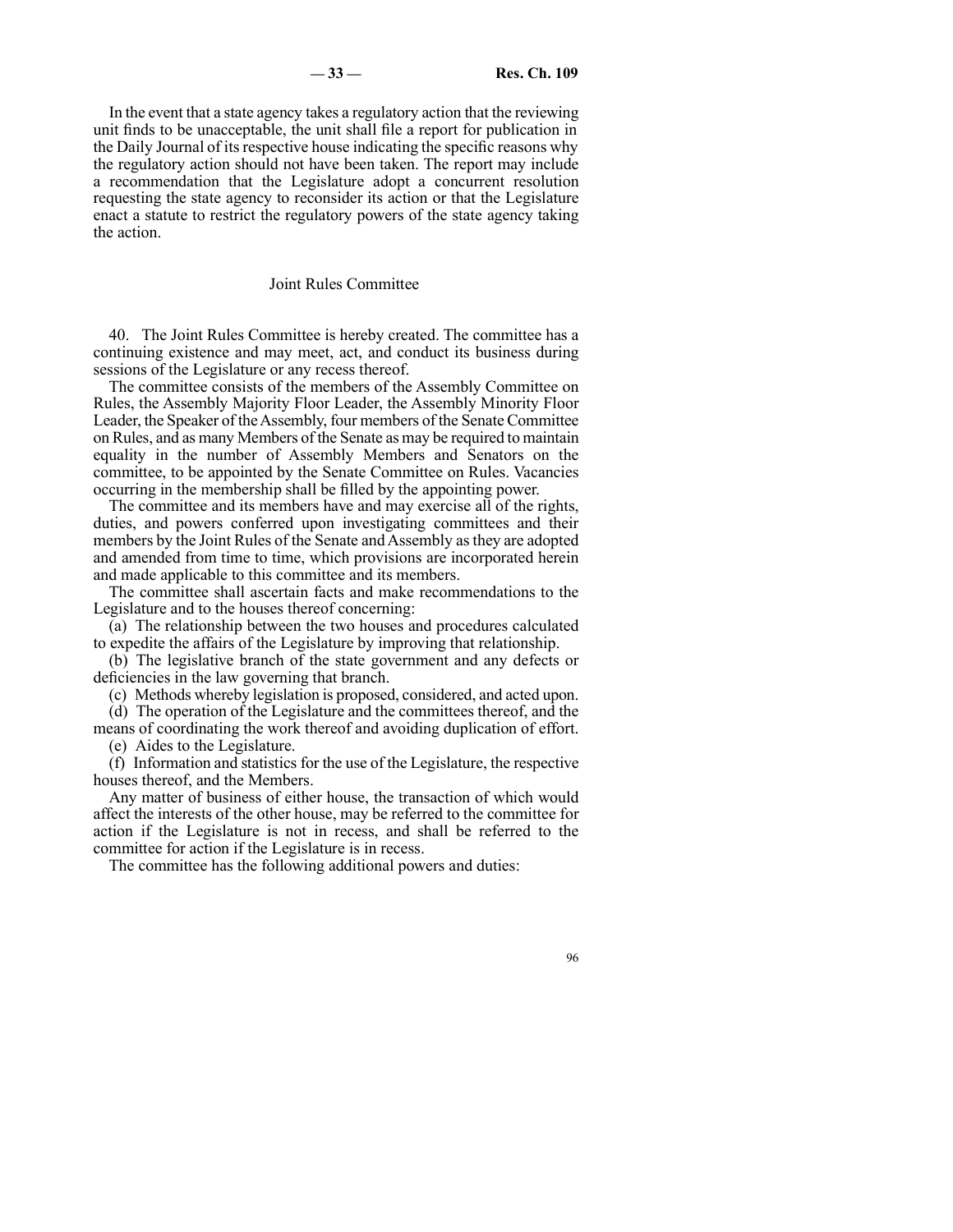(a) To select a chairperson from its membership. The vice chairperson of the committee shall be one of the Senate members of the committee, to be selected by the Senate Committee on Rules. **Res. Ch. 109**  $-34 -$ <br>(a) To select a chairperson from its membership. The vice chairperson<br>of the committee shall be one of the Senate members of the committee, to<br>be selected by the Senate Committee on Rules.<br>(b) To all

(b) To allocate space in the State Capitol Building and all annexes and additions thereto as provided by law.

(c) To approve, as provided by law, the appearance of the Legislative Counsel in litigation.

(d) To contract with other agencies, public or private, for the rendition and affording of services, facilities, studies, and reports to the committee as the committee deems necessary to assist it to carry out the purposes for which it is created.

(e) To cooperate with and secure the cooperation of county, city, city and county, and other local law enforcement agencies in investigating any matter within the scope of this rule, and to direct the sheriff of any county to serve subpoenas, orders, and other process issued by the committee.

(f) To report its findings and recommendations, including recommendations for the needed revision of any and all laws and constitutional provisions relating to the Legislature, to the Legislature and to the people from time to time.

(g) The committee, and any subcommittee when so authorized by the committee, may meet and act without as well as within the State of California, and are authorized to leave the state in the performance of their duties.

(h) To expend funds as may be made available to it to carry out the functions and activities related to the legislative affairs of the Senate and Assembly.

(i) To appoint a chief administrative officer of the committee, who shall have duties relating to the administrative, fiscal, and business affairs of the committee as the committee shall prescribe. The committee may terminate the services of the chief administrative officer at any time.

(j) To employ persons as may be necessary to assist all other joint committees, except the Joint Legislative Budget Committee and the Joint as the committee demn necessary to assist it to carry out the purposes for which it is created.<br>
with compare the comperation of county, eity, eity eity eity and country, and other toeal awe affectes in investigating any a performance of their duties. In accordance with Rule 36.8, the committee shall govern and administer the expenditure of funds by other joint committees, requiring that the claims of joint committees be approved by the Joint Rules Committee or its designee. All expenses of the committee and of all other joint committees may be paid from the Operating Funds of (f) To report its findings and recommendations, including<br>commendations for the needed revision of any and all laws and<br>constitutional provisions relating to the Legislature, to the Legislature and<br>to the people from time (h) To expend funds as may be made available to it to carry out the directions and activities related to the legislative affairs of the Senate and Assembly.<br>
(i) To appoint a chief administrative officer of the committee,

(k) To appoint the chairpersons of joint committees, as authorized by Rule 36.7.

(l) To do any and all other things necessary or convenient to enable it fully and adequately to exercise its powers, perform its duties, and accomplish the objects and purposes of this rule.

The members of the Joint Rules Committee from the Senate may meet separately as a unit, and the members of the Joint Rules Committee from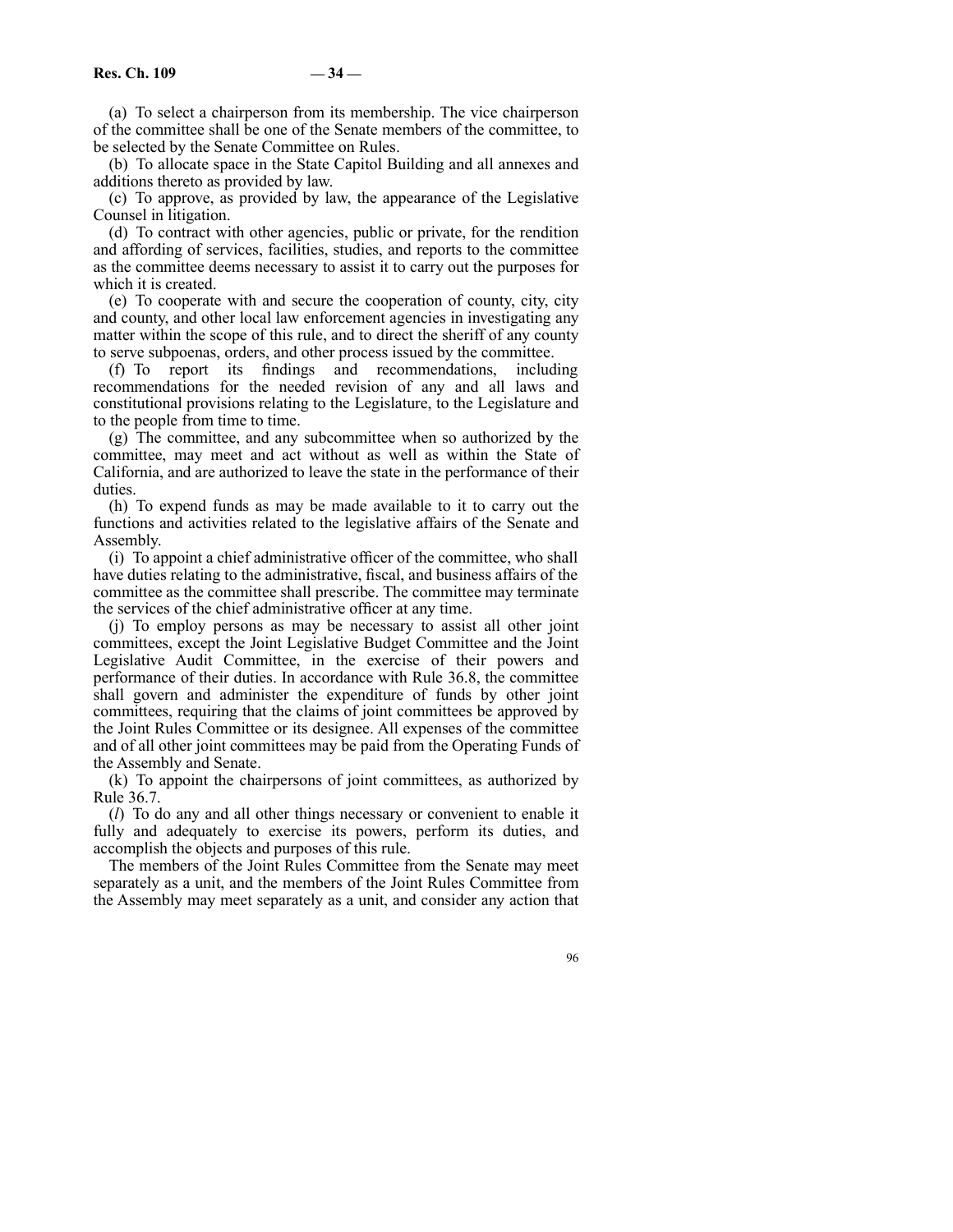is required to be taken by the Joint Rules Committee. If the majority of members of the Joint Rules Committee of each house at the separate meetings vote in favor of that action, the action shall be deemed to be action taken by the Joint Rules Committee. -35 - Res. Ch. 109<br>
int Rules Committee. If the majority of<br>
mmittee of each house at the separate<br>
on, the action shall be deemed to be action<br>
ree.

The Joint Rules Committee shall meet not less than biweekly during a session of the Legislature, other than during a joint recess, at a regularly scheduled time and place. If the full committee fails to so meet, the members of the committee from the Senate shall meet separately as a unit and the members of the committee from the Assembly shall meet separately as a unit within five days of the regularly scheduled meeting date.

The committee succeeds to, and is vested with, all of the powers and duties of the Joint Committee on Legislative Organization, the State Capitol Committee, the Joint Committee on Interhouse Cooperation, the Joint Legislative Committee for School Visitations, and the Joint Standing Committee on the Joint Rules of the Senate and the Assembly.

### Review of Administrative Regulations

40.1. The Joint Rules Committee, with regard to joint committees, and the respective rules committee of each house, with regard to standing and select committees of the house, shall approve any request for a priority review made by a committee pursuant to Section 11349.7 of the Government Code and shall submit approved requests to the Office of Administrative metrings vote in abvoro f that action, the nearion shall be deemed to be action<br>taken by the Joint Rules Committee. And metron tests than biweekly during a<br>Sexison of the Legislature, other than during a joint recess, at a committee initiating the request, shall each receive a copy of the priority review. during of the Joint Committee on Legislative Organization, the Subcommittee, the Joint Committee to School Visitations, and the Joint Studing Committee on the Joint Rules of the Serante and the Assembly.<br>
Legislative Commi

### Subcommittee on Legislative Space and Facilities

40.3. (a) A subcommittee of the Joint Rules Committee is hereby created, subcommittee consists of three Members of the Senate and three Members of the Assembly, appointed by the Chairperson of the Joint Rules Committee, and the chairperson of the fiscal committee of each house who shall have full voting rights on the subcommittee. The chairperson of the subcommittee shall be appointed by the members thereof. For purposes of this subcommittee, the chairpersons of the fiscal committees are ex officio members of the Joint Rules Committee, but do not have voting rights on that committee, nor may they be counted in determining a quorum. The subcommittee shall consider the housing of the Legislature and legislative facilities.

(b) The subcommittee and its members have and may exercise all of the rights, duties, and powers conferred upon investigating committees and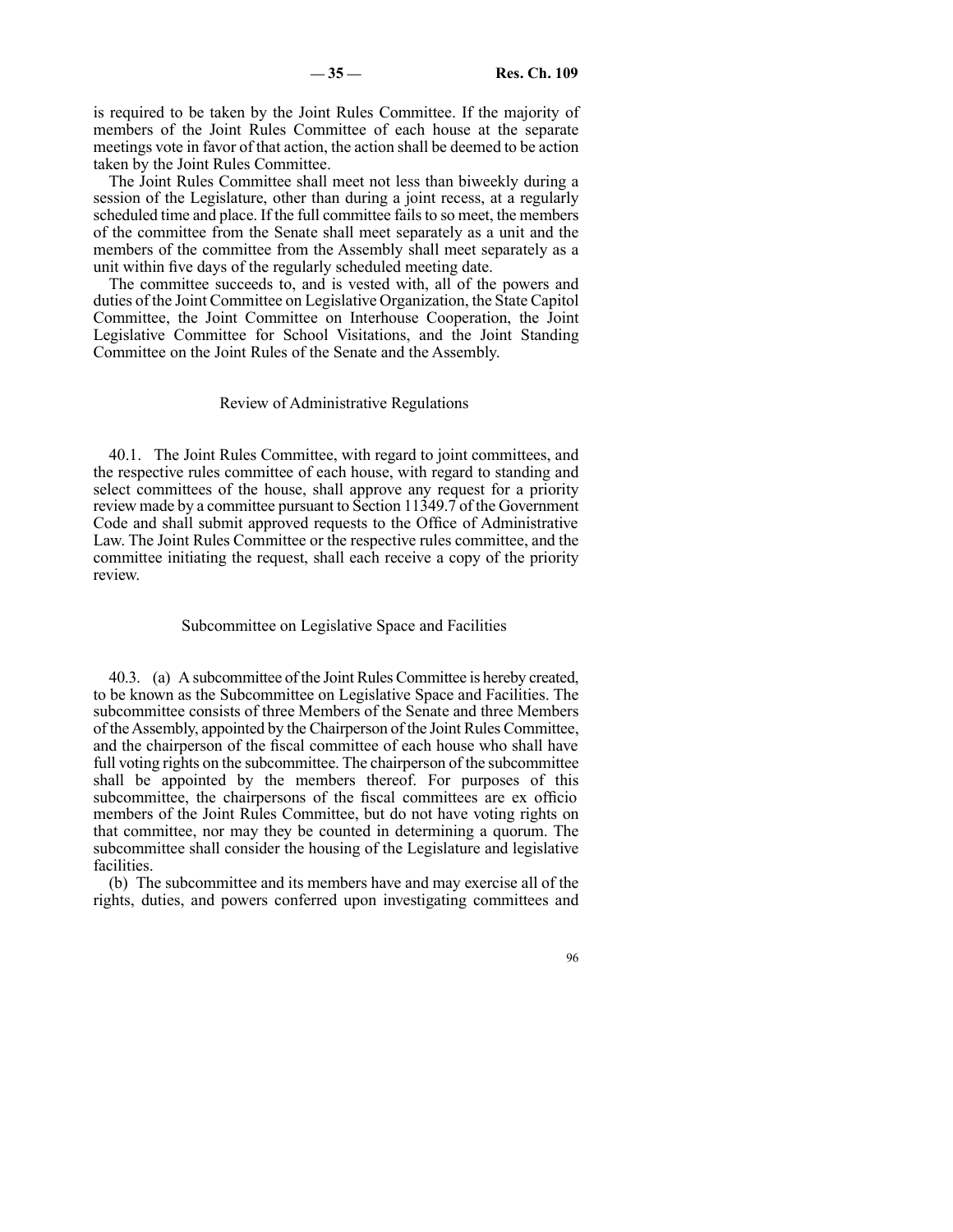their members by the Joint Rules of the Senate and Assembly as they are adopted and amended from time to time, which provisions are incorporated herein and made applicable to this subcommittee and its members. **Res. Ch. 109**  $-36$  —<br>their members by the Joint Rules of the Senate and Assembly as they are<br>adopted and amended from time to time, which provisions are incorporated<br>herein and made applicable to this subcommittee and i

(c) The subcommittee has the following additional powers and duties:

(1) To contract with other agencies, public or private, for the rendition and affording of services, facilities, studies, and reports to the subcommittee as the committee deems necessary to assist it to carry out the purposes for which it is created.

(2) To cooperate with and secure the cooperation of county, city, city and county, and other local law enforcement agencies in investigating any matter within the scope of this rule, and to direct the sheriff of any county to serve subpoenas, orders, and other process issued by the subcommittee.

(3) To report its findings and recommendations to the Legislature and to the people from time to time.

(4) To do any and all other things necessary or convenient to enable it fully and adequately to exercise its powers, perform its duties, and accomplish the objects and purposes of this rule.

(d) The subcommittee is authorized to leave the State of California in the performance of its duties.

### Claims for Workers' Compensation

41. The Chairperson of the Committee on Rules of each house, or a designated representative, shall sign any required worker's compensation report regarding injuries or death arising out of and within the course of employment suffered by any Member, officer, or employee of the house, or any employee of a standing or investigating committee thereof. In the case of a joint committee, the Chairperson of the Committee on Rules of either house, or a designated representative, may sign any report with respect to a member or employee of a joint committee.

### Information Concerning Committees

42. The Committee on Rules of each house shall provide for a continuous cumulation of information concerning the membership, organization, meetings, and studies of legislative investigating committees. Each Committee on Rules shall be responsible for information concerning the investigating committees of its own house, and concerning joint investigating committees under a chairperson who is a Member of that house. To the extent possible, each Committee on Rules shall seek to ensure that the investigating committees for which it has responsibility under this rule have organized, including the organization of any subcommittees, and have had all topics for study assigned to them within a reasonable period of time.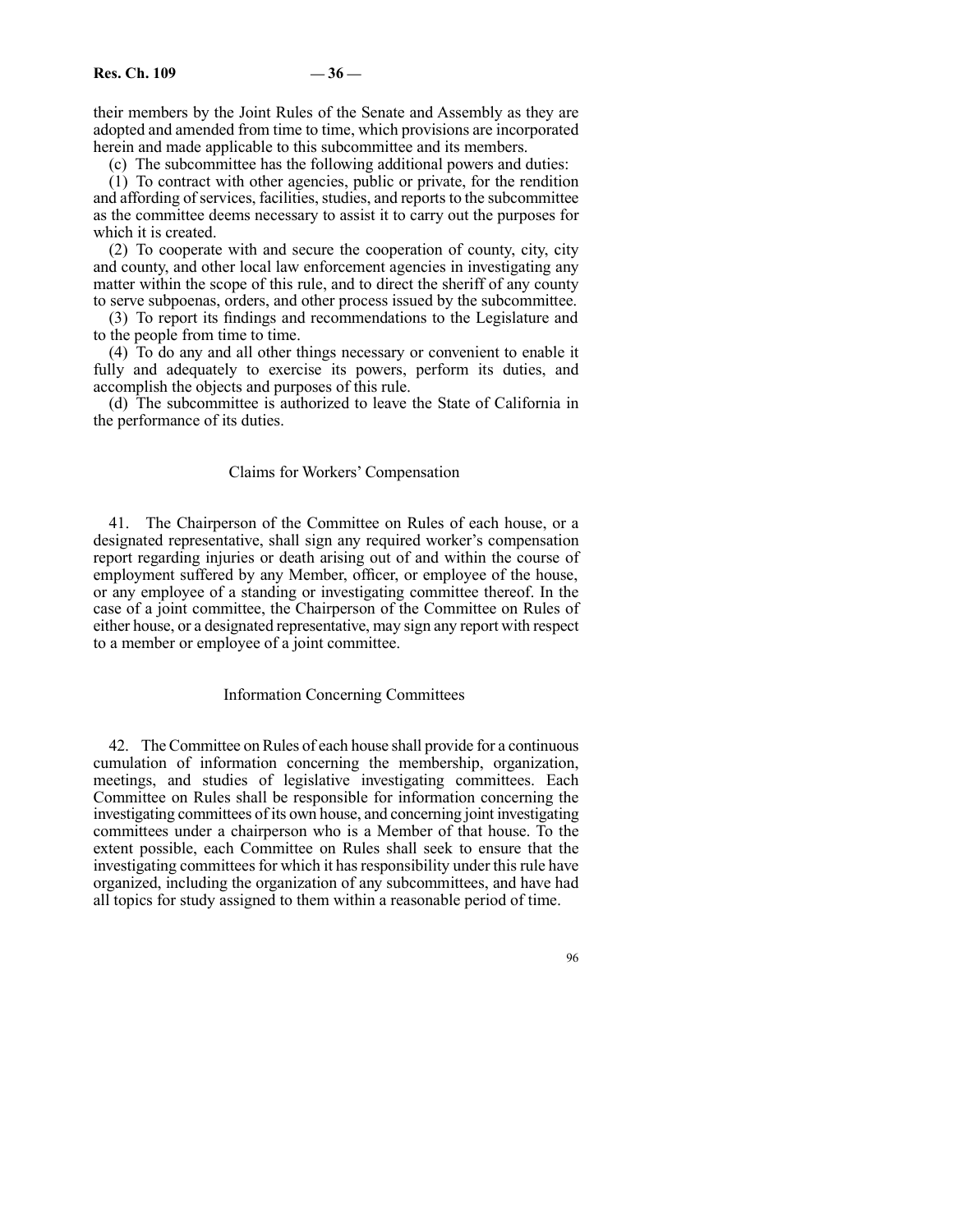The information thus cumulated shall be made available to the public by the Committee on Rules of each house and shall be published periodically under their joint direction. -37 - Res. Ch. 109<br>d shall be made available to the public by<br>house and shall be published periodically

### Joint Committees

43. Any concurrent resolution creating a joint committee of the Legislature and any concurrent resolution allocating moneys from the Operating Funds of the Assembly and Senate to the committee shall be referred to the Committee on Rules of the respective houses.

### Conflict of Interest

44. (a) A Member of the Legislature may not, while serving, have any interest, financial or otherwise, direct or indirect, engage in any business or transaction or professional activity, or incur any obligation of any nature, that is in substantial conflict with the proper discharge of his or her duties in the public interest and of his or her responsibilities as prescribed by the laws of this state.

(b) A Member of the Legislature may not, during the term for which he or she was elected:

(1) Accept other employment that he or she has reason to believe will either impair his or her independence of judgment as to his or her official duties, or require him or her, or induce him or her, to disclose confidential information acquired by him or her in the course of and by reason of his or her official duties.

(2) Willfully and knowingly disclose, for pecuniary gain, to any other person, confidential information acquired by him or her in the course of and by reason of his or her official duties, or use the information for the purpose of pecuniary gain.

 $(3)$  Accept or agree to accept, or be in partnership with any person who accepts or agrees to accept, any employment, fee, or other thing of value, or portion thereof, in consideration of his or her appearance, agreeing to appear, or taking of any other action on behalf of another person regarding a licensing or regulatory matter, before any state board or agency that is established by law for the primary purpose of licensing or regulating the professional activity of persons licensed, pursuant to state law.

This rule does not prohibit a Member who is an attorney at law from practicing in that capacity before the Workers' Compensation Appeals Board or the Commissioner of Corporations, and receiving compensation therefor, or from practicing for compensation before any state board or agency in connection with, or in any matter related to, any case, action, or proceeding filed and pending in any state or federal court. This rule does not prohibit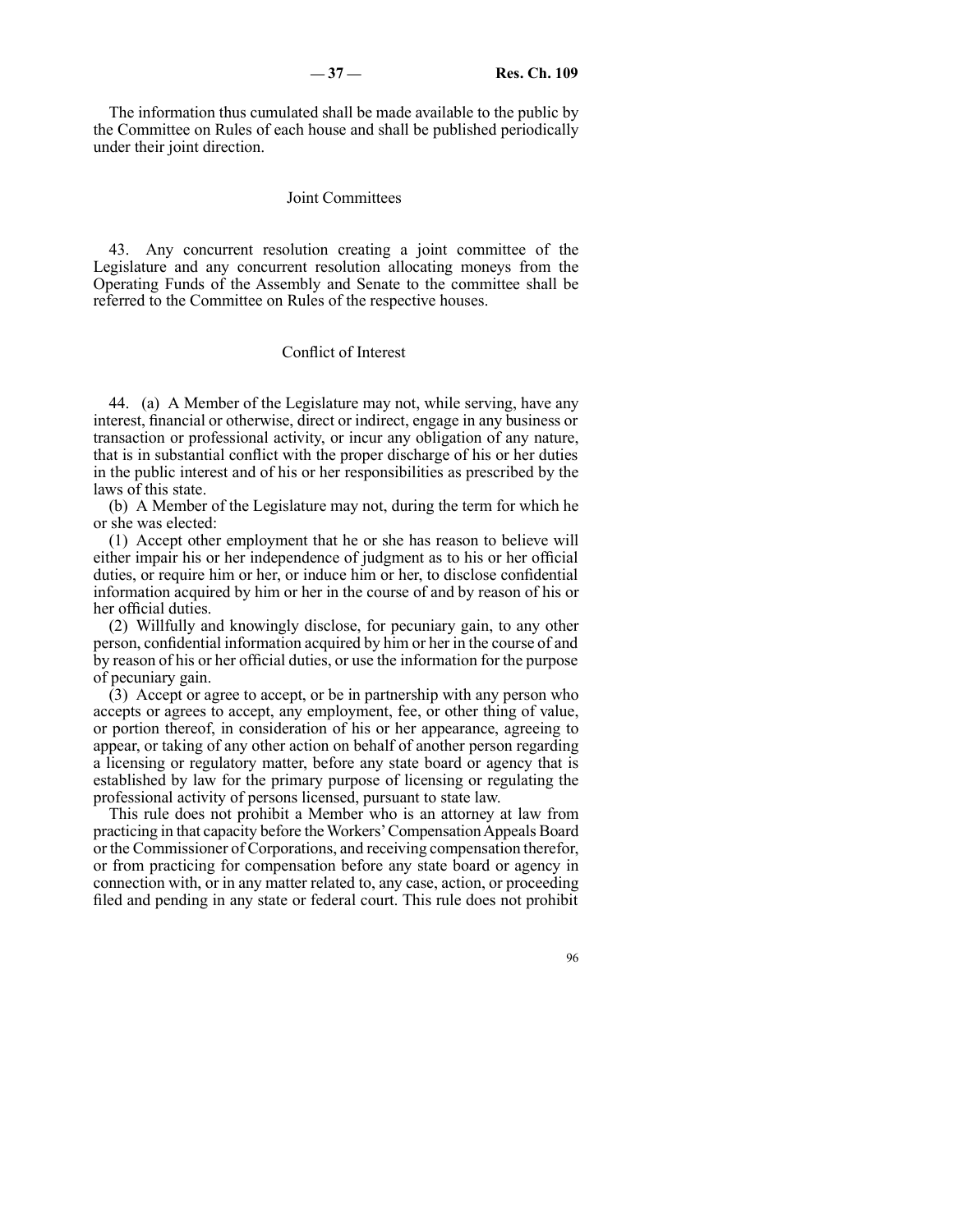a Member from making an inquiry for information on behalf of a constituent before a state board or agency, if no fee or reward is given or promised in consequence thereof. The prohibition contained in this rule does not apply to a partnership in which a Member of the Legislature is a member if the Member of the Legislature does not share directly or indirectly in the fee resulting from the transaction, nor does it apply in connection with any matter pending before any state board or agency on the operative date of this rule if the affected Member of the Legislature is the attorney of record or representative in the matter prior to the operative date.  $-38$  —<br>a Member from making an inquiry for information on behalf of a constituent<br>before a state board or agency, if no fee or reward is given or promised in<br>consequence thereof. The prohibition contained in this rule do

(4) Receive or agree to receive, directly or indirectly, any compensation, reward, or gift from any source except the State of California for any service, advice, assistance, or other matter related to the legislative process, except fees for speeches or published works on legislative subjects and except, in connection therewith, the reimbursement of expenses for actual expenditures for travel and reasonable subsistence for which no payment or reimbursement is made by the State of California.

(5) Participate, by voting or any other action, on the floor of either house, or in committee or elsewhere, in the enactment or defeat of legislation in which he or she has a personal interest, except as follows:

(i) If, on the vote for final passage, by the house of which he or she is a Member, of the legislation in which he or she has a personal interest, he or she first files a statement (which shall be entered verbatim in the Daily Journal) stating in substance that he or she has a personal interest in the legislation to be voted on and that, notwithstanding that interest, he or she is able to cast a fair and objective vote on the legislation, he or she may cast his or her vote without violating any provision of this rule.

(ii) If the Member believes that, because of his or her personal interest, he or she should abstain from participating in the vote on the legislation, he or she shall so advise the presiding officer prior to the commencement of the vote and shall be excused from voting on the legislation without any entry in the Daily Journal of the fact of his or her personal interest. In the event that a rule of the house requiring that each Member who is present vote aye or nay is invoked, the presiding officer shall order the Member excused from compliance and shall order entered in the Daily Journal a simple statement that the Member was excused from voting on the legislation pursuant to law.

(c) A person subject to this rule has an interest that is in substantial conflict with the proper discharge of his or her duties in the public interest and of his or her responsibilities as prescribed by the laws of this state, or a personal interest, arising from any situation, within the scope of this rule, if he or she has reason to believe or expect that he or she will derive a direct monetary gain or suffer a direct monetary loss, as the case may be, by reason of his or her official activity. He or she does not have an interest that is in substantial conflict with the proper discharge of his or her duties in the public interest and of his or her responsibilities as prescribed by the laws of this state, or a personal interest, arising from any situation, within the scope of this rule, if any benefit or detriment accrues to him or her as a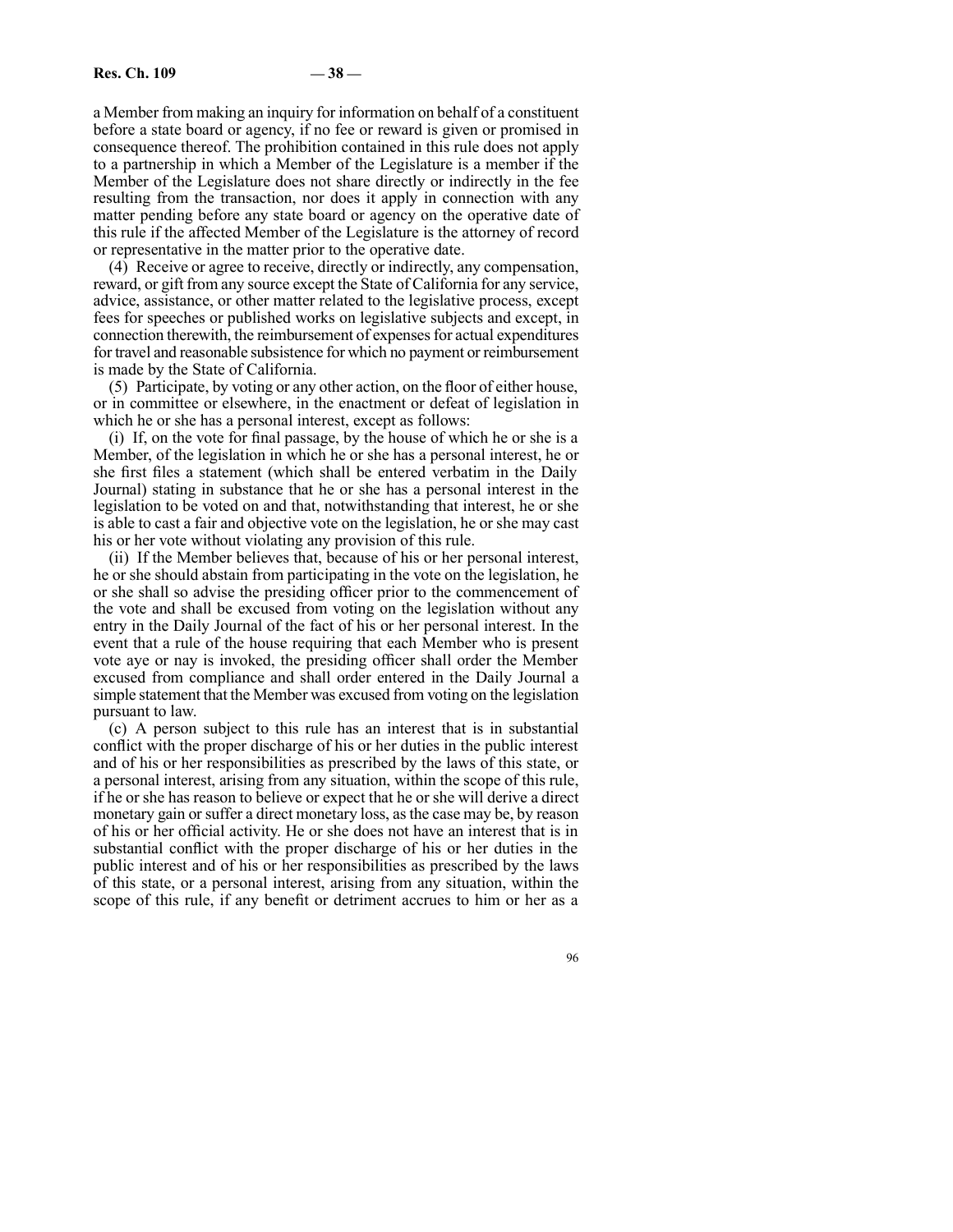member of a business, profession, occupation, or group to no greater extent than any other member of the business, profession, occupation, or group.

(d) A person who is subject to this rule may not be deemed to be engaged in any activity that is in substantial conflict with the proper discharge of his or her duties in the public interest and of his or her responsibilities as prescribed by the laws of this state, or to have a personal interest, arising from any situation, within the scope of this rule, solely by reason of any of the following: -39 - Res. Ch. 109<br>
0. occupation, or group to no greater extent<br>
iness, profession, occupation, or group.<br>
his rule may not be deemed to be engaged<br>
il conflict with the proper discharge of his

(1) His or her relationship to any potential beneficiary of any situation is one that is defined as a remote interest by Section 1091 of the Government Code or is otherwise not deemed to be a prohibited interest under Section 1091.1 or 1091.5 of the Government Code.

(2) Receipt of a campaign contribution that is regulated, received, reported, and accounted for pursuant to Chapter 4 (commencing with Section 84100) of Title 9 of the Government Code, so long as the contribution is not made on the understanding or agreement, in violation of law, that the person's vote, opinion, judgment, or action will be influenced thereby.

(e) The enumeration in this rule of specific situations or conditions that are deemed not to result in substantial conflict with the proper discharge of the duties and responsibilities of a legislator or legislative employee, or in a personal interest, may not be construed as exclusive.

The Legislature, in adopting this rule, recognizes that Members of the Legislature and legislative employees may need to engage in employment, professional, or business activities other than legislative activities in order to maintain a continuity of professional or business activity, or may need to maintain investments, which activities or investments do not conflict with specific provisions of this rule. However, in construing and administering this rule, weight should be given to any coincidence of income, employment, investment, or other profit from sources that may be identified with the interests represented by those sources that are seeking action of any character on matters then pending before the Legislature.

(f) An employee of either house of the Legislature may not, during the time he or she is so employed, commit any act or engage in any activity prohibited by any part of this rule.

(g) A person may not induce or seek to induce any Member of the Legislature to violate any part of this rule.

(h) A violation of any part of this rule is punishable as provided in Section 8926 of the Government Code.

### Ethics Committees

45. The Senate Committee on Legislative Ethics and the Assembly Legislative Ethics Committee, respectively, shall receive complaints concerning Members of their respective houses, and may investigate and make findings and recommendations concerning violations by Members of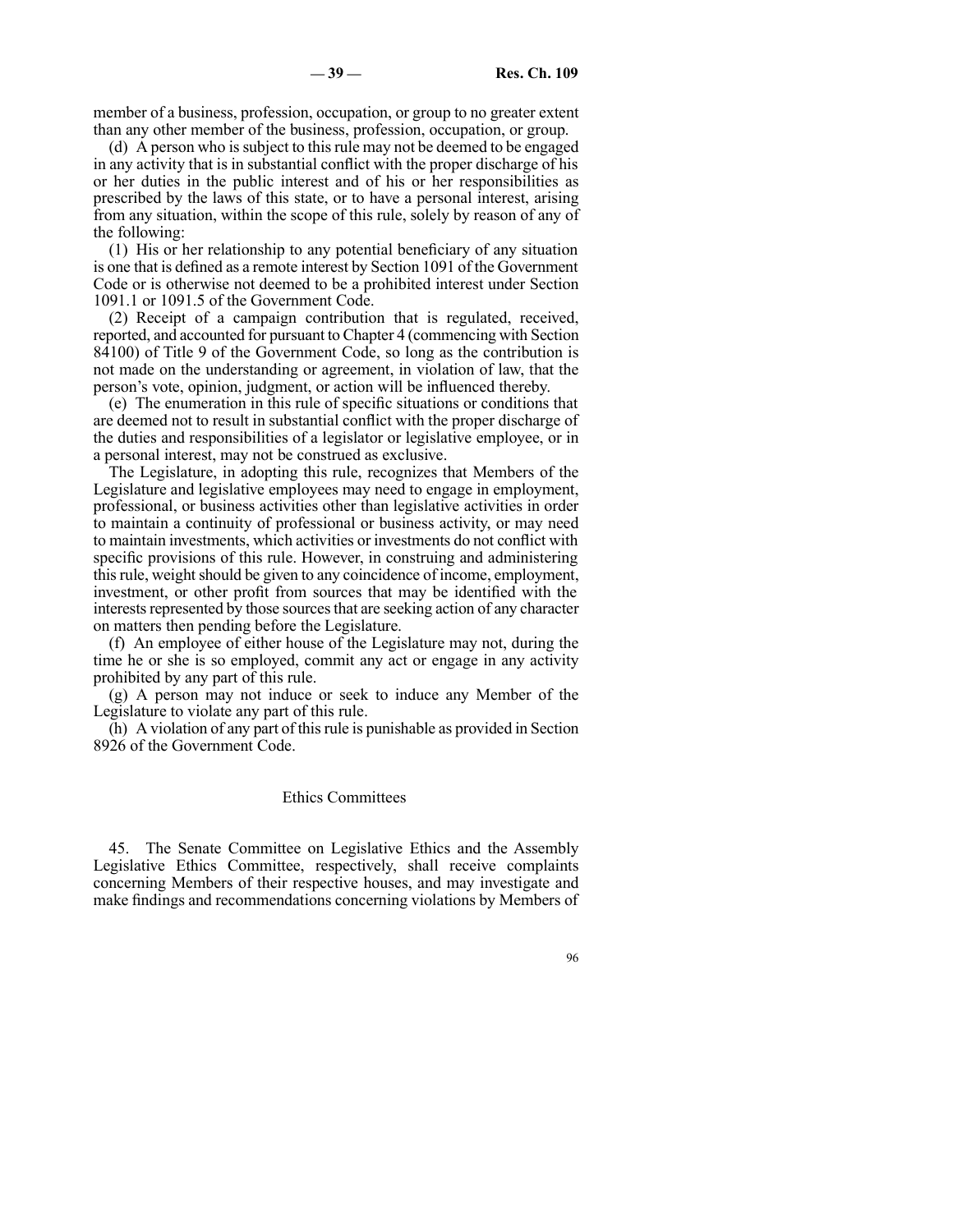their respective houses of Article 2 (commencing with Section 8920) of Chapter 1 of Part 1 of Division 2 of Title 2 of the Government Code. Each house shall adopt rules governing the establishment and procedures of the committee of that house. **Res. Ch. 109**  $-40-$ <br>their respective houses of Article 2 (commencing with Section 8920) of<br>Chapter 1 of Part 1 of Division 2 of Title 2 of the Government Code. Each<br>house shall adopt rules governing the establishment an

### Designating Legislative Sessions

50. Regular sessions shall be identified with the odd-numbered year subsequent to each general election, followed by a hyphen, and then the last two digits of the following even-numbered year. For example: 2017–18 Regular Session.

### Designating Extraordinary Sessions

50.3. All extraordinary sessions shall be designated in numerical order by the session in which convened.

# Days and Dates

50.5. (a) As used in these rules, "day" means a calendar day, unless otherwise specified.

(b) When the date of a deadline, recess requirement, or circumstance falls on a Saturday, Sunday, or Monday that is a holiday, the date shall be Designating Legislative Sessions<br>
50. Regular sessions shall be identified with the odd-numbered year<br>
subsequent to each general election, followed by a hyphen, and then the last<br>
two digits of the following even-numbered on a weekday other than a Monday, the date shall be deemed to refer to the preceding day. 50.3. All extraordinary sessions shall be designated in numerical order<br>by the session in which converael.<br>
Days and Dates<br>  $(50.5)$  (a) As used in these rules, "day" means a calendar day, unless<br>  $(6)$  When the dute of a The state of the matter and the method of the method of the method of the following specified (b) When the date of a deadline, recess requirement, or circumstance (h) (b) When the date of a deadline, recess requirement, or

### Legislative Calendar

51. (a) The Legislature shall observe the following calendar during the first year of the regular session:

(1) Organizational Recess—The Legislature shall meet on the first each house shall be in recess from the time it determines until the first Monday in January, except when the first Monday is January 1 or January

(2) Spring Recess—The Legislature shall be in recess from the 10th day prior to Easter until the Monday after Easter.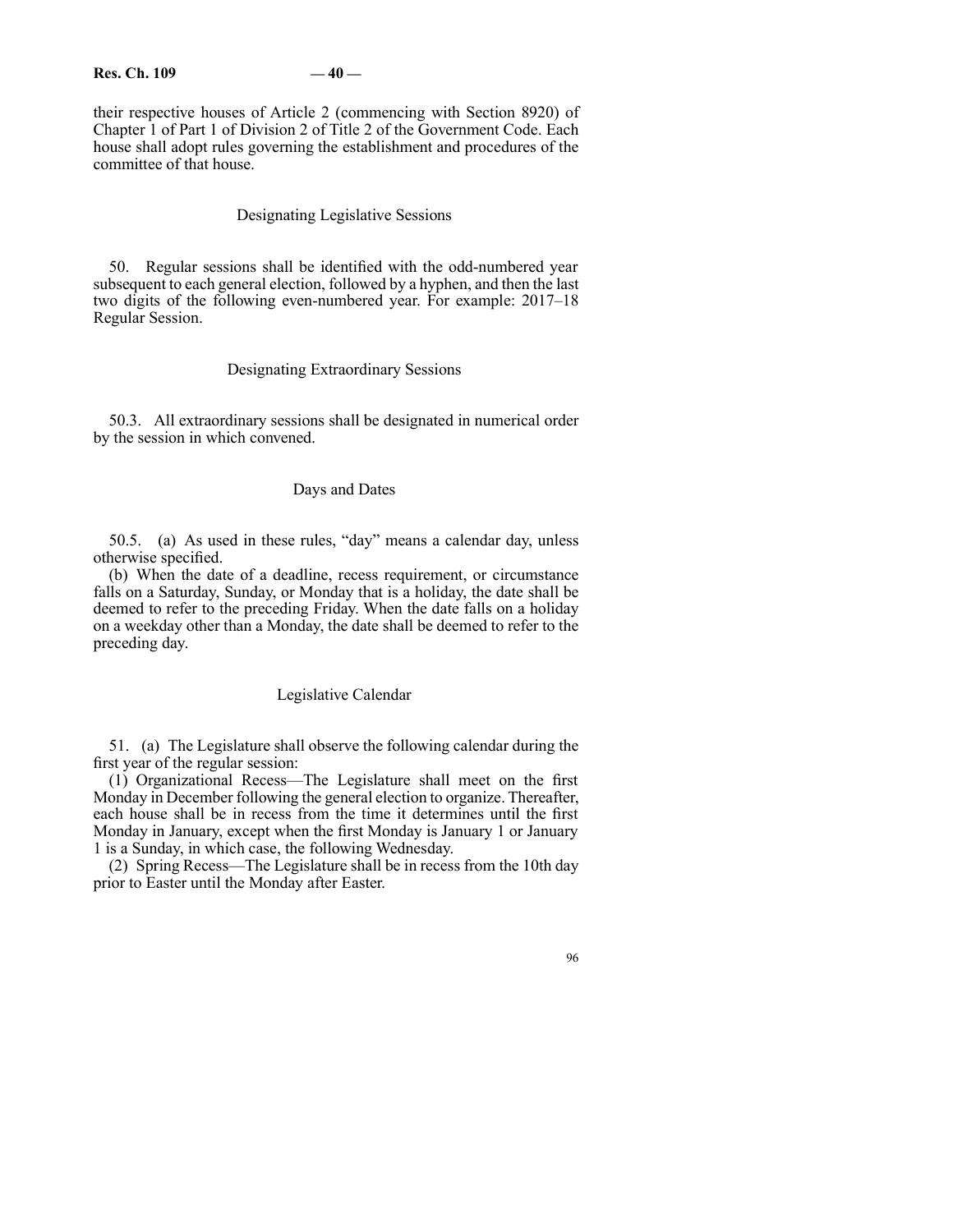(3) Summer Recess—The Legislature shall be in recess from July 21 passed. -41 - Res. Ch. 109<br>
exploration and the interest of the Nully 21<br>
and the Mudget Bill is<br>
the Legislature shall be in recess from

41 - Res. Ch. 109<br>
(3) Summer Recess—The Legislature shall be in recess from July 21<br>
until August 21. This recess shall not commence until the Budget Bill is<br>
passed.<br>
(4) Interim Study Recess—The Legislature shall be in (4) Interim Study Recess—The Legislature shall be in recess from September 15 until the first Monday in January, except when the first Monday is January 1 or January 1 is a Sunday, in which case, the following Wednesday.

(b) The Legislature shall observe the following calendar for the remainder of the legislative session:

(1) Spring Recess—The Legislature shall be in recess from the 10th day prior to Easter until the Monday after Easter.

(2) Summer Recess—The Legislature shall be in recess from July 6 until August 6. This recess may not commence until the Budget Bill is passed.

(3) Final Recess—The Legislature shall be in recess on September 1 until adjournment sine die on November 30.

(c) Recesses shall be from the hour of adjournment on the day specified, reconvening at the time designated by the respective houses.

(d) The recesses specified by this rule shall be designated as joint recesses.

### Recall from Recess

52. Notwithstanding the power of the Governor to call a special session, the Legislature may be recalled from joint recess and reconvene in regular session by any of the following means:

(a) It may be recalled by joint proclamation, which shall be entered in the Daily Journal, of the Senate Committee on Rules and the Speaker of the Assembly or, in his or her absence from the state, the Assembly Committee on Rules.

(b) Ten or more Members of the Legislature may present a request for recall from joint recess to the Chief Clerk of the Assembly and the Secretary of the Senate. The request immediately shall be printed in the Daily Journal. Within 10 days thereafter, the Speaker of the Assembly or, if the Speaker is absent from the state, the Assembly Committee on Rules, and the Senate Committee on Rules shall act upon the request. If they concur in desiring to recall the Legislature from joint recess, they shall issue their joint proclamation to that effect entered in the Daily Journal no later than 20 days after publication of the request in the Daily Journal.

(c) If either or both of the parties specified in subdivision (b) does not concur, 10 or more Members of the Legislature may request the Chief Clerk of the Assembly or the Secretary of the Senate to petition the membership of the respective house. The petition shall be entered in the Daily Journal and shall contain a specified reconvening date commencing not later than 20 days after the date of the petition. If two-thirds of the Members of the house or each of the two houses concur, the Legislature shall reconvene on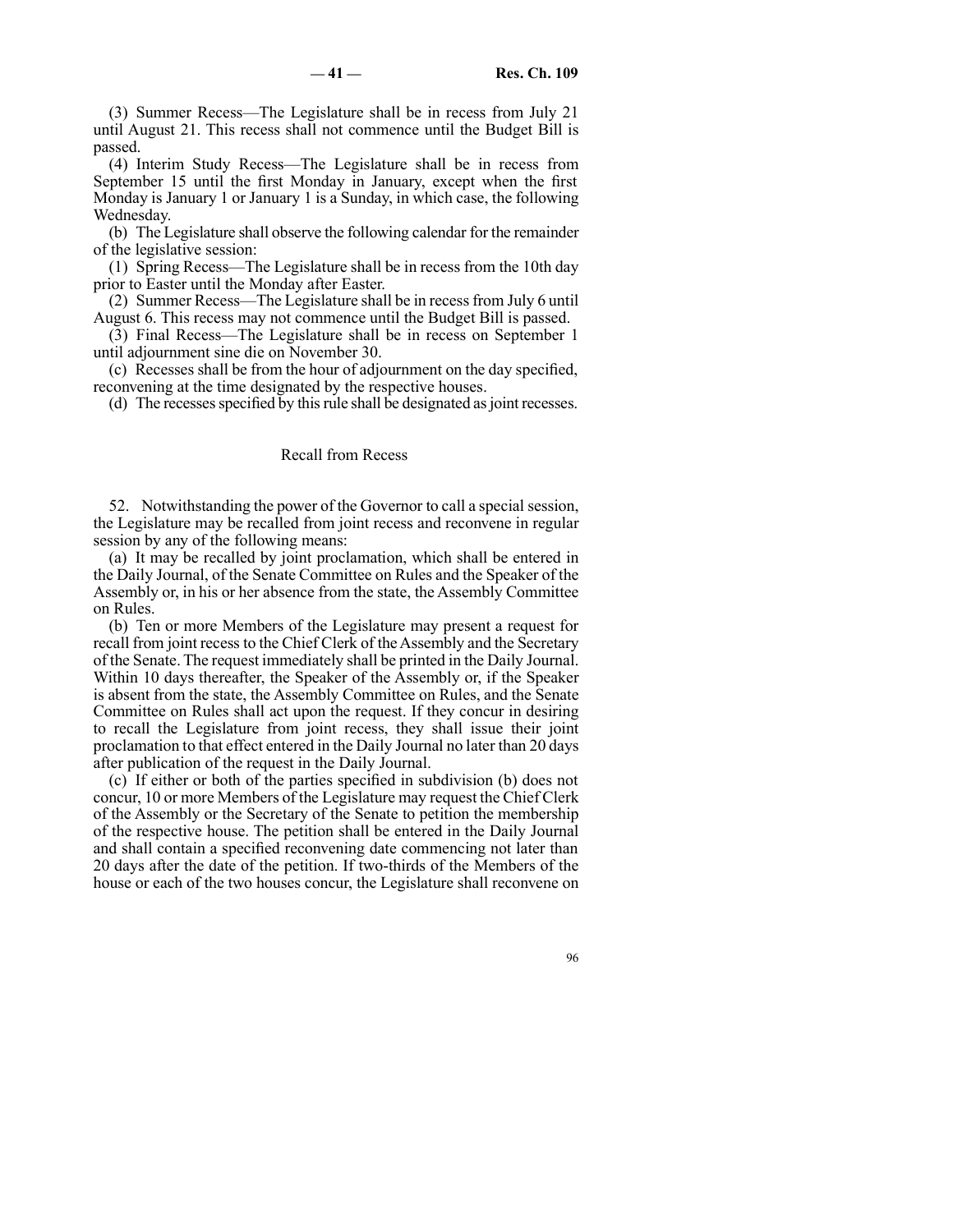the date specified. The necessary concurrences must be received at least 10 days prior to the date specified for reconvening. Res. Ch. 109  $-42-$ <br>the date specified. The necessary concurrences must be received at least 10<br>days prior to the date specified for reconvening.

# Procedure on Suspending Rules by Single House

53. Whenever these rules authorize suspension of the Joint Rules as to a particular bill by action of a single house after approval by the Committee on Rules of that house, the following procedure shall be followed:

(a) A written request to suspend the joint rule shall be filed with the Chief Clerk of the Assembly or the Secretary of the Senate, as the case may be, and shall be transmitted to the Committee on Rules of the appropriate house.

Rules, as the case may be, shall determine whether there exists an urgent need for the suspension of the joint rule with regard to the bill.

(b) Specified. The necessary concurrences must be received at least 10<br>
ys prior to the date specified for reconvening.<br>
Procedure on Suspending Rules by Single House<br>
53. Whenever these rules authorize suspension of the (c) If the appropriate rules committee recommends that the suspension be permitted, the Member may offer a resolution, without further reference thereof to committee, granting permission to suspend the joint rule. The adoption of the resolution granting permission shall require an affirmative recorded vote of the elected Members of the house in which the request is made.

### Introduction of Bills

54. (a) A bill may not be introduced in the first year of the regular session after February 17 and a bill may not be introduced in the second year of the regular session after February 16. These deadlines do not apply to constitutional amendments, committee bills introduced pursuant to Assembly Rule 47 or Senate Rule 23, bills introduced in the Assembly with the permission of the Speaker of the Assembly, or bills introduced in the Senate with the permission of the Senate Committee on Rules. Subject to these deadlines, a bill may be introduced at any time except when the houses are in joint summer, interim, or final recess. Each house may provide for introduction of bills during a recess other than a joint recess. Bills shall be numbered consecutively during the regular session.

(b) The Desks of the Senate and Assembly shall remain open during a joint recess, other than a joint spring, summer, interim, or final recess, for the introduction of bills during business hours on Monday through Friday, inclusive, except holidays. Bills received at the Senate Desk during these periods shall be numbered and printed. After printing, the bills shall be delivered to the Secretary of the Senate and referred by the Senate Committee on Rules to a standing committee. Bills received at the Assembly Desk during these periods shall be numbered, printed, and referred to a committee by the Assembly Committee on Rules. After printing, the bills shall be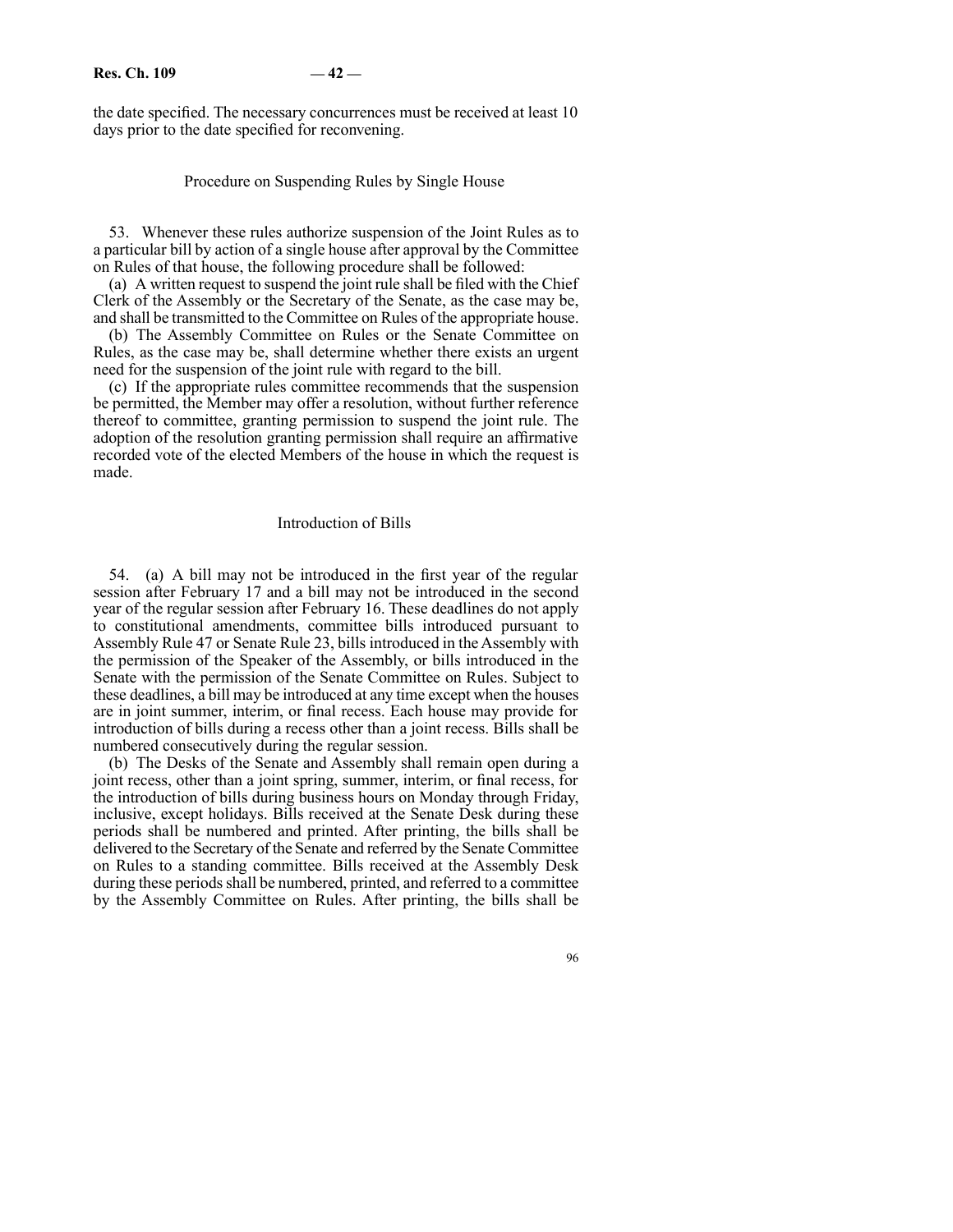delivered to the Chief Clerk of the Assembly. On the reconvening of each house, the bills shall be read the first time, and shall be delivered to the committee to which they were referred. -43 - Res. Ch. 109<br>
Res. Ch. 109<br>
Res. Ch. 109<br>
First time, and shall be delivered to the<br>
efferred.<br>
minities on Rules of the house of origin,

(c) Unless approved by the Committee on Rules of the house of origin, a Member may not author a bill during a session that would have substantially the same effect as a bill he or she previously introduced during that session. This restriction does not apply in cases where the previously introduced bill was vetoed by the Governor or its provisions were "chaptered out" by a later chaptered bill pursuant to Section 9605 of the Government Code. An objection based on this restriction may be raised only while the bill is being considered by the house in which it is introduced. Upon objection, the chairperson of a committee, if the objection is raised in a committee hearing, or the presiding officer, if the objection is raised on the floor of the house, may rule on the objection to the bill. The objection to the bill may be referred to the Committee on Rules of the house for a  $-43 -$ <br> **Example 18**<br> **Example 16** and the read the first time, and shall be delivered to the<br>
house, the bills salp to read the first time, and shall be delivered to the<br>
committee to which they were referred.<br>
(c) Unles desire from the Legislative Counsel as to the similarity of a bill or amendments to a prior bill. Upon ruling on the objection, the Committee on Rules may rerefer the bill to the appropriate standing committee or return the bill to the floor of the house for consideration. bill is being considered by the bouse in which it is introduced. Upon<br>Unjection, the chaiperson of a committee, if the objection is raised in a<br>committee hearing, or the presiding officer, if the objection is raised on th

(d) During a joint recess, the Chief Clerk of the Assembly or Secretary of the Senate, as applicable, shall order the preparation of preprint bills when so ordered by any of the following:

(1) The Speaker of the Assembly.

(2) The Committee on Rules of the respective house.

(3) A committee, with respect to bills within the subject matter jurisdiction of the committee.

Preprint bills shall be designated and shall be printed in the order received and numbered in the order printed. To facilitate subsequent amendment, a preprint bill shall be so prepared that, when introduced as a bill, the page and the line numbers will not change. The Chief Clerk of the Assembly and Secretary of the Senate shall publish a list periodically of preprint bills showing the preprint bill number, the title, and the Legislative Counsel's refer any preprint bill to committee for study. Assembly.<br>
Such the respective house.<br>
Supect to bills within the subject matter jurisdiction<br>
ignated and shall be printed in the order received<br>
printed. To facilitate subsequent amendment, a<br>
perpared that, when introdu

(e) (1) Bills providing for appropriations related to the Budget Bill, within the meaning of subdivision (e) of Section 12 of Article IV of the California Constitution, shall be authored only by the Senate Committee on Budget and Fiscal Review or the Assembly Committee on Budget.

(2) This subdivision may be suspended by approval of the Committee on Rules of the house of origin.

(f) Except as provided in subdivision (e), this joint rule may be suspended by approval of the Committee on Rules and three-fourths vote of the membership of the house.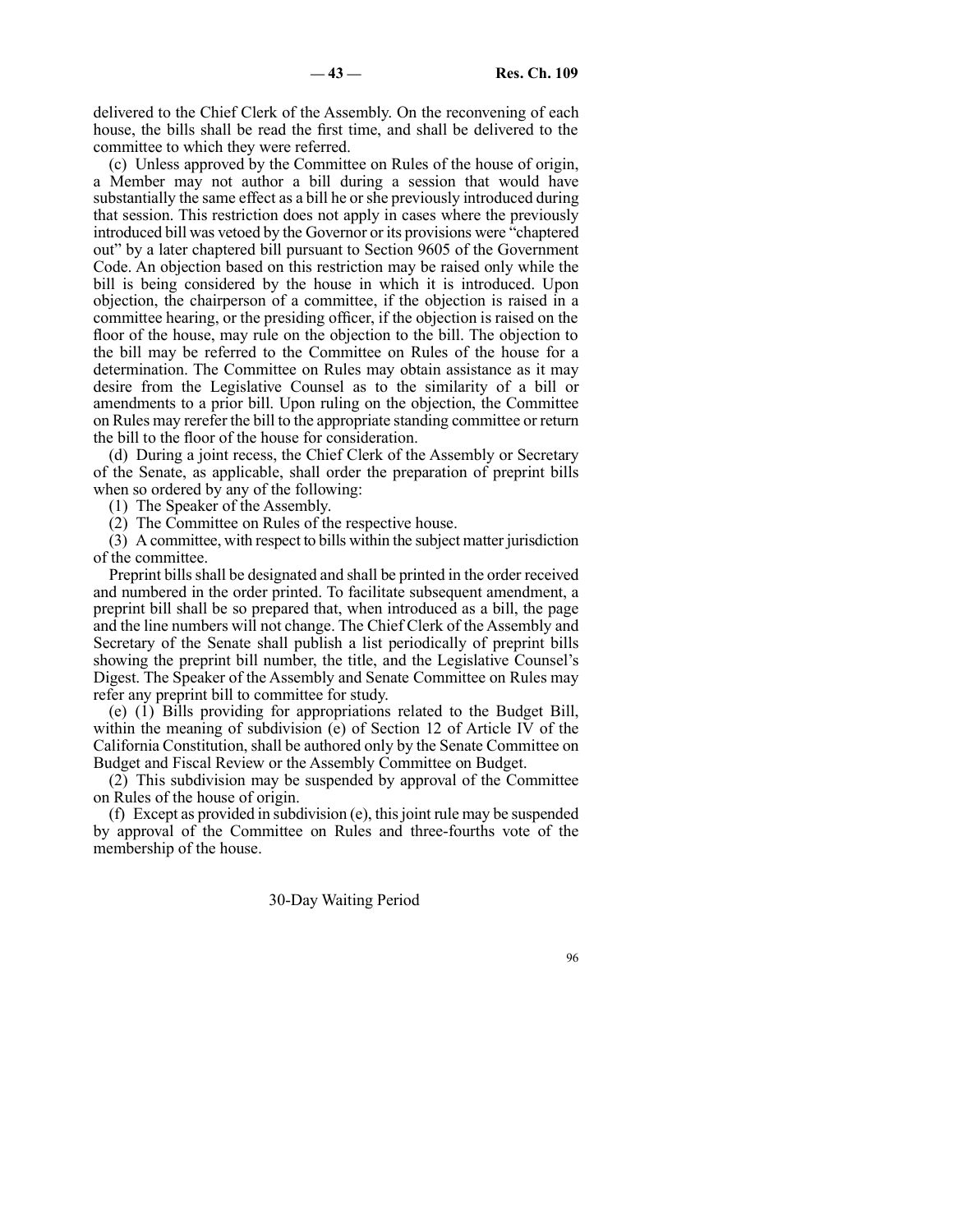55. A bill other than the Budget Bill may not be heard or acted upon by committee or either house until the bill has been in print for 30 days. The date a bill is returned from the printer shall be entered in the Daily History. This rule may be suspended concurrently with the suspension of the requirement of Section 8 of Article IV of the Constitution or, if that period has expired, this rule may be suspended by approval of the Committee on Rules and two-thirds vote of the house in which the bill is being considered. Res. Ch. 109 — 44 — <br>55. A bill other than the Budget Bill may not be heard or acted upon by<br>committee or either house until the bill has been in print for 30 days. The

### Return of Bills

56. Bills introduced in the first year of the regular session and passed by the house of origin on or before the January 31st constitutional deadline are "carryover bills." Immediately after January 31, bills introduced in the first year of the regular session that do not become "carryover bills" shall be returned to the Chief Clerk of the Assembly or Secretary of the Senate, respectively. Notwithstanding Rule 4, as used in this rule "bills" does not include constitutional amendments. requirement of Secretary of Article IV of the Constitution os, if that period<br>bas expired, this role may be suspended by approval of the Gramitites on<br>Rules and two-fluids vote of the bouse in which the bill is being consi

### Appropriation Bills

57. Appropriation bills that, pursuant to paragraph (4) of subdivision (c) of Section 12 of Article IV of the California Constitution, may not be sent to the Governor shall be held, after enrollment, by the Chief Clerk of sent to the Governor immediately after the Budget Bill has been enacted.

# Urgency Clauses

58. An amendment to add a section to a bill to provide that the act shall take effect immediately as an urgency statute may not be adopted unless the author of the amendment has first secured the approval of the Committee on Rules of the house in which the amendments are offered.

### Vetoes

58.5. The Legislature may consider a Governor's veto for only 60 days, not counting days when the Legislature is in joint recess.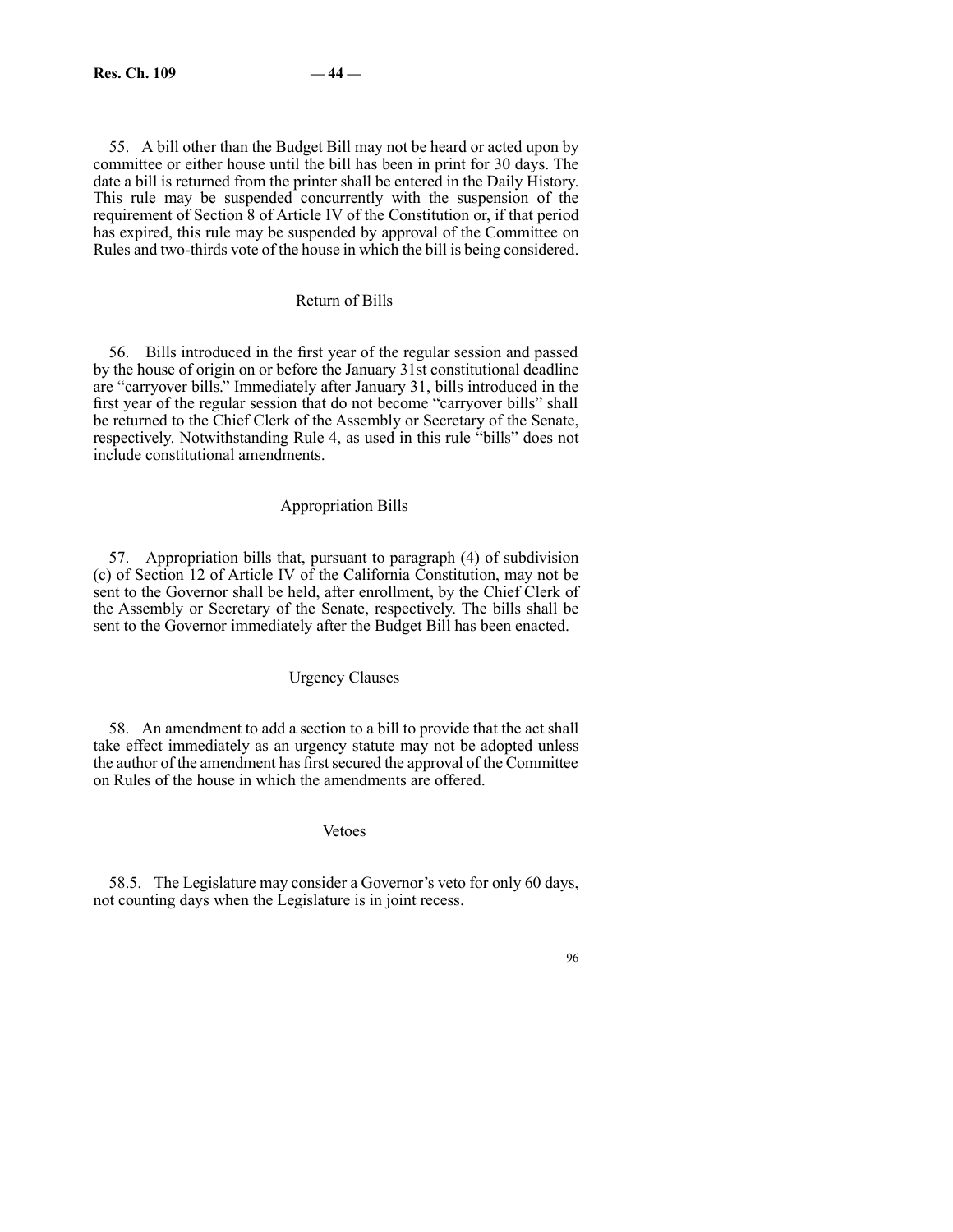# Publications

59. During periods of joint recess, weekly, if necessary, the following documents shall be published: Daily Files, Histories, and Daily Journals.

### Committee Hearings

60. (a) A standing committee or subcommittee thereof may not take action on a bill at any hearing held outside of the State Capitol.

(b) A committee may hear the subject matter of a bill or convene for an informational hearing during a period of recess. Four days' notice in the Daily File is required prior to the hearing.

(c) A bill may not be acted upon by a committee during a joint recess.

### Deadlines

61. The deadlines set forth in this rule shall be observed by the Senate **Example 19 Following**<br> **Example 2011** Published: Daily Files, Histories, and Daily Journals.<br> **Committee Hearings**<br> **Committee Hearings**<br> **Committee Hearings**<br> **Committee Hearings**<br> **Committee Hearings**<br> **Committee and th** Chief Clerk of the Assembly may not accept committee reports from their respective committees except as otherwise provided in this rule:

(a) Odd-numbered year:

(1) Feb. 17––Last day for bills to be introduced.

(2) April 28––Last day for policy committees to hear and report to fiscal committees fiscal bills introduced in their house.

(3) May 12––Last day for policy committees to hear and report to the floor nonfiscal bills introduced in their house.

(4) May 19––Last day for policy committees to meet prior to June 5.

(5) May 26––Last day for fiscal committees to hear and report to the floor bills introduced in their house.

(6) May 26––Last day for fiscal committees to meet prior to June 5.

(7) May 30-June 2––Floor session only. No committee may meet for any purpose.

(8) June 2––Last day for each house to pass bills introduced in that house.

(9) June 5––Committee meetings may resume.

(10) July 14––Last day for policy committees to hear and report fiscal bills to fiscal committees.

(11) July 21––Last day for policy committees to meet and report bills.

(12) Sept. 1––Last day for fiscal committees to meet and report bills.

(13) Sept. 5-Sept. 15––Floor session only. No committee may meet for any purpose.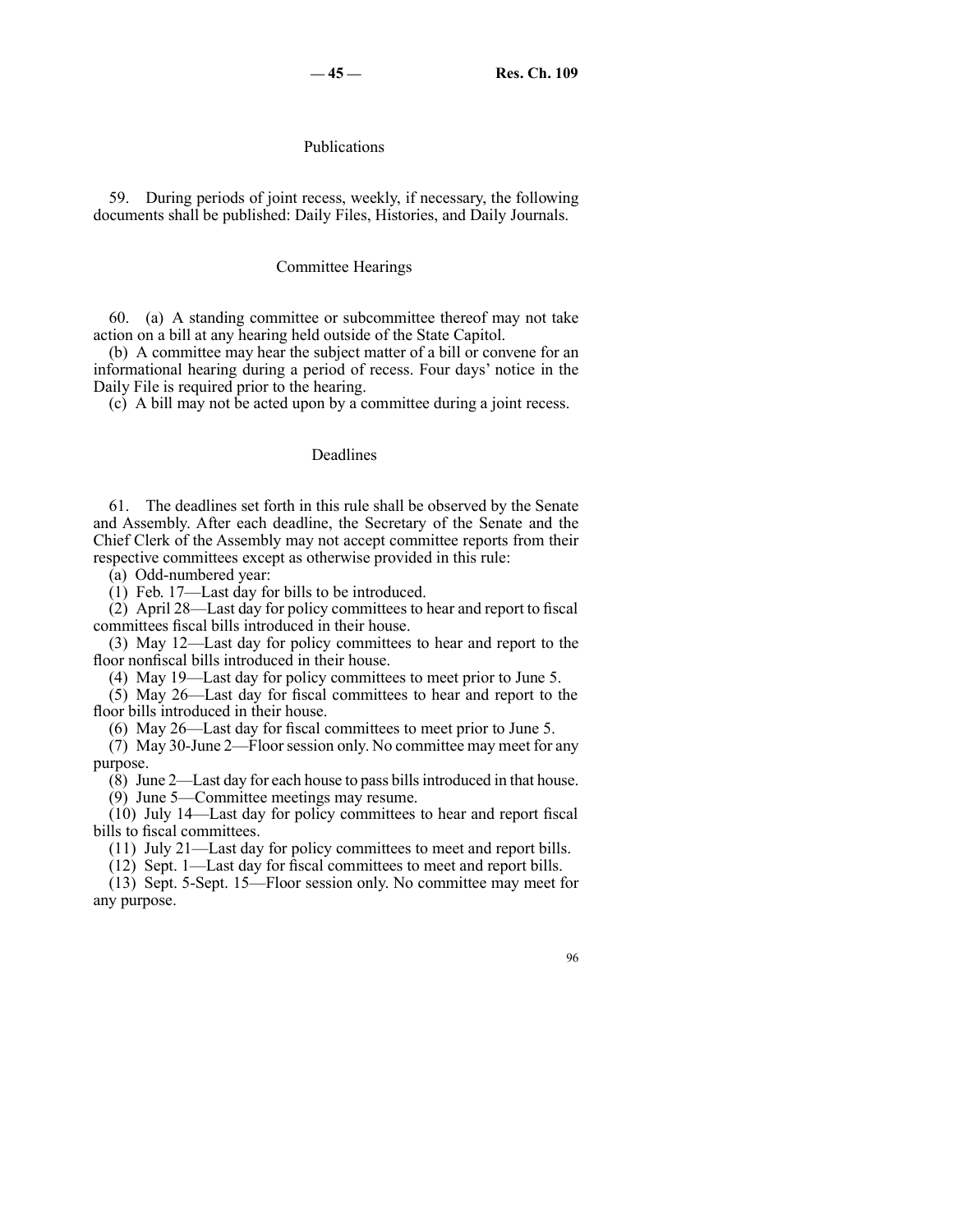(14) Sept. 8––Last day to amend on the floor.

 $(15)$  Sept. 15—Last day for each house to pass bills.

(b) Even-numbered year:

(1) Jan. 12––Last day for policy committees to hear and report to fiscal committees fiscal bills introduced in their house in the odd-numbered year. **Res. Ch. 109**  $-46$  —<br>
(14) Sept. 8—Last day to amend on the floor.<br>
(15) Sept. 15—Last day for each house to pass bills.<br>
(b) Even-numbered year:<br>
(1) Jan. 12—Last day for policy committees to hear and report to fiscal

(2) Jan. 19––Last day for any committee to hear and report to the floor bills introduced in that house in the odd-numbered year.

(3) Jan. 31––Last day for each house to pass bills introduced in that house in the odd-numbered year.

(4) Feb. 16––Last day for bills to be introduced.

(5) Apr. 27––Last day for policy committees to hear and report to fiscal committees fiscal bills introduced in their house.

(6) May 11––Last day for policy committees to hear and report to the floor nonfiscal bills introduced in their house.

(7) May 18––Last day for policy committees to meet prior to June 4.

(8) May 25––Last day for fiscal committees to hear and report to the floor bills introduced in their house.

(9) May 25––Last day for fiscal committees to meet prior to June 4.

(10) May 29-June 1––Floor session only. No committee may meet for any purpose.

(11) June 1––Last day for each house to pass bills introduced in that house.

(12) June 4––Committee meetings may resume.

(13) June 29––Last day for policy committees to hear and report fiscal bills to fiscal committees.

(14) July 6––Last day for policy committees to meet and report bills.

(15) Aug. 17––Last day for fiscal committees to meet and report bills.

(16) Aug. 20-Aug. 31––Floor session only. No committee may meet for any purpose.

(17) Aug. 24––Last day to amend on floor.

(18) Aug. 31––Last day for each house to pass bills.

(c) If a bill is acted upon in committee before the relevant deadline, and the committee votes to report the bill out with amendments that have not at the time of the vote been prepared by the Legislative Counsel, the Secretary of the Senate and the Chief Clerk of the Assembly may subsequently receive a report recommending the bill for passage or for rereferral together with the amendments at any time within two legislative days after the deadline or, if the Legislature has recessed for the Summer Recess, within seven calendar days after the deadline.

(d) Notwithstanding subdivisions (a) and (b), a policy committee may report a bill to a fiscal committee on or before the relevant deadline for reporting nonfiscal bills to the floor if, after the policy committee deadline for reporting the bill to fiscal committee, the Legislative Counsel's Digest is changed to indicate reference to fiscal committee.

(e) Any bill in the house of origin that is not acted upon during the odd-numbered year as a result of the deadlines imposed in subdivision (a) may be acted upon when the Legislature reconvenes after the interim study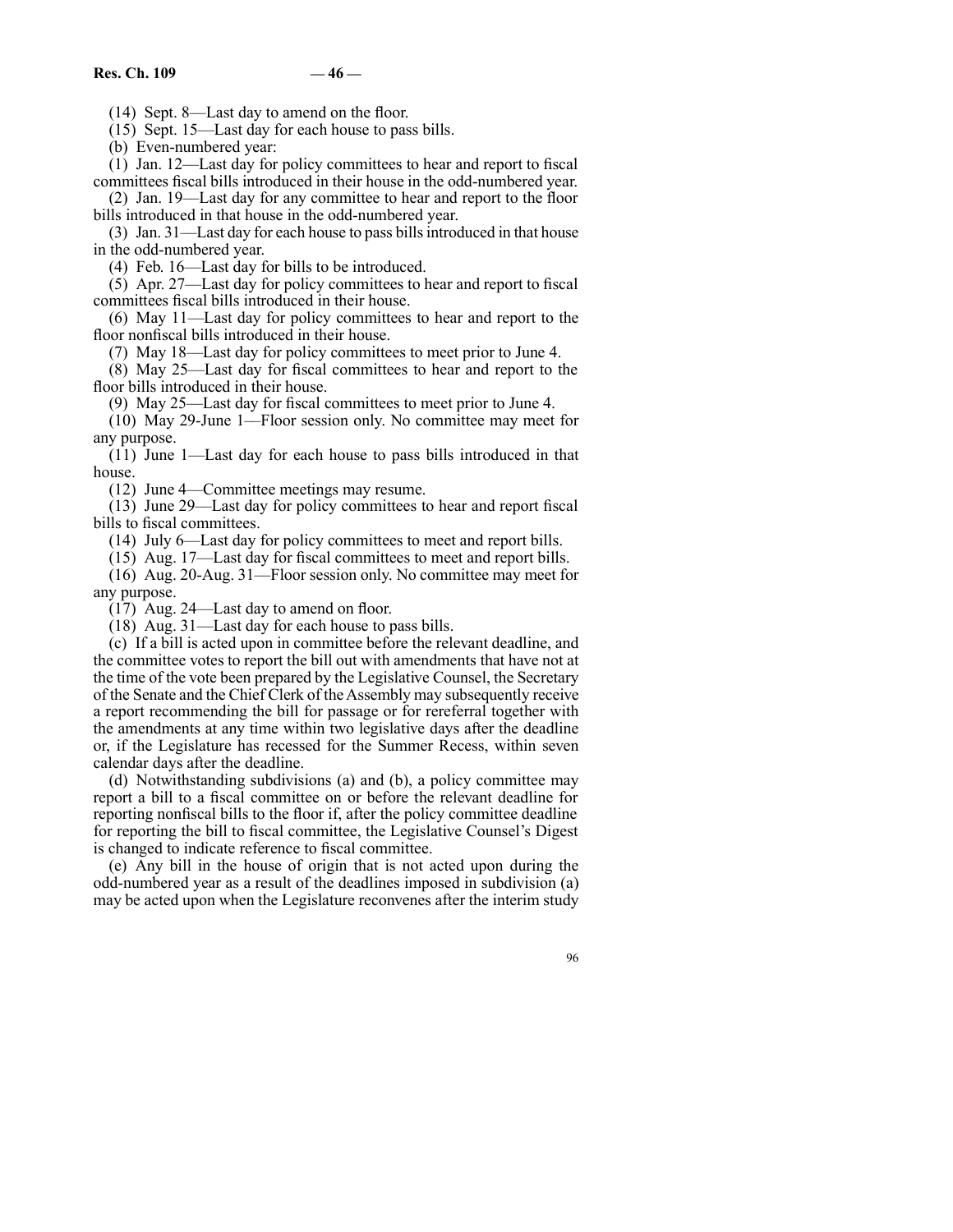joint recess, or at any time the Legislature is recalled from the interim study joint recess.

(f) The deadlines imposed by this rule do not apply to the rules committees of the respective houses. -47 - Res. Ch. 109<br>
expectively is recalled from the interimential study<br>
y this rule do not apply to the rules<br>
Ses.

(g) The deadlines imposed by this rule do not apply in instances where a bill is referred to committee under Rule 26.5.

(h) The deadlines imposed by this rule do not apply in instances where a bill is referred to a committee under Assembly Rule 77.2.

(i) (1) Notwithstanding subdivisions (a) and (b), a policy committee or fiscal committee may meet for the purpose of hearing and reporting a constitutional amendment, or a bill that would go into immediate effect pursuant to subdivision (c) of Section 8, or subdivision (e) of Section 12,  $-47$ — Res. Ch. 109<br>
point recess, or at any time the Legislature is recalled from the interim study<br>
(of) The deadlines imposed by this rule do not apply to the rules<br>
(g) The deadlines imposed by this rule do not apply periods when no committee may meet for any purpose.

(2) Notwithstanding subdivisions (a) and (b), either house may meet for the purpose of considering and passing a constitutional amendment, or a bill that would go into immediate effect pursuant to subdivision (c) of Section 8, or subdivision (e) of Section 12, of Article IV of the California Constitution, at any time during the session.

(j) This rule may be suspended as to any particular bill by approval of the Committee on Rules and two-thirds vote of the membership of the house.

### Committee Procedure

62. (a) Notice of a hearing on a bill by the committee of first reference in each house, or notice of an informational hearing, shall be published in the Daily File at least four days prior to the hearing. Otherwise, notice shall be published in the Daily File two days prior to the hearing. That notice requirement may be waived by a majority vote of the house in which the bill is being considered. A bill may be set for hearing in a committee only three times. A bill is "set," for purposes of this subdivision, whenever notice of the hearing has been published in the Daily File for one or more days. If a bill is set for hearing, and the committee, on its own initiation and not the author's, postpones the hearing on the bill or adjourns the hearing while testimony is being taken, that hearing is not counted as one of the three times a bill may be set. After hearing the bill, the committee may vote on the bill. If the hearing notice in the Daily File specifically indicates that "testimony only" will be taken, that hearing is not counted as one of the three times a bill may be set. A committee may not vote on a bill so noticed until it has been heard in accordance with this rule. After a committee has voted on a bill, reconsideration may be granted only one time. Reconsideration may be granted within 15 legislative days or prior to the interim study joint recess, whichever first occurs. A vote on reconsideration may not be taken without the same notice required to set a bill unless that vote is taken at the same meeting at which the vote to be reconsidered was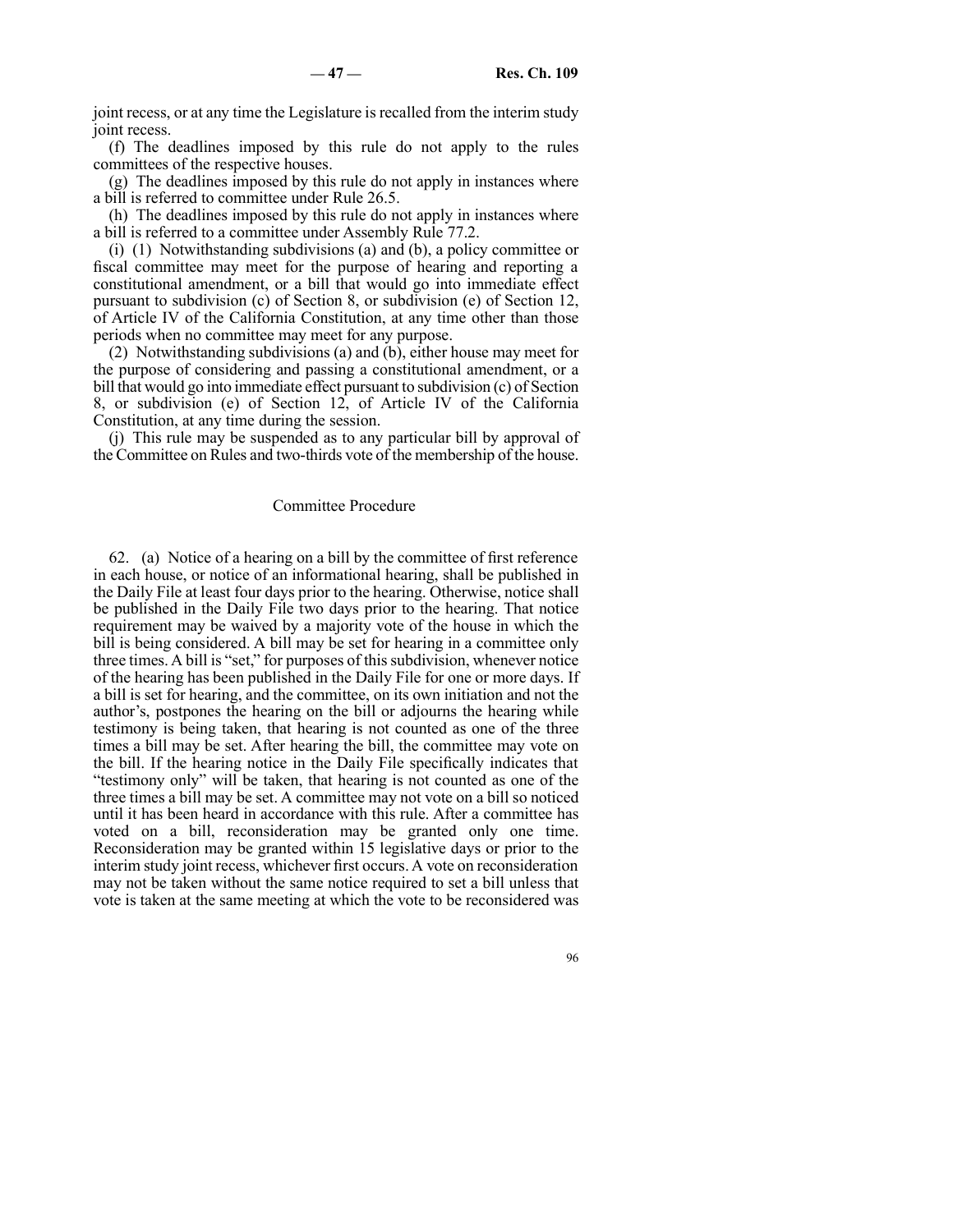taken, and the author is present. When a bill fails to get the necessary votes to pass it out of committee, or upon failure to receive reconsideration, it shall be returned to the Chief Clerk of the Assembly or Secretary of the Senate of the house of the committee and may not be considered further during the session. Res. Ch. 109 — 48 —

This subdivision may be suspended with respect to a particular bill by approval of the Committee on Rules and two-thirds vote of the Members of the house.

(b) If the committee adopts amendments other than those offered by the author and orders the bill reprinted prior to its further consideration, the hearing shall not be the final time a bill may be set under subdivision (a) of this rule.

(c) When a standing committee takes action on a bill, the vote shall be **Res. Ch. 109**  $-48 -$ <br>taken, and the author is present. When a bill fails to get the necessary votes<br>to pass it out of committee, or upon failure to receive reconsideration, it<br>shall be returned to the Chief Clerk of the be recorded by the committee secretary on forms provided by the Chief Clerk of the Assembly and the Secretary of the Senate. The chairperson of each standing committee shall promptly transmit a copy of the record of the rollcall votes to the Chief Clerk of the Assembly or the Secretary of the Senate, respectively, who shall cause the votes to be published as prescribed by each house. **Res. Ch. 109**  $-48$   $-48$   $-48$  to conside the rules of every reconsideration, it to pass it out of connities, or upon failure to receive reconsideration, it shall be returned to the Clief Clerk of the Assembly or Secret

This subdivision also applies to action of a committee on a subcommittee votes on amendments.

Any committee may, with the unanimous consent of the members present, substitute a rollcall from a prior bill, provided that the members whose votes are substituted are present at the time of the substitution.

A bill may not be passed out by a committee without a quorum being present.

This subdivision does not apply to:

(1) Procedural motions that do not have the effect of disposing of a bill.

(2) Withdrawal of a bill from a committee calendar at the request of an author.

(3) Return of a bill to the house where the bill has not been voted on by the committee.

(4) The assignment of a bill to committee.

(d) The chairperson of the committee hearing a bill may, at any time, order a call of the committee. Upon a request by any member of a committee or the author in person, the chairperson shall order the call.

In the absence of a quorum, a majority of the members present may order a quorum call of the committee and compel the attendance of absentees. The chairperson shall send the Sergeant at Arms for those members who are absent and not excused by their respective house.

When a call of a committee is ordered by the chairperson with respect to a particular bill, he or she shall send the Sergeant at Arms, or any other person to be appointed for that purpose, for those members who have not voted on that particular bill and are not excused.